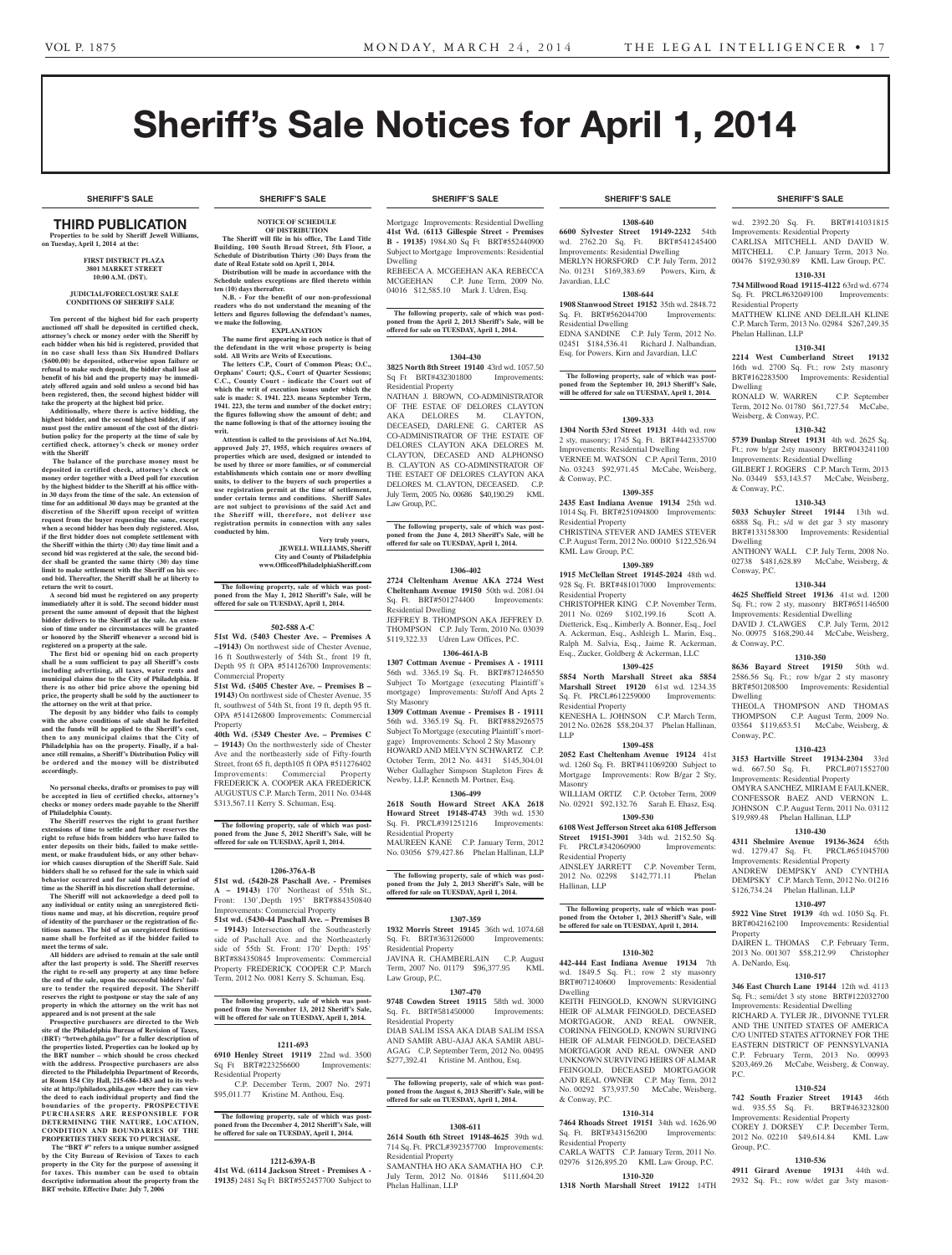ry BRT#442080700 Subject to Mortgage Improvements: Residential Dwelling PATRICIA RICE NKA PATRICIA KNOX C.P. June Term, 2010 No. 02964 \$28,145.15 McCabe, Weisberg, & Conway, P.C.

### **1310-537**

**6109 Marsden Street 19135** 41st wd. 3260 Sq. Ft.; s/d conv apt 2 sty masonry BRT#411262000 Improvements: Residential Dwelling ANTHONY PIZZARO C.P. December Term, 2006 No. 00791 \$90,776.44 McCabe, Weisberg, & Conway, P.C.

### **1310-576**

**1147 South 61st Street 19143** 3rd wd. 1591 Sq. Ft. BRT#033225200 Improvements: Residential Property ROSALINID D. MILES AKA ROSALIND MILES-THOMPSON C.P. March Term, 2013 No. 02807 \$82,623.46 KML Law Group, P.C.

## **1310-580**

**236 West Sparks Street 19120** 61st wd. 1050 Sq. Ft. BRT#611251800 Improvements: Residential Property MICHELLE CARTER C.P. October Term, 2012 No. 00051 \$51,795.67 KML Law

#### **1310-589**

Group, P.C.

**1900 Lott Street aka 1900 Lott Avenue 19115- 3216** 58th wd. 6750 Sq. Ft. PRCL#581044900 Improvements: Residential Property ADEL ETREIH C.P. March Term, 2009 No. 01971 \$356,845.64 Phelan Hallinan, LLP **1310-592**

# **2115 South Woodstock Street 19145-3508**

48th wd. 783.75 Sq. Ft. PRCL#481333200 Improvements: Residential Property MARJORIE WILKINSON AKA MARGIE WILKINSON AKA MARGURITE WILKINSON C.P. October Term, 2009 No. 01796 \$114,085.11 Phelan Hallinan, LLP

# **1310-676**

**2411 South Chadwick Street 19145** 26th wd. 902 Sq. Ft. BRT#261316900 Improvements: Residential Dwelling

MICHAEL SOFI, ROBERT POLIZZANO AND MICHELE POLIZZANO C.P. March Term, 2012 No. 3629 \$76,900.79 Weber Gallagher Simpson Stapleton Fires & Newby, LLP, Sarah A. Elia, Esq.

#### **The following property, sale of which was postponed from the November 5, 2013 Sheriff's Sale, will be offered for sale on TUESDAY, April 1, 2014.**

#### **1311-302**

**5947 Addison Street 19143** 3rd wd. 977 Sq. Ft. BRT#032074400 Improvements:

#### Residential Property MARK BLACK C.P. November Term, 2012 No. 4680 \$70,816.76 Kristine M. Anthou, Esq.

#### **1311-358 6131 Spruce Street 19139** 3rd wd. 1360

Sq. Ft. OPA#031121300 Improvements: Residential Dwelling BELTON KIRKLAND, DECEASED C.P. April Term, 2013 No. 02645 \$46,650.80 Mitchell B. Klein, Esq.

# **1311-363**

**4301 Ludlow Street 19104** 27th wd. Front 14.00 ft x depth 86.00 ft, 1204 Sq. Ft. BRT#27200620

DOUBLE CROWN, LLC C.P. July Term, 2011 No. 02207 \$10,212,03 Justin L. Krik, Esq., Lipsky and Brandt

# **1311-405**

**641 East Tioga Street 19134** 07th wd. 2805 Sq. Ft. row 2 sty masonry BRT#073279000 Improvements: Residential Dwelling

APOLONIO OTERO, DECEASED MORTGAGOR AND REAL OWNER C.P. November Term, 2011 No. 01714 \$38,400.43 McCabe, Weisberg, & Conway, P.C.

# **1311-412**

**406 Wood Street 19106** 5th wd. 663 Sq. Ft. BRT#056015000 Improvements: Residential Dwelling

RONALD B. MCKAY C.P. August Term, 2012 No. 03320 \$443,378.86 Udren Law Offices, P.C.

# **1311-418**

**220 Locust Street, PH #2S 19106** 5th wd. 1253 Sq. Ft. BRT#888051852 DEFENDANT, CLIFFORD LEE VAN SYOC C.P. February Term, 2013 No. 265634 \$11,637.50 Evan R. Bachove, Esq., Fineman Krekstein & Harris, P.C.

#### **1311-423**

**3917 K Street 19124** 33rd wd. 1131.20 Sq. Ft. BRT#332321600 Improvements: Residential **Property** CHRISTIAN LAFTY C.P. April Term, 2013

No. 03879 \$25,976.27 KML Law Group, P.C.

# **1311-520**

**3178 Chatham Street 19134** 25th wd. Row 2 sty masonry; 1290 Sq. Ft. BRT#251420200 Improvements: Residential Dwelling KAREN FLYNN C.P. March Term, 2013 No. 03968 \$109,007.64 McCabe, Weisberg, & Conway, P.C.

**1311-555**

#### **6522 Lansdowne Avenue 19151-3704**  34th wd. 1485 Sq. Ft. PRCL#344020500 Improvements: Residential Property DEBRA A. CHANCE C.P. July Term, 2012 No. 03568 \$79,258.85 Phelan Hallinan, LLP

**1311-630 2511 Nicholas Street 19121-2816** 32nd wd. 856 Sq. Ft. PRCL#324030500 Improvements: Residential Property JAMES RICE AND DENISE M. PATTERSON

C.P. June Term, 2012 No. 01130 \$24,330.74 Phelan Hallinan, LLP **1311-682**

**704 West Tioga Street 19140-4421** 43rd wd. 870 Sq. Ft. PRCL#431098900 Improvements: Residential Property IRMA FLORES-ACEVEDO AKA IRMA

FLORES C.P. December Term, 2012 No. 04002 \$35,526.50 Phelan Hallinan, LLP

# **1311-700**

**4615 Hurley Street 19124** 42nd wd. Row 2 sty masonry; 960 Sq. Ft. BRT#421445500 Improvements: Residential Dwelling JAMAL REYNOLDS C.P. October Term, 2008 No. 03984 \$45,973.13 McCabe, Weisberg, & Conway, P.C.

#### **1311-705**

**3701-03 North Broad Street 19140-3643**  43rd wd. see Exhibit "A" OPA#883362500 Improvements: See Exhibit "a" 3701-03 NORTH BROAD STREET C.P. September Term, 2009 No. 0317 \$876,598.54 Michael A. Bowman, Esq.

# **1311-708**

**2077 East Victoria 19134** 45th wd. 727.70 Sq. Ft. BRT#452160900 Improvements: Residential Property THOMAS LAVERGHETTA AND STEPHANIE LAVERGHETTA C.P. May Term, 2013 No. 003464 \$65,497.45 Christopher A. DeNardo, Esq.

**1311-725**

**1717 West Tioga Street 19140-4970** 11th wd. 4000 Sq. Ft. BRT#112100025 Improvements: S/d Conv. Apt 3 Sty Masonry MARINA KROMAH, ORIGINAL MORTGAGOR AND REAL OWNER; ROBERT TROWERS, ORIGINAL MORTGAGOR AND REAL OWNER; AND GLORIA KROMAH, ORIGINAL MORTGAGOR C.P. Febrary Term, 2012 No. 03040 \$120,846.57 Milstead & Associates, LLC

#### **1311-745**

**5412 North Fairhill Street 19120** 61st wd. semi det 2sty masonry; 3605 Sq. Ft. BRT#612292300 Improvements: Residential Dwelling JACQUES E. POLYCARPE AND CATHELINE C. POLYCARPE C.P. April Term, 2013 No. 02752 \$125,947.10 McCabe, Weisberg, & Conway, P.C.

#### **1311-783**

**1540 South Garnett Street aka 1540 South Garnet Road 19146-4628** 36th wd. 672 Sq. Ft. PRCL#363222200 Improvements: Residential Property JOSE M PEREZ, JR. C.P. November Term,

2010 No. 01512 \$71,910.11 Phelan Hallinan, LLP

### **1311-801**

**5420 Kingsessing Avenue 19143** 51st wd. Row 2 sty masonry; 2116.46 Sq. Ft. BRT#514248200 Improvements: Residential Dwelling JOHN NTEFO C.P. March Term, 2013 No.

03339 \$52,879.47 McCabe, Weisberg, & Conway, P.C. **1311-820**

# **5010 North Syndenham Street 19141**

49th wd. Row 2 sty masonry; 1410 Sq. Ft. BRT#172092100 Improvements: Residential Dwelling BERTHA M. SMITH C.P. August Term, 2012

No. 02984 \$15,869.74 McCabe, Weisberg, & Conway, P.C.

# **The following property, sale of which was post-poned from the December 3, 2013 Sheriff's Sale, will be offered for sale on TUESDAY, April 1, 2014.**

#### **1312-304**

**6801 Quincy Street 19119** 22nd wd. 9573.07 Sq. Ft. BRT#223213320 Improvements: Residential Property

PROPERTY OF ALICIA GILBERT, SOLELY IN HER CAPACITY AS HEIR OF ALFRED HENRY GILBERT, III, DECEASED; CRISTEN GILBERT, SOLELY IN HER CAPACITY

AS HEIR OF ALFRED HENRY GILBERT, III, DECEASED; LAURA GILBERT-KING,

SOLELY IN HER CAPACITY AS HEIR OF ALFRED HENRY GILBERT, III, DECEASED; AND GALEN SCOTT GILBERT, SOLELY IN HIS CAPACITY AS HEIR OF ALFRED HENRY GILBERT, III, DECEASED C.P. April Term, 2013 No. 00429 \$282,078.17 KML Law Group, P.C.

# **1312-306**

**1528 South Etting Street 19146-0000** 1021 Sq. Ft.; row 2 sty masonry BRT#364314400 Improvements: Residential Dwelling KATRINA FLOYD AND RONALD MOORE C.P. August Term, 2001 No. 01297 \$46,287.09 McCabe, Weisberg & Conway, P.C.

#### **1312-314**

**609 East Wishart Street 19134** 33rd wd. 1064 Sq. Ft.; row 2 sty masonry BRT#331027900 Improvements: Residential Dwelling GREGORY STANISLAUS C.P. June Term, 2013 No. 01488 \$52,662.11 McCabe, Weisberg & Conway, P.C.

#### **1312-324**

**510 Dickinson Street 19147** 1st wd. 1168 Sq. Ft.; row 3 sty masonry BRT#011268200 Improvements: Residential Dwelling KATHLEEN FRANGOS AND PAUL FRANGOS C.P. June Term, 2013 No. 01919 \$230,102.73 McCabe, Weisberg & Conway, P.C.

#### **1312-328**

**5506 Crowson Street 19144** 12th wd. 1952.55 Sq. Ft.; row 2 sty masonry BRT#122209500 Improvements: Residential Dwelling MARQUISE ROBINSON C.P. May Term, 2013 No. 00633 \$65,192.14 McCabe, Weisberg & Conway, P.C.

#### **1312-334 556 Geneva Avenue 19120** 42nd wd. 1500

Sq. Ft. BRT#421215100 Improvements: Residential Property EVELYN L. CAMPBELL C.P. January Term, 2012 No. 01938 \$129,034.98 KML Law Group, P.C.

#### **1312-341**

**413 Spruce Street 19106** 5th wd. 487 Sq. Ft.; res condo 3sty masonry BRT#888042025 Subject to Mortgage Improvements: Condominium

CAROLE ACKERMAN C.P. December Term, 2009 No. 02242 \$135,097.67 McCabe, Weisberg & Conway, P.C.

#### **1312-342**

**10766 Helmer Drive 19154** 66th wd. 3340 Sq. Ft.; row b/gar 2sty mas + other BRT#662107100 Subject to Mortgage Improvements: Residential Dwelling

CHEVON YOUNG C.P. April Term, 2011 No. 02240 \$153,990.77 McCabe, Weisberg & Conway, P.C.

#### **1312-353**

**267 Shawmont Street, Unit B (9 E 4) 19128-4208** 21st wd. 1792 Sq. Ft. (no land area) Subject to Mortgage Improvements: Residential Condominium Unit NADIA DARBOUZE C.P. October Term, 2011 No. 01444 \$26,181.82 Elliot H. Berton, Esq.

#### **1312-357**

**9208 Ditman Street 19114** 65th wd. 1600 Sq. Ft.; s/d w/gar 2sty frame BRT#652291310 Improvements: Residential Dwelling SEAN O'DONNELL AND MELISSA O'DONNELL C.P. January Term, 2013 No.

03043 \$312,928.13 McCabe, Weisberg & Conway, P.C. **1312-358**

**1251 Alcott Street 19149** 35th wd. 1088 Sq. Ft.; row 2 sty masonry BRT#352089200 Improvements: Residential Dwelling JOSEPH R. RAYMOND C.P. January Term, 2013 No. 01963 \$104,732.60 McCabe, Weisberg & Conway, P.C.

### **1312-361**

**6626 Chew Avenue 19119** 22nd wd. 1108 Sq. Ft.; row 2 sty masonry BRT#221255100 Improvements: Residential Dwelling

PROPERTY OF DWAINE DUCKETT KNOWN SURVIVING HEIR OF LILLIAN P. DUCKETT, DECEASED MORTGAGOR AND REAL OWNER, VALORIE DUCKETT, KNOWN SURVIVING HEIR OF LILLIAN P. DUCKETT, DECEASED MORTGAGOR AND REAL OWNER, AND UNKNOWN SURIVING HEIRS OF LILLIAN P. DUCKETT, DECEASED MORTGAGOR AND REAL OWNER. C.P. June Term, 2011 No. 02266 \$71,980.56 McCabe, Weisberg & Conway, P.C.

# **1312-363**

**1236 Atwood Road 19151** 34th wd. 1256 Sq. Ft.; row b/gar 2sty masonry BRT#344340700 Improvements: Residential Dwelling RASHIDA PICKETT C.P. June Term, 2012

No. 01353 \$133,261.10 McCabe, Weisberg & Conway, P.C. **1312-367**

Residential Dwelling

of Gregory Javardian

Residential Property

Residential Property

Phelan Hallinan, LLP

Louis P. Vitti, Esq.

Residential Dwelling

Residential Dwelling

& Javardian, LLC

Law Group, P.C.

Residential Property

Residential Property

Phelan Hallinan, LLP

LLP

Rosenstiel; Heather Riloff, Esq.

Esq.

PHYLLIS WELTON C.P. February Term, 2013 No. 00105 \$151,458.43 Law Offices

**1312-410 4309 Elsinore St 19124-4305** 30th wd. 1394.93 Sq. Ft. OPA#332222100 Improvements:

ANGEL OCASIO C.P. December Term, 2012 No. 03437 \$89,815.58 Phelan Hallinan, LLP **1312-412 7120 Guyer Avenue 19153-2406** 40th wd. 1227.7 Sq. Ft. BRT#404352800 Improvements: Residential Dwelling RAHAMATOULAH TRAORE AND HADY TRAORE C.P. July Term, 2012 No. 03857 \$76,151.84 Law Offices of Gregory Javardian **1312-413 7602 Elmwood Avenue 19153-1315** 40th wd. 1166.54 Sq. Ft. PRCL#404239500 Improvements: Residential Property MOHAMED KABBA AKA MOHAMED M. KABBA C.P. June Term, 2013 No. 01751 \$158,538.64 Phelan Hallinan, LLP **1312-415 708 West York Street 19133-2123** 37th wd. 1344 Sq. Ft. OPA#371355900 Improvements:

NANETTE WILKINS AKA NANETTE M WILKINS AKA NANNETTE WILKINS C.P. February Term, 2013 No. 02835 \$93,382.98

**1312-416 1408 North 18th Street 19121-4246** 47th wd. On westerly side of St 220 ft 8-1/4 in southward from the southerly side of Jefferson St front: 31 ft 6-1/4 in, depth: 86 ft 11 in OPA#471299405 ROXANNE WHITNEY PRICE C.P. September Term, 2012 No. 00175 \$53,971.47

**1312-418 1019 Tomlinson Road 19116** 58th wd. 1730 Sq. Ft. BRT#582204100 Improvements:

MURSHED HAJ (REAL OWNER) C.P. October Term, 2010 No. 002137 \$256,004.19 Martha E. Von Rosenstiel Esq., Heather Riloff,

**1312-421 7309 Drexel Road 19151** 34th wd. 1466.12 Sq. Ft. BRT#344148600 Improvements:

ANDRE SHULER (MORTGAGOR AND REAL OWNER) AND NAKIA SHULER (MORTGAGOR) C.P. September Term, 2010 003802 \$131,210.50 Martha E. Von

**1312-430 4649 Whitaker Avenue 19120-4637** 42nd wd. 1557.13 Sq. Ft. BRT#421563700 Subject to Mortgage Improvements: Residential Dwelling DIANA M. BARANIECKI C.P. May Term, 2011 No. 02475 \$30,796.41 Powers, Kirn

**1312-431 5430 North Mascher Street 19120** 42nd wd. 3226.50 Sq. Ft. BRT#422373700 Improvements: Residential Property LOURDES MERCADO C.P. September Term, 2012 No. 01615 \$140,972.76 KML

**1312-434 715 Sparks Street 19120-1332** 61st wd. 2322 Sq. Ft. OPA#611259600 Improvements:

SAMIR HICKSON C.P. August Term, 2007 No. 00100 \$103,543.35 Phelan Hallinan,

**1312-435 3847 Elsinore Street 19124-5409** 33rd wd. 1200 Sq. Ft. OPA#332215800 Improvements:

CHALON SIMMONS-SAUNDERS C.P. April Term, 2013 No. 02810 \$60,036.27

**1312-438 2923 South Juniper Street 19148-4950**  39th wd. 1376 Sq. Ft. OPA#395354000 Improvements: Residential Property ARTHUR P. JULIANO, III AND RENEE JULIANO C.P. February Term, 2013 No. 01079 \$128,912.98 Phelan Hallinan, LLP **1312-439 6333 Ardleigh Street 19138-1049** 22nd wd. 4204.78 Sq. Ft. OPA#221299500 Improvements: Residential Property ERIKA STEVENS, IN HER CAPACITY AS ADMINSTRATRIX DBN AND HEIR OF THE ESTATE OF MARY FREEMAN. UNKNOWN HEIRS, SUCCESSORS, ASSIGNS, AND ALL PERSONS, FIRMS, OR ASSOCIATIONS CLAIMING RIGHT, TITLE, OR INTEREST FROM OR UNDER MARY FREEMAN, DECEASED. C.P. April Term, 2013 No. 03267 \$162,444.14 Phelan Hallinan, LLP

**1226 McKinley Street 19111** 53rd wd. 1394 Sq. Ft. BRT#531019200 Improvements:

CHARLENE PRYOR C.P. September Term, 2012 No. 03127 \$170,523.30 Kristine M.

**1312-375 2446 South Garnet Street 19145-4228**  48th wd. 665.52 Sq. Ft. OPA#262139100 Improvements: Residential Property FRANK J. RICCOBONO AND GINA RICCOBONO C.P. August Term, 2012 No. 02215 \$190,798.37 Phelan Hallinan, LLP **1312-377 1909 East Venango Street 19134-1536** 45th wd. 1058.68 Sq. Ft. BRT#452150900 Subject to Mortgage Improvements: Residential

BRANDON REEVES C.P. August Term, 2012 No. 01907 \$72,761.16 Powers, Kirn

**1312-380 2022 Mifflin Street 19145-2837** 48th wd. 882 Sq. Ft. OPA#481070900 Improvements:

DENISE EDWARDS AND ERIC EDWARDS C.P. January Term, 2010 No. 03253 \$45,401.35

**1312-381 7915 Rugby Street 19150-2511** 50th wd. 1849.65 Sq. Ft. PRCL#502096900 Improvements: Residential Property CHANDRA ANDREWS C.P. January Term, 2005 No. 01861 \$87,759.06 Phelan Hallinan,

**1312-382 7239 Guyer Avenue 19153-2416** 40th wd. 1233.03 Sq. Ft. BRT#404348800 Subject to Mortgage Improvements: Residential Dwelling BRUCE E MARTIN AKA BRUCE MARTIN C.P. August Term, 2012 No. 02678 \$102,337.34

**1312-384 1126 Daly Street 19148-3019** 39th wd. 700 Sq. Ft. BRT#394083100 Subject to Mortgage Improvements: Residential Dwelling GEORGE EDWIN EASTWOOD C.P. December Term, 2012 No. 03472 \$122,528.37

**1312-388 5745 North 20th Street 19138-2901** 17th wd. 1834.16 Sq. Ft. PRCL#172375300 Improvements: Residential Property JOEL J. DAVENPORT, IN HIS CAPACITY AS HEIR OF THE ESTATE OF GOLDIE E. DAVENPORT, JACQUELINE DAVENPORT, IN HER CAPACITY AS HEIR OF THE ESTATE OF GOLDIE E. DAVENPORT. UNKNOWN HEIRS, SUCCESSORS, ASSIGNS, AND ALL PERSONS, FIRMS, OR ASSOCIATIONS CLAIMING RIGHT, TITLE, OR INTEREST FROM OR UNDER GOLDIE E. DAVENPORT, DECEASED. C.P. June Term, 2012 No. 03959 \$95,600.30 Phelan

**1312-398 7410 Dicks Avenue 19153-2215** 40th wd. 2340 Sq. Ft. OPA#406677300 Improvements:

UNKNOWN HEIRS, SUCCESSORS, ASSIGNS, AND ALL PERSONS, FIRMS, OR ASSOCIATIONS CLAIMING RIGHT, TITLE, OR INTEREST FROM OR UNDER CHALRES D. WHITE, DECEASED C.P. February Term, 2013 No. 01605 \$86,799.35

**1312-400 2640 South 16th Street 19145-4513** 26th wd. 840 Sq. Ft. OPA#261277000 Improvements:

LESLIE A. BOTTI C.P. May Term, 2012 No. 00035 \$187,711.23 Phelan Hallinan, LLP **1312-401 5545 Lena Street 19144** 12th wd. 2597 Sq. Ft. BRT#502502010 per Improvements:

CRYNELL PROPERTIES, LLC C.P. January Term, 2012 No. 03599 \$191,677.00

**1312-404 3408 Arthur Street 19136-2322** 64th wd. Containing in front or breadth on the said Arthur Street, 20 feet and extending of that width in length or depth southwestwardly between parallel lines at right anles to the said Arthur Street. Improvements: Semi/det 2 Sty Frame JOSEPH J. BRETT AND ROCHELLE BRETT C.P. May Term, 2011 No. 00526 \$131,095.41

**1312-409 1156 North 64th Street 19151-3127** 34th wd. 1600 Sq. Ft. BRT#344255600 Improvements:

Christopher M. Brubaker, Esq.

Chandra M. Arkema, Esq.

Powers, Kirn & Javardian, LLC

Powers, Kirn & Javardian, LLC

Hallinan, LLP

Residential Property

Phelan Hallinan, LLP

Residential Property

Residential

Residential Property

Anthou, Esq.

Dwelling

& Javardian, LLC

Residential Property

Phelan Hallinan, LLP

LLP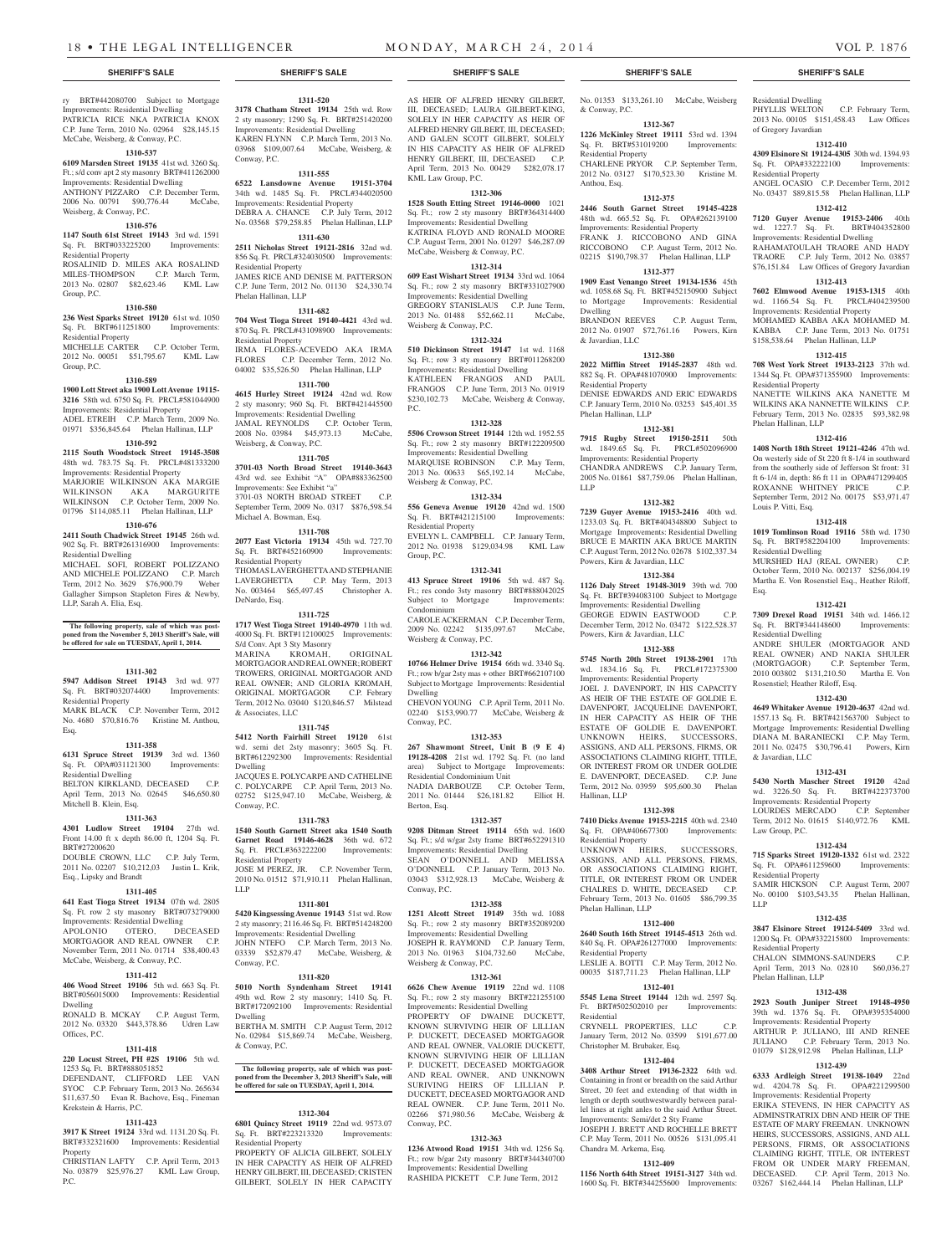Residential Property<br>LISA PEEK C.P.

Residential Property

Residential Property

Residential Property

Hallinan, LLP

Improvements: Lot

Weisberg, & Conway, P.C.

P.C.

P.C.

Property

Esq.

Hallinan, LLP

C.P. August Term, 2006 No.

02911 \$48,383.52 Phelan Hallinan, LLP **1401-469 1808 South 9th Street 19148-1660** 1st wd. 912 Sq. Ft. OPA#012387900 Improvements:

MOHAMED A. MENADLI C.P. February Term, 2012 No. 03243 \$269,783.92 Phelan

**1401-482 7831 Thouron Avenue 19150-2513** 50th wd. 2012.50 Sq. Ft. OPA#502167000 Improvements: Residential Property MILTON J. RAINEY, JR. AKA MILTON RAINEY, POLLY A. RAINEY AKA POLLY CROSBY C.P. September Term, 2012 No. 00686 \$90,970.32 Phelan Hallinan, LLP **1401-494 5318 Arlington Street 19131-3205** 52nd wd. 1680 Sq. Ft. OPA#521123200 Improvements:

TINA JOHNSON C.P. June Term, 2013 No. 00046 \$139,592.19 Phelan Hallinan, LLP **1401-495 1641 South 26th Street 19145-1214**  36th wd. 691.88 Sq. Ft. OPA#364213000 Improvements: Residential Property ROBERT CHAMBERS C.P. July Term, 2013 No. 00323 \$37,227.28 Phelan Hallinan, LLP **1401-496 13004 Blakeslee Drive 19116-1048** 58th wd. 2800 Sq. Ft. OPA#583111653 Improvements:

MARAT BAGRAMYAN C.P. January Term, 2012 No. 03570 \$225,040.50 Phelan

**1401-499 725 North 44th Street 19104** 6th wd. 1620 Sq. Ft.; row 3sty masonry BRT#061297110 Improvements: Residential Dwelling THERESA SIMPSON AND LAMAR SIMPSON C.P. June Term, 2011 No. 02133 \$127,877.45 McCabe, Weisberg, & Conway,

**1401-502 1322 Catharine Street 19147** 2nd wd. 1680 Sq. Ft.; row 3 sty masonry BRT#022228700

DARREN OAKMAN AND DESIREE E. OAKMAN C.P. July Term, 2013 No. 01834 \$326,301.40 McCabe, Weisberg, & Conway,

**1401-505 1745 South Avondale Street 19142** 40th wd. 920 Sq. Ft.; row 2 sty masonry BRT#401180100 Improvements: Residential Dwelling MARLENE BROCKINGTON AND DARNELL BROCKINGTON C.P. November Term, 2012 No. 01039 \$44,191.60 McCabe,

**1401-506 2340 East Hazzard Road aka 2340 East Hazzard Street 19125** 31st wd. 966.84 Sq. Ft. BRT#314111200 Improvements: Residential

CHRISTOPHER STORY C.P. April Term, 2009 No. 003565 \$144,870.32 Amy Glass,

**1401-511 1317 North 2nd Street 19122-4503** 18th wd. 1186.11 Sq. Ft. BRT#182103700 Improvements: Residential Dwelling EVELYN LEBRON AND JOSE ROBERT

as Unit B-9 being a unit in "Cresheimbrook Condominium", a condominium located at 7302 Cresheim Road, in the 9th ward of the City of Philadelphia, Commonwealth of Pennsylvania designated in the Declaration Creating and Establishing Cresheimbrook Condominum, dated 4/3/1979 and recorded in the Department of Records in and for the County of Philadelphia on 4/6/1979 in Deed Book DCC 1924 page 454 and any amendments thereto and in the Declaration Plan of Cresheimbrook Condominimum, dated 4/\_\_/1979 and recorded as aforesaid on 04/16/1979 in Deed Book DCC 1924 page 478 and any amendments thereto. BRT#888200017 Subject to Mortgage Improvements: Residential Condominium SIGRID JOHNSON C.P. May Term, 2010 No. 4008 \$17,962.98 Hal A. Barrow, Esq. **1401-464 1324 Fillmore Street 19124-5926** 23rd wd. 1373.12 Sq. Ft. OPA#234111900 Improvements: Residential Property MICAHEL T. LEITHEAD. UNKNOWN HEIRS, SUCCESSORS, ASSIGNS, AND ALL PERSONS, FIRMS, OR ASSOCIATIONS CLAIMING RIGHT, TITLE, OR INTEREST FROM OR UNDER JOSEPH N. BICKE, DECEASED. C.P. February Term, 2013 No. 01449 \$81,745.39 Phelan Hallinan, LLP **1401-467 1324 North 53rd Street 19131-4335** 44th wd. 1520 Sq. Ft. OPA#442336700 Improvements:

# **SHERIFF'S SALE SHERIFF'S SALE SHERIFF'S SALE SHERIFF'S SALE SHERIFF'S SALE**

# **1312-452**

**1033 Alcott Street 19149-3609** 35th wd. 2479.73 Sq. Ft. OPA#352082100 Improvements: Residential Property JAMILA PHILLIPS, INDIVIDUALLY AND

IN HER CAPACITY AS HEIR OF JANET C. YOUNG, DECEASED. TYRONE B. YOUNG, IN HIS CAPACITY AS ADIMISTRATOR AND HEIR OF JANET C. YOUNG, DECEASED. TYLISA YOUNG, IN HER CAPACITY AS HEIR OF THE ESTATE OF JANET C. YOUNG. UNKNOWN HEIRS, SUCCESSORS, ASSIGNS, AND ALL PERSONS, FIRMS, OR ASSOCIATIONS CLAIMING RIGHT, TITLE, OR INTEREST FROM OR UNDER JANET C. YOUNG, DECEASED. TRINA BELLAMY IN HER CAPACITY AS HEIR OF THE ESTATE OF JANET C. YOUNG. C.P. December Term, 2011 No. 01840 \$82,464.76 Phelan Hallinan, LLP

#### **1312-454**

**4736 Large Street 19124-2947** 23rd wd. 1979.40 Sq. Ft. PRCL#234202300 Improvements: Residential Property DOMINICK GIBBS C.P. April Term, 2013 No. 01049 \$170,209.30 Phelan Hallinan, LLP

#### **1312-464**

#### **4367 Ernie Davis Circle 19154-1750** 66th wd. 3515 Sq. Ft. OPA#662618034 Improvements: Residential Property SONIA NKOUMO AKA SONIA N'KOUMO

AND DIBY NZI C.P. August Term, 2012 No. 01011 \$244,468.52 Phelan Hallinan, LLP

## **1312-467**

**1621 North Edgewood Street aka 1621 Edgewood Street 19151** 34th wd. 1114.77 Sq. Ft. BRT#342223800 Improvements: Residential Property

DONNA G. MARSHALL, ADMINISTRATRIX OF THE ESTATE OF ERIC X MARSHALL C.P. September Term, 2012 No. 002189 \$95,328.24 Christopher A. DeNardo, Esq.

# **1312-469**

**7406 10 Large Street 19152** 56th wd. 3458.27 Sq. Ft. BRT#561214200 Improvements: Residential Property ABRASH ARONBAYEV AND IOSIF

GAVRIELOV C.P. February Term, 2013 No. 002056 \$326,887.33 Christopher A. DeNardo, Esq.

# **1312-470**

LLP

**423 Knorr Street 19111-4614** 35th wd. 2500 Sq. Ft. OPA#353147100 Improvements:

Residential Property REGINALD SMITH C.P. February Term, 2013 No. 03235 \$95,352.34 Phelan Hallinan,

## **1312-472**

**6511 North 3rd Street 19126-3913** 50th wd. 5250 Sq. Ft. OPA#611054800 Improvements: Residential Property GARY MASON C.P. December Term, 2011 No. 01319 \$318,940.64 Phelan Hallinan,

LLP **1312-473**

#### **6333 Vandike Street 19135-3305** 41st wd. 1336.50 Sq. Ft. OPA#411346000

Improvements: Residential Property FRANK MCCLAIN C.P. December Term, 2011 No. 02908 \$77,525.45 Phelan Hallinan, LLP

#### **1312-479**

**2906 Princeton Avenue 19149-1411** 35th wd. 1921.47 Sq. Ft. OPA#551378114 Improvements: Residential Property HARVEY SKOLNICK IN HIS CAPACITY AS EXECUTOR AND DEVISEE OF ESTATE OF HILDA SKOLNICK; JANICE DASSLER, IN HEIR CAPACITY AS DEVISEE OF THE ESTATE OF HILDA SKOLNICK C.P. February Term, 2013 No. 00801 \$132,265.31 Phelan Hallinan, LLP

#### **1312-480**

#### **633 West Olney Avenue 19120** 61st wd. 2475 Sq. Ft. BRT#612009100 Improvements: Residential Property

ANTHONY COBB C.P. May Term, 2013 No. 002365 \$113,433.38 Christopher A. DeNardo, Esq.

#### **1312-481**

**5723 Malcom Street 19143** 51st wd. 930 Sq. Ft. BRT#513172500 Improvements: Residential Property

DOROTHY STEWART HOWARD C.P. March Term, 2012 No. 000147 \$54,327.73 Christopher A. DeNardo, Esq.

#### **1312-482**

**2311 Loney Street 19152** 56th wd. 2670.50 Sq. Ft. BRT#561566000 Improvements: Residential Property JOSEPH K. KELLER AND MARGARET A.

KELLER C.P. June Term, 2012 No. 0677 \$133,880.04 Christopher A. DeNardo, Esq.

**1312-483 2167 Wakeling Street 19124** 62nd wd. 3868.50

# Sq. Ft. BRT#622014300 Improvements: Residential Real Estate

DION ALLICOCK C.P. May Term, 2013 No. 00329 \$131,012.98 Stern & Eisenberg, P.C. **1312-486**

# **5050 Umbria Street 19128** 53,750 Sq. Ft.

OPA#884629940 Improvements: Auto Repair Shop Masonry + Other HARRY C. GALLAGHER AND MICHAEL F. GALLAGHER AS JOINT TENANTS WITH RIGHT OF SURVIVORSHIP C.P. September

Term, 2012 No. 02398 \$769,967.46 Louise Melchor, Esq

# **1312-488**

**300 Domino Lane 19128** 72547 Sq. Ft. OPA#884630410 Improvements: Ind Whse Mas + Other HARRY C. GALLAGHER AND MICHAEL F. GALLAGHER, AS JOINT TENANTS WITH RIGHT OF SURVIVORSHIP C.P. September Term, 2012 No. 02386 \$588,611.76 Louise Melchor, Esq

# **1312-493**

**4703 Sheffield Street 19136** 65th wd. 2469.48 Sq. Ft. BRT#651147004 Improvements: Residential Property CHRISTIPHER D. LANE C.P. May Term,

2010 No. 02048 \$197,020.66 KML Law Group, P.C.

# **1312-494**

**1511 North 54th Street 19131** 44th wd. 1543 Sq. Ft. BRT#442361100 Improvements: Residential Property WENDELL GREEN C.P. June Term, 2013 No. 03495 \$111,118.90 KML Law Group,  $PC$ 

#### **1312-496**

**649 East Clementine Street 19134-2333**  33rd wd. 712.50 Sq. Ft. OPA#331015700 Improvements: Residential Property KAWANA BLAKE C.P. March Term, 2013 No. 00164 \$29,658.83 Phelan Hallinan, LLP

#### **1312-505**

**715 West Fisher Avenue 19120-2725**  49th wd. 1076 Sq. Ft. PRCL#492048300 Improvements: Residential Property CHERITA M. BROWN C.P. April Term, 2013 No. 00310 \$84,662.94 Phelan Hallinan, LLP **1312-509A-B**

**1314 North 53rd Street 19131** 44th wd.

1424.70 Sq. Ft. BRT#442336200 Subject to Mortgage **1434 North Felton Street** OPA/

BRT#513172500 K & F INVESTMENTS, LLC C.P. August Term, 2012 No. 01853 \$385,766.80 Jeffrey S. Cianciulli, Esq.

#### **1312-520**

**1207 Unruh Avenue 19111-4933** 53rd wd. 1780 Sq. Ft. PRCL#532072700 Improvements: Residential Property CASSANDRA M. HAYNES C.P. June

Term, 2012 No. 01487 \$79,875.08 Phelan Hallinan, LLP **1312-531**

### **364 East Wister Street 19144-1856** 22nd wd.

1184 Sq. Ft. BRT#121052000 Improvements: Residential Dwelling RENEE DENARD AND TEAK DENARD C.P. June Term, 2012 No. 00010 \$12,038.93 Law Offices of Gregory Javardian

#### **1312-541**

**6711 Lansdowne Avenue aka 6711 Lansdowne Street 19151-3027** 34th wd. 3200.86 Sq. Ft. BRT#344029200 Improvements: Residential Property THOMAS M. BACON, JR. C.P. March Term, 2012 No. 4095 \$133,110.81 Scott A.

Dietterick, Esq.; Kimberly A. Bonner, Esq.; Joel A. Ackerman, Esq.; Ashleigh L. Marin, Esq.; Ralph M. Salvia, Esq.; Jaime R. Ackerman, Esq.;Zucker, Goldberg & Ackerman, LLC **1312-545**

#### **13009 Townsend Road, Unit L-2 19154-1001**  66th wd. PRCL#888660489 Improvements:

Condominium Unit RANDI S. HORN C.P. April Term, 2012 No. 02543 \$139,291.14 Phelan Hallinan, LLP

### **1312-549**

**3535 Jasper Street 19134-2035** 45th wd. 1049.22 Sq. Ft. OPA#452368300 Improvements: Residential Property KIMBERLY L. JONES C.P. April Term, 2013 No. 04223 \$25,570.13 Phelan Hallinan, LLP

#### **1312-550**

**5557 Osage Avenue 19143-1315** 46th wd. 930 Sq. Ft. OPA#604106400 Improvements: Residential Property LAWRENCE TOBLER C.P. March Term,

2013 No. 00156 \$21,110.71 Phelan Hallinan, LLP

#### **1312-554**

**1409 Longshore Avenue 19111-4511** 53rd wd. 1525 Sq. Ft. OPA#532186600 Improvements: Residential Property

VICTORIA BETHEA AND JUNIOR A. SANCHEZ C.P. July Term, 2012 No. 03196 \$279,947.99 Phelan Hallinan, LLP

Residential Property

Hallinan, LLP

Residential Property

Residential Property

Residential Property

Weisberg, & Conway, P.C.

Residential Property

& Conway, P.C.

Conway, P.C.

Conway, P.C.

Weisberg, & Conway, P.C.

Residential Property

Residential Property

Group, P.C.

LLP

TROY SLAFFEY C.P. May Term, 2013 No. 03044 \$323,440.10 Phelan Hallinan, LLP **1401-320 158 Fountain Street 19127-1932** 24th wd. 2184.97 Sq. Ft. OPA#212288510 Improvements: Residential Property DANIELLE P. LEHMAN C.P. December Term, 2009 No. 01097 \$485,068.40 Phelan

**1401-326 2533 South 69th Street 19142-2110** 40th wd. 1328 Sq. Ft. OPA#406126300 Improvements:

CLARENCE SMART C.P. August Term, 2007 No. 01053 \$65,613.43 Phelan Hallinan, LLP **1401-327 9754 Cowden Street 19115-2404** 58th wd. 3380 Sq. Ft. OPA#581450300 Improvements:

RANDA A. SHANTI C.P. August Term, 2012 No. 02978 \$255,458.30 Phelan Hallinan,

**1401-333 5518 Master Street 19131** 4th wd. 1215 Sq. Ft. BRT#041226300 Improvements:

STEPHEN BASS C.P. May Term, 2013 No. 00824 \$50,284.95 KML Law Group, P.C. **1401-355 1332 South 31st Street 19146** 36th wd. 2277.12 Sq. Ft.; row 2 sty masonry BRT#362274900 Improvements: Residential Dwelling HENRY R. YARBROUGH C.P. May Term, 2009 No. 01477 \$71,016.41 McCabe,

**1401-360 1414 Seller Street 19124-3630** 23rd wd. 1892.22 Sq. Ft. OPA#234047100 Improvements: Residential Property BEATRICE FEREBEE C.P. May Term, 2012 No. 02968 \$81,578.93 Phelan Hallinan, LLP **1401-362 6628 Greene Street 19119-3113** 22nd wd. 14075.58 Sq. Ft. OPA#223243300 Improvements: Residential Property CHARLES H. CUFFELD, CHARLES H. CUFFELD, AS TRUSTEE FOR THE CHARLES CUFFELD TRUST, MICHAEL L. NIX, AS TRUSTEE FOR THE CHARLES H. CUFFELD TRUST, CHARLES H. CUFFELD TRUST C.P. January Term, 2010 No. 00068 \$116,715.77 Phelan Hallinan, LLP **1401-397 5861 Osage Avenue 19143-1213** 60th wd. 1040 Sq. Ft. OPA#604183700 Improvements:

NORRIS T. DAVIS C.P. June Term, 2013 No. 03063 \$70,276.43 Phelan Hallinan, LLP **1401-423 842 Kenmore Road 19151** 34th wd. 1078 Sq. Ft.; row w/gar 2sty masonry BRT#344350100 Improvements: Residential Dwelling JOSEPH POLLARD C.P. June Term, 2010 No. 01840 \$153,569.81 McCabe, Weisberg,

**1401-424 5147 Oakland Street 19124** 23rd wd. 1214 Sq. Ft.; row b/gar 2sty BRT#621399800 Subject to Rent Improvements: Residential Dwelling JOSEPH BIANCHIMANO AND THOMAS PRENDERGAST C.P. March Term, 2012 No. 04080 \$105,691.76 McCabe, Weisberg, &

**1401-433 1751 North 29th Street 19121** 32nd wd. 1190 Sq. Ft.; row 2 sty masonry BRT#324179100 Improvements: Residential Dwelling JOYCE L. PAGE C.P. June Term, 2013 No. 01295 \$75,558.46 McCabe, Weisberg, &

**1401-437 5231 Pine Street 19143** 60th wd. 1400 Sq. Ft.; row 2 sty masonry BRT#602128800 Improvements: Residential Dwelling ABDELLATIF CHAKRANE C.P. March Term, 2010 No. 00259 \$51,692.00 McCabe,

**1401-444 1174 East Dorset Street 19150** 50th wd. 1616 Sq. Ft. BRT#502371900 Improvements:

CHALRES H EMERY C.P. February Term, 2012 No. 03335 \$132,535.34 KML Law

**1401-448 523 Burnham Road 19119** 22nd wd. 2650 Sq. Ft. BRT#223071900 Improvements:

JOHN C. CHIVERS C.P. May Term, 2012 No. 00685 \$94,008.94 KML Law Group, P.C. **1401-461 7300 Cresheim Road, Unit B-9 19119** 9th wd. 1019 Sq. Ft.. All that certain unit designated

#### **1312-562**

**1351 Saint Vincent Street 19111** S/D w detached garage 2 story mason BRT#532332400 Improvements: Residential Dwelling SHANE ROSENTHAL C.P. June Term, 2010 No. 02288 \$162,091.18 Federman & Associates, LLC

#### **1312-580**

**3833 Chalfont Drive 19154** 35th wd. 1160 Sq. Ft.; det w/bas gar 1 sty mas + o BRT#662412000 Improvements: Dwelling UNKNOWN SURVIVING HEIRS OF DIANE SOLTYS, DECEASED MORTGAGOR AND REAL OWNER C.P. July Term, 2012 No. 01589 \$195,719.33 McCabe, Weisberg & Conway, P.C.

#### **1312-594A-B**

**40th wd.** (**5430 Willows Avenue – Premises A – 19143-4130)** 1222.50 Sq. Ft. (land area) Improvements: 2 Story Row Home With Garage **36th wd.** (**2221 Cross Street – Premises B – 19146-4202)** 686 Sq. Ft. (land area) Improvements: 2 Story Row Home JEAFRY TIMOTHY AKA TIMOTHY JEAFRY C.P. December Term, 2012 No. 03373 \$46,449.01 Elliot H. Berton, Esq.

#### **1312-600**

**7542 Woodbine Avenue 19151-2720** 34th wd. 1633.50 Sq. Ft. PRCL#343200000 Improvements: Residential Property DANA H. WILLIAMS C.P. April Term, 2013 No. 01199 \$88,037.47 Phelan Hallinan, LLP

# **1312-601**

**6375 Marsden Street 19135-3208** 41st wd. 1076 Sq. Ft. OPA#411270400 Improvements: Residential Property DOLORES C. PETERSON, IN HER CAPACITY AS ADMINSTRATRIX OF ESTATE OF JAMES J. LIVINGSTONE. MEGHAN LIVINGSTONE, IN HER CAPACITY AS HEIR OF THE ESTATE OF JAMES J. LIVINGSTONE. UNKNOWN HEIRS, SUCCESSORS, ASSIGNS, AND ALL PERSONS, FIRMS, OR ASSOCIATIONS CLAIMING RIGHT, TITLE, OR INTEREST FROM OR UNDER JAMES J. LIVINGSTONE DECEASED. C.P. September Term, 2012 No. 03366 \$142,635.68 Phelan Hallinan, LLP

#### **1312-606**

**1547 South Mole Street 19146-4837** 36th wd. 1072 Sq. Ft. OPA#365099600 Improvements: Residential Property CARIDAD A. MARANAN C.P. September Term, 2012 No. 02849 \$27,791.60 Phelan Hallinan, LLP

#### **1312-613**

**1669 Granite Street 19124-1365** 62nd wd. 995.25 Sq. Ft. Improvements: Residential Property KENNETH J. HAINES, SR. C.P. December Term, 2012 No. 04160 \$54,534.07 Phelan Hallinan, LLP

#### **1312-632**

**9216 Convent Avenue 19114-3515** 57th wd. 6000 Sq. Ft. OPA572214600 Improvements: Residential Property JOANN PIRNIE C.P. March Term, 2013 No. 01750 \$277,933.69 Phelan Hallinan, LLP

# **1312-633**

**3247 Englewood Street 19149-1506** 55th wd. 1743.81 Sq. Ft. OPA#551499000 Improvements: Residential Property KRISTEN M. REPPERT IN HER CAPACITY AS HEIR TO MICHAEL J. QUINN, DECEASED. UNKNOWN HEIRS, SUCCESSORS, ASSIGNS, AND ALL PERSONS, FIRMS, OR ASSOCIATIONS CLAIMING RIGHT, TITLE, OR INTEREST FROM OR UNDER MICAHEL J. QUINN, DECEASED. C.P. April Term, 2013 No. 02033 \$111,148.83 Phelan Hallinan, LLP

#### **1312-638**

**5029 Woodland Avenue 19143-5132** 27th wd. 1680 Sq. Ft. OPA#273147300 Improvements: Residential Property JACOB HASIS C.P. April Term, 2012 No. 02925 \$197,024.13 Phelan Hallinan, LLP

# **1312-642**

**307 Unruh Avenue 19111-4654** 35th wd. 2500 Sq. Ft. OPA#353126400 Improvements: Residential Property

TAIKESHA N. MOSS C.P. July Term, 2012 No. 01844 \$205,828.64 Phelan Hallinan, LLP

# **The following property, sale of which was post-poned from the January 7, 2014 Sheriff's Sale, will be offered for sale on TUESDAY, April 1, 2014.**

#### **1401-316 217 West Penn Street 19144-3903** 12th wd.

2812 Sq. Ft. OPA#124025200 Improvements: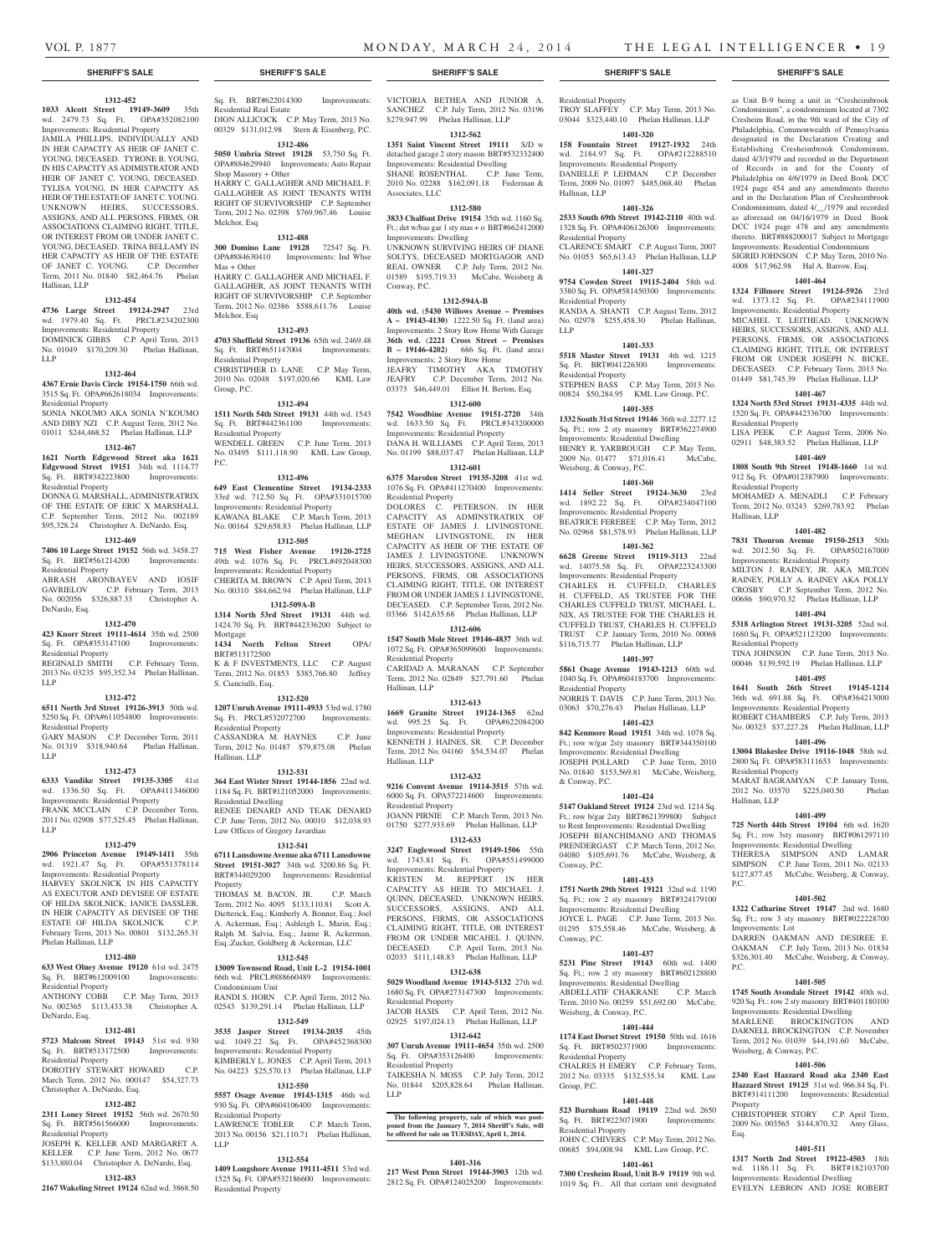#### **SHERIFF'S SALE SHERIFF'S SALE SHERIFF'S SALE SHERIFF'S SALE SHERIFF'S SALE**

LEBRON C.P. September Term, 2012 No. 03207 \$117,635.33 Law Offices of Gregory Javardian

#### **1401-539**

#### **148 North 51st Street 19139-2701** 44th wd. 1705 Sq. Ft. OPA#441101400 Improvements: Residential Property

SHALONDE DOZIER-CALHOON AKA SHALONE DOZIER-CALHOON C.P. June Term, 2009 No. 00752 \$106,533.86 Phelan Hallinan, LLP

#### **1401-549**

#### **5731 North 6th Street 19120-2201** 61st<br>wd. 1753.92 Sq Ft OPA#612284300 wd. 1753.92 Sq Ft Improvements: Residential Property

ANITA SWARTZ C.P. June Term, 2013 No. 01576 \$49,900.34 Phelan Hallinan, LLP

#### **1401-556**

**1925 East Somerset Street 19134** 25th wd. 1114 Sq. Ft. BRT#252025300 Improvements: Residential Real Estate EDWARD TORRALVO C.P. May Term, 2013

No. 0264 \$51,597.62 Stern & Eisenberg, PC **1401-562**

# **2846 Walnut Hill Street 19152** 57th wd. 1800

Sq. Ft. BRT#571073318 Improvements: Residential Real Estate LISA D. FULTON C.P. June Term, 2013 No.

3437 \$200,794.22 Stern & Eisenberg, PC **1401-583**

**6659 Vandike Street 19135** 41st wd. 2021.25 Sq. Ft. BRT#411353700 Improvements:

### Residential Dwelling DANIEL MCILHENNY C.P. July Term,

2013 No. 03164 \$55,885.26 Udren Law Offices, P.C.

### **1401-591**

**1236 Cardeza Street 19119** 22nd wd. 2196.90 Sq. Ft. BRT#221000500 Improvements: Residential Dwelling

EDWARD BROWN C.P. March Term, 2010 No. 04984 \$258,760.33 Udren Law Offices, P.C.

#### **1401-607**

**5749 North 20th Street 19138** 17th wd. 2036.64 Sq. Ft. OPA#172375500 Improvements: Residential Property

GRACIE POOLE, IN HER CAPACITY AS ADMINSTRATRIX AND HEIR OF THE ESTATE OF CHARLES E. BRANCH AKA CHARLES EDWARD BRANCH AKA CHARLES BRANCH. VELMA B. STEED AKA VELMA B. BRANCH IN HER CAPACITY AS HEIR OF THE STATE OF CHARLES E. BRANCH AKA CHARLES EDWARD BRANCH AKA CHARLES BRANCH, DECEASED. UNKNOWN HEIRS, SUCCESSORS, ASSIGNS, AND ALL PERSONS, FIRMS, OR ASSOCIATIONS CLAIMING RIGHT, TITLE, OR INTEREST FROM OR UNDER CHALRES E. BRANCH AKA CHARLES EDWARD BRANCH AKA CHALRES BRANCH DECEASED. MARY MALONE -BRANCH IN HER CAPACITY AS HEIR OF LOYAL BRANCH, DECEASED HEIR OF CHALRES E. BRANCH AKA CHALRES EDWARD BRANCH AKA CHARLES BRANCH, DECEASED. JEANETTA BRANCH, IN HER CAPACITY AS HEIR OF LOYAL BRANCH, DECEASED HEIR OF CHARLES E. BRANCH AKA CHALRES EDWARD BRANCH AKA CHARLES BRANCH, DECEASED. C.P. October Term, 2010 No. 02452 \$124,167.87 Phelan Hallinan, LLP

### **1401-630**

**534 Alcott Avenue 19120** 35th wd. 900 Sq. Ft. BRT#352053500 Improvements: Residential Property

EDWARD E. WHITE C.P. May Term, 2013 No. 002719 \$83,905.56 Amy Glass, Esq.

#### **1401-641**

**6658 Cottage Street 19135-2713** 55th wd. 1412 Sq. Ft. BRT#552396800 Improvements: Residential Property

NICOLE NEAL C.P. May Term, 2012 No. 00664 \$126,820.97 Pressman & Doyle, LLC

# **1401-646**

**1829 Wilmot Street 19124-3309** 23rd wd. 2651 Sq. Ft. BRT#232134805 Subject to Mortgage Improvements: Residential Property WENDY L. DANIELS C.P. November Term, 2011 No. 01241 \$50,870.28 Pressman & Doyle, LLC

#### **1401-675**

**1510 Federal Street 19146-3125** 36th wd. 1968 Sq. Ft. BRT#365296300 Subject to Mortgage Subject to Rent

#### KAMAU FLOYD AKA KAMAU H. FLOYD C.P. March Term, 2013 No. 03735 \$226,972.62 Matthew McGuigan, Esq.

# **1401-677**

**5627 Catharine Street 19143-2814** 46th wd. 1065 Sq. Ft. OPA#463096300 Improvements: Residential Property LATANYA HOLMES, MARGARET HOLMES

AND KENYA D. HOLMES C.P. January Term, 2012 No. 02772 \$101,244.49 Phelan Hallinan, LLP

### **1401-687**

**1838 North Marston Street 19121-2623**  32nd wd. 581 Sq. Ft. OPA#323194800 Improvements: Residential Property MAURICIO DAWSONIA C.P. May Term, 2013 No. 02443 \$59,817.60 Phelan Hallinan, LLP

Sq. Ft. BRT#471318000 Subject to Mortgage Subject to Rent KAMAU FLOYD AKA KAMAU H. FLOYD C.P. March Term, 2013 No. 03693 \$243,250.85 Matthew McGuigan, Esq.

**227 East Elkhart Street 19134-2807** 7th wd. 609 Sq. Ft. OPA#071263800 Improvements: Residential Property

GARCIA C.P. April Term, 2012 No. 01655

**7815 Rugby Street 19150-2509** 50th wd. 1818.25 Sq. Ft. OPA#502094600 Improvements: Residential Property JAMES K. HATCHELL, IN HIS CAPACITY AS CO-ADMINISTRATOR AND HEIR OF THE ESTATE OF GERALDINE HATCHELL AKA GERALDINE D. HATCHELL. KEVIN

M. HATCHELL, IN HIS CAPACITY AS CO-ADMINISTRATOR AND HEIR OF THE ESTATE OF GERALDINE HATCHELL AKA GERALDINE D. HATCHELL. UNKNOWN HEIRS, SUCCESSORS, ASSIGNS, AND ALL PERSONS, FIRMS, OR ASSOCIATIONS CLAIMING RIGHT, TITLE, OR INTEREST FROM OR UNDER GERALDINE HATCHELL, DECEASED. C.P. October Term, 2010 No. 03286 \$147,305.68 Phelan Hallinan, LLP

#### **1401-719**

**2339 South Bucknell Street 19145-3214**  48th wd. 686.76 Sq. Ft. BRT#482299300 ANTHONY D. MCBRIDE C.P. April Term, 2013 No. 04059 \$55,854.16 BARBARA A. FEIN, Esq.

#### **1401-734**

**1227 Longshore Avenue 19111-4532** 53rd wd. 5125 Sq. Ft. OPA#532184700 Improvements: Residential Property SAI CHIANG AND NIM IAN KUONG C.P.

**1401-749**

# Improvements: Row 2 Sty Masonry

Term, 2012 No. 01245 \$170,678,01 Milstead & Associates, LLC

#### **1401-752**

wd. 930.56 Sq. Ft. BRT#223032800 Improvements: Residential Property JOSEPH PACINI AND KIMBERLY PACINI C.P. June Term, 2013 No. 000933 \$141,248.62 Christopher A. DeNardo, Esq.

**2837 Magee Avenue 19149** 55th wd. 1555.12 Residential Dwelling No. 002115 \$71,405.53 Martha E. Von Rosenstiel, Esq., Heather Riloff, Esq.

#### **1401-756**

**7202 Eastwood Street 19149** 35th wd. 1356.14 Sq. Ft. BRT#542412500 Improvements: Residential Dwelling MEIZI LI C.P. May Term, 2013 No. 002332<br>\$95.920.26 Martha E. Von Rosenstiel. Esq.,

Heather Riloff, Esq.

# **The following property, sale of which was post-poned from the February 4, 2014 Sheriff's Sale, will be offered for sale on TUESDAY, April 1, 2014.**

**1402-304**

**5519 Boyer Street 19138** 12th wd. 8035.25<br>Sq. Ft. BRT#122249600 Improvements: Sq. Ft. BRT#122249600 Residential Property

SHARON D. TAYLOR AND JOHN J. TAYLOR, HUSBAND AND WIFE C.P. December Term, 2010 No. 0948 \$93,671.45 Scott A.

#### **1402-308**

**6128 Lawndale Avenue aka 6128 Lawndale Street 19111** 935 Sq. Ft. BRT#352320215 Improvements: Residential

CUONG MANH PHAM AND DOA B. NGUYEN, H/W C.P. March Term, 2013 No. 02052 \$278,308.33 Dana S. Plon, Esq. **1402-309**

wd. 943.04 Sq. Ft. OPA#622330300 Improvements: Residential Property BRYANT N. BIRCH C.P. April Term, 2013 No. 02813 \$71,779.39 Phelan Hallinan,

**1402-410 1813 Penfield Street 19126-1539** 10th wd. 1014 Sq. Ft. OPA#101378900 Improvements:

ERIC LEE C.P. June Term, 2013 No. 02379 \$90,675.70 Phelan Hallinan, L.L.P. **1402-411 6335 Morton Street 19144-1606** 22nd wd. 1324.51 Sq. Ft. OPA#592213035 Improvements: Residential Property ALONZO PICKERON AKA ALONZO PICKRON C.P. September Term, 2013 No. 00694 \$70,298.52 Phelan Hallinan, L.L.P. **1402-416 6224 Mascher Street aka 6224 North Mascher Street 19120** 61st wd. 1200 Sq. Ft. BRT#611024900 Subject to Mortgage Improvements: Residential Property JEANNETTE L. CRYOR AND LUCILLE CRYOR, AS JOINT TENANTS WITH THE RIGHT OF SURVIVORSHIP C.P. July Term, 2012 No. 0003 \$57,936.42 Scott A. Dietterick, Esq., Kimberly A. Bonner, Esq., Joel A. Ackerman, Esq., Ashleigh L. Marin, Esq., Ralph M. Salvia, Esq., Jaime R. Ackerman, Esq., Zucker, Goldberg & Ackerman, L.L.C. **1402-422 1948 South 23rd Street 19124** 48th wd. 1188 Sq. Ft. BRT#482259300 Improvements:

Residential Property

Residential Property

Residential Property

Property

Property

Ackerman, L.L.C.

Sq. Ft. BRT#262314100 Residential Property

Weisberg, & Conway, P.C.

Residential Property

Residential Property

Residential Dwelling

Law Group, P.C.

Goldberg & Ackerman, L.L.C.

ROBERT D. WILSON C.P. October Term, 2009 No. 1636 \$78,890.39 Scott A. Dietterick, Esq., Kimberly A. Bonner, Esq., Joel A. Ackerman, Esq., Ashleigh L. Marin, Esq., Ralph M. Salvia, Esq., Jaime R. Ackerman, Esq., Zucker, Goldberg & Ackerman, L.L.C. **1402-423 3425 West Allegheny Avenue 19132** 38th wd. 1974 Sq. Ft. BRT#382027800 Improvements:

JAMES RICE C.P. March Term, 2009 No. 04866 \$140,257.86 Scott A. Dietterick, Esq., Kimberly A. Bonner, Esq., Joel A. Ackerman, Esq., Ashleigh L. Marin, Esq., Ralph M. Salvia, Esq., Jaime R. Ackerman, Esq., Zucker,

**1402-432 4334 Vista Street 19136** 41st wd. 1078 Sq. Ft. BRT#412194600 Improvements: Residential

GLORIA GARCIA, AS SOLE OWNER C.P. January Term, 2011 No. 1431 \$53,700.03 Scott A. Dietterick, Esq., Kimberly A. Bonner, Esq., Joel A. Ackerman, Esq., Ashleigh L. Marin, Esq., Ralph M. Salvia, Esq., Jaime R. Ackerman, Esq., Zucker, Goldberg &

 **1402-436 2512 South 66th Street aka 2512 66th Street South 19143** 40th wd. 1712 Sq. Ft. BRT#406016900 Improvements: Residential

GIVEMORE MATAKANURE C.P. March Term, 2011 No. 02278 \$67,758.82 Scott A. Dietterick, Esq., Kimberly A. Bonner, Esq., Joel A. Ackerman, Esq., Ashleigh L. Marin, Esq., Ralph M. Salvia, Esq., Jaime R. Ackerman, Esq., Zucker, Goldberg & Ackerman, L.L.C. **1402-447 1749-1751 Bigler Street 19145** 26th wd. 1280

LOUIS PAVONI C.P. July Term, 2012 No. 002829 \$361,898.76 Amy Glass, Esq. **1402-449 2722 North 45th Street 19131** 52nd wd. 1354 Sq. Ft.; row b/gar 2sty stone BRT#521225800 Improvements: Residential Dwelling GLENROY THOMPSON C.P. April Term, 2013 No. 04663 \$154,932.99 McCabe,

**1402-453 2418 South 8th Street 19148** 39th wd. 840 Sq. Ft. BRT#393259300 Improvements:

MIT MEY C.P. April Term, 2013 No. 03052 \$64,486.65 KML Law Group, P.C. **1402-457 4826 Howell Street 19135** 41st wd. on southwesterly side of Howell St, 100 ft 0 in northwestwardly from the westerly corner of Howell and Tullp St; front 30 ft, 0 in; depth 140 ft 0 in OPA#411105500 Subject to Mortgage PAUL E. VOIT C.P. April Term, 2011 No. 00651 \$106,341.43 Louis P. Vitti, Esq. **1402-462 2611 Roberts Avenue 19129** 38th wd. 854 Sq. Ft. BRT#382042600 Improvements:

VICTORIA RENEE ALLEN C.P. November Term, 2012 No. 00676 \$73,959.94 KML

**1402-464 6614 North Gratz Street 19126** 10th wd. 1280 Sq. Ft. BRT#101104200 Improvements:

**1402-338 1841 Master Street 19121-4907** 47th wd. 1666 Sq. Ft. OPA#471114800 Improvements:

FREDA D. EBBA AKA FREDA EBBA C.P. March Term, 2007 No. 00158 \$125,371.36

**1402-355 5109 Locust Street 19139-4123** 60th wd. 1708.52 Sq. Ft. OPA#602074900 Improvements: Residential Property KAREN R. SNEAD, IN HER CAPACITY AS HEIR OF MARY L. GOODEN, DECEASED. UNKNOWN HEIRS, SUCCESSORS, ASSIGNS, AND ALL PERSONS, FIRMS, OR ASSOCIATIONS CLAIMING RIGHT, TITLE, OR INTEREST FROM OR UNDER MARY L. GOODEN, DECEASED. C.P. February Term, 2012 No. 03097 \$73,728.52 Phelan

**1402-359 7017 Limekiln Pike 19138-2022** 10th wd. 1604.80 Sq. Ft. OPA#102058900 Improvements: Residential Property ESTHER BURTON C.P. May Term, 2013 No. 00466 \$46,322.50 Phelan Hallinan, L.L.P. **1402-366 4707 Frankford Avenue 19124** 23rd

**1402-371 2510 South 75th Street 19153** 40th wd. 1235 Sq. Ft. BRT#404153600 Improvements:

ERIN M. EVANS AND TYRONE T. EVANS, JR. C.P. August Term, 2012 No. 00804 \$162,636.06 KML Law Group, P.C. **1402-381 721 Atwood Road 19151** 34th wd. 1391.40 Sq. Ft. BRT#344320100 Improvements:

BAHIYA MORTON ANDREWS C.P. June Term, 2013 No. 03629 \$137,109.53 KML

**1402-382 2640 South 66th Street 19142-2702** 40th wd. 1012 Sq. Ft. BRT#406021300 Improvements:

THE UNKNOWN HEIRS, EXECUTORS, OF DEVISESS OF THE ESTATE OF BEATRICE H. BILLA C.P. August Term, 2013 No. 3146 \$87,284.76 Stern & Eisenberg, P.C. **1402-389 469 East Pleasant Street 19119** 22nd wd. 1406 Sq. Ft.; row b/gar 2sty masonry BRT#222078800 Improvements: Residential

FILBERT FRANCOIS C.P. February Term, 2009 No. 02202 \$144,295.97 McCabe,

**1402-392 34 South Salford Street 19139** 3rd wd. 16' frontage x 59' depth OPA#031141500 Improvements: Residential Property AMIR ABDULLAH AND CHANTIA D. ROSE AKA CHANTIA DILL-ROSE C.P. April Term, 2013 No. 04020 \$55,994.58 Richard

**1402-398 216 South 52nd Street 19139** 60th wd. 1530 Sq. Ft. BRT#602182300 Improvements:

 C.P. May Term, 2013 No. 03977 \$116,807.75 Scott A. Dietterick, Esq. and/or Kathryn L.

**1402-401 249 West Harvey Street 19144** 59th wd. 3840 Sq. Ft. BRT#593056000 Improvements:

MARIE GABRIELSON C.P. March Term, 2010 No. 05130 \$74,935.17 Udren Law

**1402-404 4660 Torresdale Avenue 19124-3451**  23rd wd. 1193.55 Sq. Ft. OPA#232378900 Improvements: Residential Property SANDRA VAZQUEZ AKA SANDRA MELINDA VAZQUEZ C.P. March Term, 2012 No. 00703 \$84,485.25 Phelan Hallinan,

L.L.P.

Residential Property

Phelan Hallinan, L.L.P.

Hallinan, L.L.P.

wd. 1574.28 Sq. Ft. Improvements: Commerical Real Estate INDRAWATIE PERMESARDIAN AND TARIQ ADHAM C.P. July Term, 2012 No. 02356 \$108,282.24 Stern & Eisenberg, P.C. **1402-369 2005 East Elkhart Street 19134** 25th wd. 1078.14 Sq. Ft. BRT#252221400 Improvements: Residential Property VINCENT D. RAWLS C.P. December Term, 2012 No. 00825 \$82,097.40 KML Law

Group, P.C.

Residential Property

Residential Property

Residential Real Estate

Weisberg, & Conway, P.C.

M. Squire & Associates, L.L.C.

Multi-story Office

Residential Dwelling

Mason, Esq.

Offices, P.C.

L.L.P.

Law Group, P.C.

Dwelling

**3141 Byberry Road 19154-1813** 66th wd. 2213.34 Sq. Ft. OPA#663052500 Improvements: Residential Property EVELYN AMBROSANO AND FRANCIS N. AMBROSANO, SR. C.P. December Term, 2009 No. 00150 \$196,158.90 Phelan

**1402-310 301 Byberry Road, Apartment A18 19116- 1900** 88th wd. Together with all right, title and interest to a 0.747% undivided interest of, in and to the Common Elements, as more particularly set forth in the declaration. OPA#888581898 Improvements: Residential Property ILYA CHEBOTAR C.P. July Term, 2011 No. 01396 \$177,197.74 Phelan Hallinan, L.L.P. **1402-313 7526 Brockton Road 19151-2825** 34th wd. 1760 Sq. Ft. OPA#343147700 Improvements:

WILLIE B. FORD C.P. November Term, 2009 No. 02163 \$126,773.23 Phelan Hallinan,

**1402-322 7468 Sommers Road 19138-1407** 50th wd. 1904 Sq. Ft. OPA#501323600 Improvements:

DENISE M. RYKARD, IN HER CAPACITY AS ADMINSTRATRIX AND HEIR OF THE

**1402-328 6638 Ditman Street 19135** 41st wd. 2250

JOSE G. COLON C.P. July Term, 2007 No. 00531 \$79,517.10 Phelan Hallinan, L.L.P. **1402-330 720 South American Street 19147-3301**  2nd wd. 970.86 Sq. Ft. OPA#023111420 Improvements: Residential Property CHRISTOPHER ELLIOTT C.P. May Term, 2010 No. 01937 \$529,071.13 Phelan

**1402-331 5946 Hammond Avenue 19120-2011** 61st wd. 1742 Sq. Ft. OPA#612511800 Improvements:

UNKNOWN HEIRS, SUCCESSORS, ASSIGNS, AND ALL PERSONS, FIRMS, OR ASSOCIATIONS CLAIMING RIGHT, TITLE, OR INTEREST FROM OR UNDER STANDFORD F. JACKSON, DECEASED. SHARYN JACKSON, IN HER CAPACITY AS HEIR OF STANFORD F. JACKSON, DECEASED. KELLY WHITTIER, IN HER CAPACITY AS HEIR OF STANFORD F. JACKSON, DECEASED. TRACY LINACRE IN HER CAPACITY AS HEIR OF STANFORD F. JACKSON, DECEASED. C.P. December Term, 2011 No. 00718 \$93,109.79 Phelan

**1402-332 3936 North 8th Street 19140-3208** 43rd wd. 736 Sq. Ft. OPA#433120400 Improvements:

ANDREA GONZALEZ C.P. August Term, 2013 No. 01947 \$67,145.75 Phelan Hallinan,

**1402-333 5903 Osage Avenue 19143-1119** 3rd wd. 883.50<br> **Sq. Ft.** OPA#032052500 Improvements:

DORCINE V. CROPPER AND ROBERT L. CROPPER C.P. September Term, 2013 No. 00634 \$18,840.67 Phelan Hallinan, L.L.P. **1402-334 545 North Allison Street 19131-4902**  4th wd. 949.35 Sq. Ft. OPA#041197000 Improvements: Residential Property

JACQUELINE C. ROBINSON AND<br>GWENDOLYN SMITH C.P. September

Term, 2011 No. 03824 \$39,499.84 Phelan

**1402-335 857 Foulkrod Street 19124-2301** 35th wd. 1488 Sq. Ft. OPA#351080400 Improvements:

GUILLERMO A. AYALA AND NOLVIA E. VELASQUEZ C.P. May Term, 2013 No. 01034 \$103,413.93 Phelan Hallinan &

**1402-337 5043 Valley Street 19124-1420** 62nd

Sq. Ft. OPA#411224400 Residential Property

Hallinan, L.L.P.

Residential Property

Hallinan, L.L.P.

Residential Property

Sq. Ft. OPA#032052500 Residential Property

GWENDOLYN SMITH

Hallinan, L.L.P.

Residential Property

Schmieg, L.L.P.

L.L.P.

Hallinan, L.L.P.

Residential Property

Residential Property

L.L.P.

### **1401-689**

**1724 North Gratz Street 19121** 47th wd. 2472

#### **1401-701**

JULIA BAEZ CARMONA AND CARMEN M. \$74,730.76 Phelan Hallinan, LLP

#### **1401-704**

ESTATE OF JOHN D. DORSEY. BRANDON DORSEY IN HIS CAPACITY AS HEIR OF THE ESTATE OF JOHN D. DORSEY. UNKNOWN HEIRS, SUCCESSORS, ASSIGNS, AND ALL PERSONS, FIRMS, OR ASSOCIATIONS CLAIMING RIGHT, TITLE, OR INTEREST FROM OR UNDER JOHN DORSEY, DECEASED. C.P. November Term, 2009 No. 03843 \$182,527.26 Phelan Hallinan, L.L.P.

Improvements: Residential Dwelling

April Term, 2013 No. 00445 \$279,515.21 Phelan Hallinan, LLP

**2631 East Dauphin Street 19125-3643**  31st wd. 826 Sq. Ft. BRT#313097900

WALTER E. SZYMKOWIAK C.P. February

**24 West Sharpnack Street 19119** 22nd

#### **1401-754**

Sq. Ft. BRT#551094200 Improvements: DAVE M. COX C.P. May Term, 2013

Martha E. Von Rosenstiel, Esq.,

Dietterick, Esq., Kimberly A. Bonner, Esq., Joel A. Ackerman, Esq., Ashleigh L. Marin, Esq., Ralph M. Salvia, Esq., Jaime R. Ackerman, Esq., Zucker, Goldberg & Ackerman, L.L.C.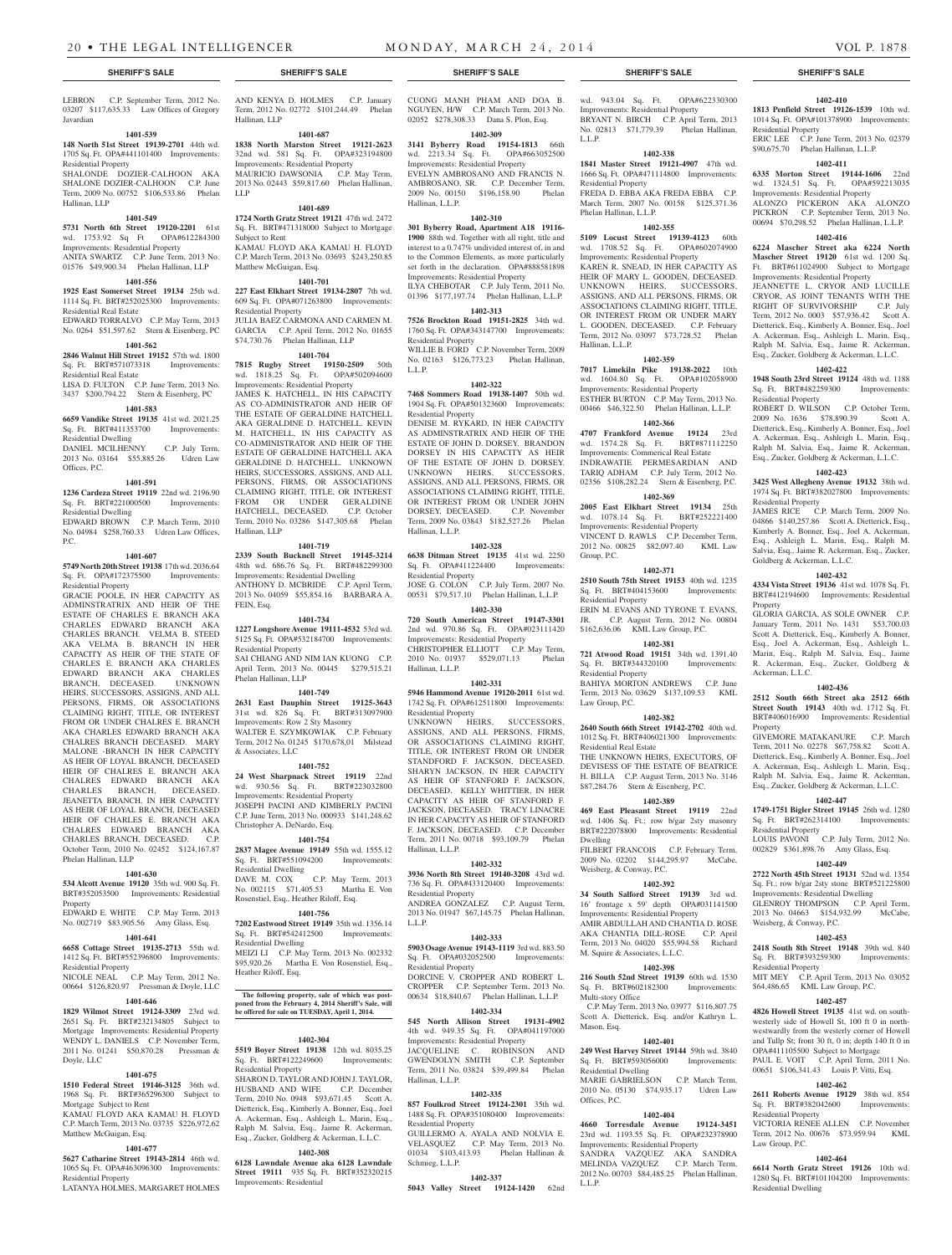Sq. Ft.; row 2 sty masonry BRT#312141100 Improvements: Residential Dwelling CHRISTINA THOMPSON C.P. February Term, 2013 No. 01595 \$135,692.27 McCabe,

**1402-642 1723 Harrison Street 19124** 23rd wd. 1880 Sq. Ft.; semi det 2 sty masonry BRT#232210500 Improvements: Residential Dwelling PROPERTY OF MARSHA FLETCHER KNOWN SURVIVING HEIR OF MATTIE FLETCHER, DECEASED MORTGAGOR AND REAL OWNER C.P. August Term, 2013 No. 01924 \$43,569.44 McCabe, Weisberg,

**1402-645 3600 Conshohocken Avenue, Unit 701 19131**  52nd wd. Together with all right, title, and interest to a 0.747% undivided interest of, in and to the Common Elements, as more particularly set forth in the Declaration OPA#888520452

NAJEEB SHEIKH C.P. July Term, 2013 No. 01010 \$160,569.69 Phelan Hallinan, L.L.P. **1402-648 6760 Linmore Avenue 19142-1807** 40th wd. 954 Sq. Ft. OPA#403185300 Improvements:

TIAH SLANGER C.P. December Term, 2011 No. 00458 \$57,795.76 Phelan Hallinan,

**1402-649 4119-4121 Salem Street 19124-4624**  23rd wd. 940.51 Sq. Ft. OPA#232501500 Improvements: Residential Property UNKNOWN HEIRS, SUCCESSORS, ASSIGNS, AND ALL PERSONS, FIRMS, OR ASSOCIATIONS CLAIMING RIGHT, TITLE, OR INTEREST FROM OR UNDER JOHN B. KIRK, DECEASED C.P. February Term, 2013 No. 01460 \$91,903.14 Phelan Hallinan,

**1402-652 4928 Rosehill Street 19120-3924** 42nd wd. 1102.50 Sq. Ft. OPA#421338900 Improvements: Residential Property GILBERTO SERRANO AND MARCDER M. GUERRIER C.P. May Term, 2012 No. 00786 \$54,840.04 Phelan Hallinan, L.L.P.

**The following property, sale of which was postponed from the March 4, 2014 Sheriff's Sale, will be offered for sale on TUESDAY, April 1, 2014.**

**1403-317 735 Standwood Street 19111-2332** 63rd wd. 2500 Sq. Ft. OPA#631332506 Improvements:

DEBORAH ANN GARVEY AKA DEBORAH GARVEY C.P. July Term, 2010 No. 02430 \$169,774.39 Phelan Hallinan, LLP **1403-321 1136 South 56th Street 19143-4043** 51st wd. 1161.16 Sq. Ft. OPA#513023400 Improvements: Residential Property CHERYL BOOKHART AKA CHERYL B. BOOKHART IN HER CAPACITY AS HEIR OF ROBERT BOOKHART, DECEASED, PORTIA YVOONE BOOKHART, IN HER CAPACITY AS HEIR OF ROBERT BOOKHART, DECEASED. DANYELE DOVE AKA DANIELLE PENNELL-DOVE IN HER CAPACITY AS HEIR OF ROBERT BOOKHART, DECEASED. UNKNOWN HEIRS, SUCCESSORS, ASSIGNS, AND ALL PERSONS, FIRMS, OR ASSOCIATIONS CLAIMING RIGHT, TITLE, OR INTEREST FROM OR UNDER ROBERT BOOKHART, DECEASED. C.P. July Term, 2012 No. 01154 \$59,505.68 Phelan Hallinan, LLP **1403-326 2403 East Allegheny Avenue 19134** 45th wd. 80 x 15.9 BRT#45-1-002300, PRCL#45-1- 002300 Improvements: Residential Property TRACY A. BARANIECKI BY DEED FROM DIANA M. BARANIECKI AND CATHLEEN M. CRAVEN, DATED MAY 10, 2006 AND RECORDED SEPTEMBER 26, 2006 IN THE OFFICE OF THE RECORDER OF DEEDS IN AND FOR PHILADELPHIA COUNTY AS INTSRUMENT #51537886. C.P. December Term, 2012 No. 01228 \$144,977.33 Martin

Residential Property

S. Weisberg, Esq.

Residential Property

LLC

**1403-327 1224 South 20th Street 19146-4337** 36th wd. 855 Sq. Ft. BRT#36-1-1906-00 Improvements:

HANH T. NGUYEN C.P. April Term, 2012 No. 01097 \$162,675.87 Pressman & Doyle,

**1403-329 2310 East Lehigh Avenue 19125-2316** 31st wd. 2700 Sq. Ft. BRT#314252300 Improvements:

ELIZABETH TAPAN C.P. June Term, 2013 No. 1710 \$229,541.54 Zachary S Davis, Esq.

Multi Family Residential Property

Weisberg, & Conway, P.C.

& Conway, P.C.

Improvements: Condo

Residential Property

L.L.P.

L.L.P.

**1402-594 8523 Cratin Place 19153** 40th wd. 3240 Sq. Ft. BRT#405183804 Improvements:

SHAMSIDDIN HAMEEN ISLAM C.P. April Term, 2013 No. 5107 \$215,321.36 Stern &

**1402-599 4049 K Street 19124** 33rd wd. 1056 Sq. Ft. BRT#332326100 Improvements: Residential

CARMEN SAEZ C.P. July Term, 2011 No. 003184 \$116,831.85 Amy Glass, Esq. **1402-602 226 East Roosevelt Boulevard 19120-3935**  42nd wd. 2285 Sq. Ft. OPA/BRT#421128000 Improvements: Residential Property NORMAN BEY C.P. March Term, 2011 No. 2003 \$81,510.84 Andrew L. Miller, Esq. **1402-603 2443 South Hicks Street 19145** 26th wd. 720 Sq. Ft. BRT#41S6163 & BRT#261187000 Improvements: Residential Dwelling CYNTHIA CARBONARO AND DANIEL F. CARBONARO C.P. April Term, 2013 No. 00756 \$176,353.28 Udren Law Offices, P.C. **1402-605 908 East Mount Pleasant Avenue 19150**  50th wd. 4300 Sq. Ft. BRT#502437600 Improvements: Residential Dwelling UNKNOWN HEIRS, SUCCESSORS, ASSIGNS, AND ALL PERSONS, FIRMS, OR ASSOCIATIONS CLAIMING RIGHT, TITLE, OR INTEREST FROM OR UNDER VALERINE THOMAS AKA VALERIE E. THOMAS, DECEASED. VALERINE THOMAS AKA VALERIE E. THOMAS, DECEASED. JERROLD THOMAS KNOWN HEIR OF VALERINE E. THOMAS AKA VALERIE E. THOMAS, DECEASED. RAMON THOMAS, KNOWN HEIR OF VALERINE E. THOMAS AKA VALERIE E. THOMAS, DECEASED. C.P. June Term, 2011 No. 03262 \$170,269.61

Residential Real Estate

Udren Law Offices, P.C.

Hallinan, L.L.P.

& Conway, P.C.

Residential Dwelling

Residential Property

Group, P.C.

Group, P.C.

Dwelling

& Conway, P.C.

Condominium

& Conway, P.C.

Residential Dwelling

Dwelling

**1402-607 2125 Emerson Street 19152-2406** 35th wd. 3080.95 Sq. Ft. OPA#562096900 Improvements: Residential Property NANCY L. MATTHEWS C.P. July Term, 2013 No. 00633 \$103,418.60 Phelan

**1402-612 453 West Bringhurst Street 19144** 12th wd. 2412 Sq. Ft.; semi/det 3 sty masonry BRT#123113700 Improvements: Residential

SONJA J. HASKINS C.P. August Term, 2013 No. 02197 \$97,365.40 McCabe, Weisberg,

**1402-613 3513 Pennhurst Street 19134** 33rd wd. 607.50 Sq. Ft. BRT#331338800 Improvements:

MALIKA GORLEY C.P. May Term, 2011 No. 00097 \$90,408.71 Udren Law Offices, P.C. **1402-615 3355 Hartville Street 19134** 7th wd. 651 Sq. Ft. BRT#073187300 Improvements:

ERNEST CAMPBELL C.P. April Term, 2013 No. 01898 \$29,870.81 KML Law

**1402-617 2542 East Norris Street 19125** 18th wd. 2047.81 Sq. Ft. BRT#181270600 Improvements: Residential Property JOHN KIDWELL, RICHARD LEINENBACH AND ROBERT SHIRLEY C.P. April Term, 2013 No. 03836 \$168,824.69 KML Law

**1402-619 7014 East Roosevelt Boulevard 19149** 35th wd. 1176 Sq. Ft.; row b/gar 2sty masonry BRT#542517800 Improvements: Residential

ZI KAI WANG C.P. September Term, 2013 No. 01527 \$76,878.34 McCabe, Weisberg,

**1402-622 212-20 Race Street, Unit 3C 19106** 5th wd. 1820 Sq. Ft.; res condo. 4sty mason-BRT#888040509 Improvements

JUDE T. MACINTOSH C.P. July Term, 2013 No. 02007 \$273,960.96 McCabe, Weisberg,

**1402-633 6003 North 11th Street 19141** 49th wd. 6721.20 Sq. Ft. BRT#492241300 Subject to Mortgage Improvements: 2 Units/2 Story

DENISE LYONS C.P. June Term, 2013 No. 002695 \$130,771.06 Jay C. Scheinfield, Esq. **1402-641 2319 East Cabot Street 19125** 31st wd. 743

Eisenberg, P.C.

Property

#### **SHERIFF'S SALE SHERIFF'S SALE SHERIFF'S SALE SHERIFF'S SALE SHERIFF'S SALE**

SEAN C. LYNCH C.P. July Term, 2013 No. 001075 \$125,875.25 Martha E. Von Rosenstiel Esq., Heather Riloff, Esq.

#### **1402-465**

# **4249 Romain Street 19124** 23rd wd. 1878.71

Sq. Ft. BRT#232460100 Improvements: Residential Property

RAYMOND MOORE C.P. July Term, 2012 No. 03212 \$73,008.97 KML Law Group, P.C.

#### **1401-466**

**9331 Edmund Street 19114** 65th wd. 7500 Sq. Ft. BRT#652390600 Improvements: Residential Property

LARITZA DEL VALLE AND JUSTO FIGUEREO C.P. September Term, 2010 No. 02170 \$471,483.45 KML Law Group, P.C.

#### **1402-468**

**7008 West Passyunk Avenue 19142** 40th wd. 2012 Sq. Ft. BRT#406301500 Improvements: Residential Dwelling RHONDA BROWN AND VALGENE

WEST C.P. October Term, 2010 No. 02424 \$137,566.67 Udren Law Offices, P.C.

# **1402-469**

**224 North 50th Street 19139** 44th wd. 2338.93 Sq. Ft. BRT#441066302 Improvements: Residential Dwelling

MARQUITTA FORTUNE AND BYRONE TYREE C.P. May Term, 2010 No. 04021 \$65,892.73 Mark J. Udren, Esq.

#### **1402-472**

**4312 Pechin Street 19128** 21st wd. 1908.00 Sq. Ft. BRT#212164400 Improvements: Residential Dwelling

JACQUELINE WAWREZYNEK AND ROBERT WAWRZYNEK C.P. August Term, 2010 No. 04630 \$89,889.06 Udren Law Offices, P.C.

#### **1402-475**

**4930 Knorr Street 19135-2425** 41st wd. 1778.60 Sq. Ft. BRT#412017000 JOHN C. KUHN C.P. August Term, 2012 No. 01822 \$188,571.56 Milstead & Associates, L.L.C.

#### **1402-476**

**610 Morris Street 19148-1202** 1st wd. 1024 Sq. Ft. BRT#012118100 Improvements: Row 2 Story Masonry SROY KIM KARNG AND CHAM SOK C.P. August Term, 2012 No. 00389 \$207,033.60 Milstead & Associates, L.L.C.

#### **1402-479**

**605 East Sanger Street 19120-1720** 35th wd. 1162.27 Sq. Ft. BRT#351216200 Improvements: Row/b Gar 2 Story Masonry VALERIE GARY-MITCHELL AND JAMES E. MITCHELL C.P. February Term, 2012 No. 00034 \$139,426.06 Milstead & Associates, L.L.C.

# **1402-480**

**6014 Ogontz Avenue 19141-1312** 17th wd. 1744 Sq. Ft. OPA#172253800 Improvements: Residential Property

ESTATE OF DAMIAN WILSON AKA DAMIAN CHRISTOPHER WILSON. BELLA WILSON, ADMINISTRATRIX AND HEIR OF THE ESTATE OF DAMIAN WILSON AKA DAMIAN CHRISTOPHER WILSON. UNKNOWN HEIRS, SUCCESSORS, ASSIGNS, AND ALL PERSONS, FIRMS, OR ASSOCIATIONS CLAIMING RIGHT, TITLE, OR INTEREST FROM OR UNDER DAMIAN WILSON AKA DAMIAN CHRISTOPHER WILSON, DECEASED. C.P. May Term, 2009 No. 02851 \$143,011.49 Phelan Hallinan, L.L.P.

# **1402-489**

**5527 Irving Street 19139** 46th wd. 1350 Sq. Ft. BRT#604058000 Improvements: Residential Property

CLINTON WASHINGTON C.P. February Term, 2012 No. 2889 \$88,135.81 Amy Glass, Esq.

#### **1402-493**

**5309 Ludlow Street 19139** 60th wd. 1600<br>Sq. Ft. BRT#603005300 Improvements:  $Sq. \; Ft. \; BRT#603005300$ Residential Property

UNKNOWN HEIRS, SUCCESSORS, ASSIGNS, AND ALL PERSONS, FIRMS, OR ASSOCIATIONS CLAIMING RIGHT, TITLE, OR INTEREST FROM OR UNDER BARBARA NORMAN C.P. July Term, 2013 No. 004713 \$93,599.45 Amy Glass, Esq.

#### **1402-496**

**2735 Lardner Street 19149** 62nd wd. (formerly part of the 55th wd., which was formerly<br>the 35th wd.) 1005 Sq. Ft. BRT#621187400 the 35th wd.) 1005 Sq. Ft. BRT#621187400 Improvements: Residential Property HUMBERTO L. TORRES, JR. C.P. July Term, 2013 No. 001207 \$116,412.73 Amy

#### **1402-499**

Glass, Esq.

**6105 Torresdale Avenue 19135-3717**  41st wd. 1203.60 Sq. Ft. OPA#411312900 Improvements: Residential Property KEVIN MILLER C.P. July Term, 2012 No. 00778 \$38,860.72 Phelan Hallinan, L.L.P.

#### **1402-500**

**1737 Tasker Street 19145** 36th wd. 1104 Sq. Ft. BRT#365373600 Improvements: Residential Property CAVELLO REX C.P. April Term, 2013 No. 003439 \$112,633.31 Amy Glass, Esq.

#### **1402-511**

**332 East Roosevelt Boulevard 19120-3949**  42nd wd. 2250.80 Sq. Ft. BRT#421130800 Improvements: Residential Dwelling EDWARD SMITH AKA EDWARD A. SMITH AND VANESSA SMITH AKA VANESSA ALLEN SMITH C.P. September Term, 2013 No. 01435 \$109,576.55 Udren Law Offices, P.C.

#### **1402-516**

**638 South 57th Street 19143** 46th wd. 1392 Sq. Ft. BRT#463246300 Improvements: Residential Property KHAMILAH MUHAMMAD C.P. July Term,

2013 No. 002993 \$86,200.97 Amy Glass, Esq. **1402-521**

**10011 Ferndale Street 19116** 58th wd. 1846 Sq. Ft. BRT#582478300 Improvements: Residential Property

#### ALEXANDER LIAPITCH C.P. June Term, 2012 No. 670 \$176,786.26 Amy Glass, Esq. **1402-528**

**331 Cantrell Street 19148-3319** 39th wd. 665 Sq. Ft. OPA#392077600 Improvements: Residential Property JOEY S. FANG AND YUN F. HUANG C.P. April Term, 2013 No. 02634 \$99,204.35

Phelan Hallinan, L.L.P. **1402-533**

**334 Pensdale Street 19128** 21st wd. 1786.90 Sq. Ft. BRT#212058800 Improvements: Residential Property JAMES KOSLOSKY, SOLELY IN HIS CAPACITY AS HEIR OF JOSEPH KOSLOSKY, JR., DECEASED AND MARIANNE TONER, SOLELY IN HER CAPACITY AS HEIR OF JOSEPH KOSLOSKY, JR. DECEASED C.P. May Term, 2013 No. 01738 \$160,572.37 KML Law Group, P.C.

#### **1402-538**

**2443 Tremont Street 19115-5032** 56th wd. BRT#562265818 Subject to Mortgage Improvements: Residential Dwelling JERROME R. STINNIE AND MANUELA T. STINNIE C.P. July Term, 2012 No. 04662 \$259,472.23 Powers, Kirn & Javardian, L.L.C.

#### **1402-540**

**936 Brill Street 19124-1008** 35th wd. 1057 Sq. Ft. BRT#351178200 Subject to Mortgage Improvements: Residential Dwelling YELENA SHOKH C.P. August Term, 2012 No. 02226 \$45,186.29 Powers, Kirn & Javardian, L.L.C.

#### **1402-542**

**1059 Edgemore Road 19151-3009** 34th wd. 1120 Sq. Ft. BRT#344387800 Subject to Mortgage Improvements: Residential Dwelling EDWARD CRAWFORD C.P. July Term, 2012 No. 04496 \$88,426.26 Powers, Kirn & Javardian, L.L.C.

#### **1402-544**

**3134 Gaul Street 19134-4447** 25th wd. 1440 Sq. Ft. BRT#251396600 Subject to Mortgage Improvements: Residential Dwelling GAVIN FENNELLY AND MONICA FENNELLY C.P. July Term, 2012 No. 04803 \$144,450.21 Powers, Kirn & Javardian, L.L.C.

#### **1402-545**

**4116 Baring Street 19104-2266** 6th wd. 1252.80 Sq. Ft. BRT#061026500 Subject to Mortgage Improvements: Residential Dwelling ANTHONY JORDAN C.P. July Term, 2012 No. 02305 \$147,696.77 Powers, Kirn & Javardian, L.L.C.

#### **1402-546**

**11 North 54th Street 19139** s/d conv apt 2sty masonry BRT#441207000 Improvements: Residential Dwelling JAMES B. WATSON C.P. June Term, 2012<br>No. 00564  $$79,698,02$  Eederman & No. 00564 \$79,698.02 Associates, L.L.C.

#### **1402-549**

**7005 Ardleigh Street 19119-1302** 22nd wd. 4025 Sq. Ft. OPA#222249300 Improvements: Residential Property MARY DOUGLASS AKA MARY ANN

DOUGLASS C.P. May Term, 2013 No. 00532 \$246,325.80 Phelan Hallinan, L.L.P. **1402-553**

**609 North Wilton Street 19131** 44th wd. 1004 Sq. Ft. BRT#442302700 Improvements: Residential Dwelling

CHARLES SHAW C.P. May Term, 2013 No. 01635 \$82,562.34 Udren Law Offices, P.C.

#### **1402-557 6912 Old York Road 19126** 61st wd. 6091.08

Sq. Ft. BRT#611203000 Improvements: Residential Property ANNIE M. JOHNSON C.P. May Term, 2010 No. 01129 \$26,285.75 KML Law Group, P.C.

#### **1402-558**

**2359 North Gratz Street 19132** 16th wd. 665.52 Sq. Ft. BRT#162048700 Improvements: Residential Dwelling DWAIN JOHNSON C.P. September Term, 2013 No. 02689 \$35,199.40 Udren Law Offices, P.C.

### **1402-559**

**8625 Ditman Street 19136** 65th wd. 1600 Sq. Ft. BRT#652298200 Improvements: Residential Property ANTONIO J. RIOS C.P. May Term, 2013 No.

03758 \$145,533.38 KML Law Group, P.C. **1402-563**

**242 North Creighton Street 19139** 44th wd. 1140 Sq. Ft.; row 2 sty masonry BRT#441123600 Improvements: Residential Dwelling

PROPERTY OF 242 NORTH CREIGHTON LP AND KAREN SCHULLERE C.P. September Term, 2013 No. 00773 \$48,217.58 McCabe, Weisberg, & Conway, P.C.

#### **1402-571**

**1149 Brill Street 19124** 23rd wd. 2000 Sq. Ft. BRT#621039700 Improvements: Residential Dwelling

ANDREW T. KOZUL C.P. September 2013 No. 000180 \$101,373.71 Martha E. Von Rosenstiel Esq., Heather Riloff, Esq.

# **1402-572**

**13049 Trina Drive 19116-1813** 58th wd. 3203.70 Sq. Ft. OPA#583163298 Improvements: Residential Property TRACIE EDWARDS AND WARREN EDWARDS C.P. December Term, 2011 No. 00893 \$412,092.75 Phelan Hallinan, L.L.P.

# **1402-574**

**3309 Morning Glory Road aka L1D9 Morning Glory Road 19154-1819** 66th wd. 2160 Sq. Ft. OPA#663041700 Improvements: Residential Property LAWRENCE O. PHILLIPS C.P. March

Term, 2013 No. 00029 \$155,954.15 Phelan Hallinan, L.L.P. **1402-575**

# **5912 North 11th Street 19141** 12th wd. 3360

Sq. Ft. BRT#493075500 Improvements: Priv Gar 1 Story Masonry BETTY B. BLUE C.P. September Term, 2008 No. 005189 \$93,723.13 Robert W. Williams, Esq.

#### **1402-576**

**800 South 57th Street 19143-2702** 46th wd. 1132.50 Sq. Ft. OPA#463249900 Improvements: Residential Property ANTHONY HAYE C.P. July Term, 2009 No. 03092 \$69,772.40 Phelan Hallinan, L.L.P.

#### **1402-577**

**1735 South Taylor Street 19145** 36th wd. 672 Sq. Ft. BRT#364183800 Improvements: Residential Dwelling ELLEN REGENBOGEN AND BONI WOLF C.P. June Term, 2013 No. 001623 \$61,135.09 Martha E. Von Rosenstiel Esq., Heather Riloff, Esq.

#### **1402-579**

**166 Convington Road 19120** 61st wd. 1944 Sq. Ft. BRT#611442800 Improvements: Residential Property HERBERT FRAYER C.P. February Term, 2010 No. 02163 \$165,811.04 KML Law

Group, P.C. **1402-586**

#### **1346 North Dover Steet 19121** 29th wd. 700 Sq. Ft. BRT#292141910 Improvements: esidential Dwelling BEATRICE LITTLE C.P. September Term, 2013 No. 02061 \$45,852.14 Udren Law

Offices, P.C. **1402-589**

**6611 Eastwood Street 19149-2331** 54th wd. 1262.47 Sq. Ft. BRT#139N1180 Improvements: Row B/gar 2sty Masonry TRACEY ARRINGTON AKA TRACEY N. ARRINGTON C.P. May Term, 2012 No. 03153 \$110,500.00 Milstead & Associates, L.L.C.

**1402-590 611 East Mt. Pleasant Avenue and 615 East Mt. Plesant Avenue 19119** 22nd wd. 11161.05 Sq. Ft. and 20759.08 Sq. Ft. BRT#222149700 & BRT#222149800 Subject to Mortgage Improvements: Residential Dwelling LOUIS DREW AND LA VADA DREW ENGLISH C.P. January Term, 2011 No. 00251 \$683,717.08 Udren Law Offices, P.C.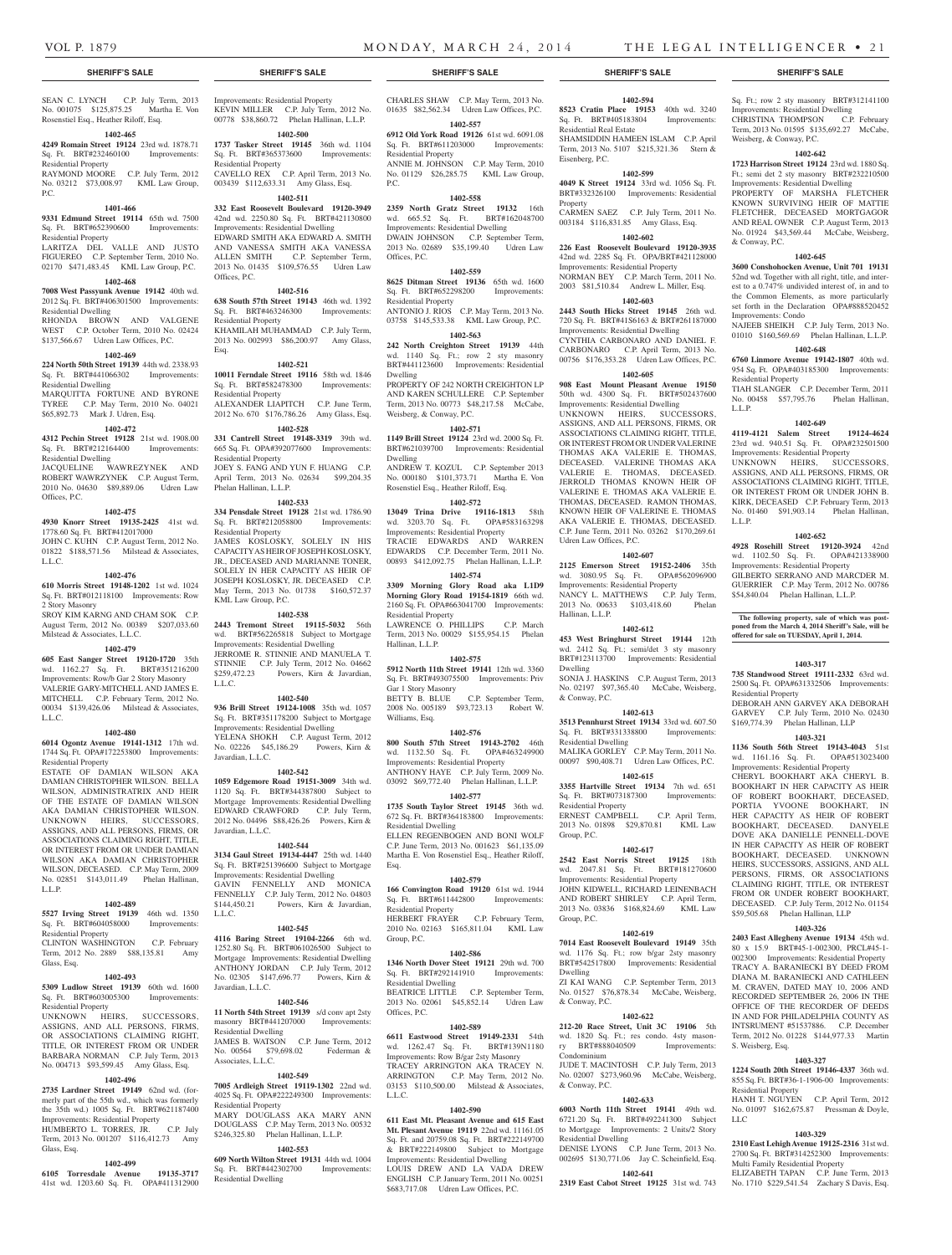#### **SHERIFF'S SALE SHERIFF'S SALE SHERIFF'S SALE SHERIFF'S SALE SHERIFF'S SALE**

#### **1403-340**

**200 East Girard Avenue 19125** 18th wd. 18 x 65 PRCL#18-1-3338-00, BRT#18-1-3338-00 Improvements: Residential Property

ROBERT REED MURPHY AND KAREN G. MURPHY. TITLE TO SAID PREMISES IS VESTED IN ROBERT REED MURPHY AND KAREN G. MURPHY, HIS WIFE BY DEED FROM JOHN J. KRUPCZAK, DATED JULY 19, 1995 AND RECORDED AUGSUST 22, 1995 IN THE OFFICE OF THE RECORDER OF DEEDS IN AND FOR PHILADELPHIA COUNTY IN DEED BOOK VCS 0950, PAGE 342. C.P. September Term, 2012 No. 03165 \$295,862.88 Martin S. Weisberg, Esq.

### **1403-351**

**12039 Sewell Rd 19116** 35th wd. 7500 Sq. Ft. BRT#582587800 Improvements: Residential Dwelling

WILLIAM E. EGENOLF C.P. May Term, 2009 No. 03805 \$155,566.17 Mark J. Udren, Esq.

#### **1403-355**

**2031 South Croskey Street 19145** 48th wd. 783 Sq. Ft. BRT#48-2-211700 Subject to Mortgage Improvements: Residential Dwelling APRIL B. LOVETT C.P. September Term, 2012 No. 01571 \$45,844.32 Udren Law Offices, P.C.

#### **1403-364**

**2555 Hobson Street aka 2555 South Hobson Street 19142** 40th wd. 1108.52 Sq. Ft. BRT#406082400 Improvements: Residential Property

FREDDIE M. HARRIS, JR., AS SOLE OWNER C.P. November Term, 2010 No. 4125 \$95,626.60 Scott A. Dietterick, Esq., Kimberly A. Bonner, Esq., Joel A. Ackerman, Esq., Ashleigh L. Marin, Esq., Ralph M. Salvia, Esq., Jaime R. Ackerman, Esq., Zucker, Goldberg & Ackerman, LLC

#### **1403-366**

**2316 East Cambria Street 19134** 25th wd. 1204.65 Sq. Ft. BRT#252096400 Subject to Mortgage Improvements: Row 2sty Masonry JESSICA SANTA AKA JESSICA N. SANTA AKA JESSICA NATASHA SANTA C.P. July Term, 2012 No. 00856 \$64,720.50 Keri P. Ebeck, Esq.

#### **1403-375**

**1527 South Street 19146** 30th wd. 1360<br>Sq. Ft. BRT#871137700 Improvements: Sq. Ft. BRT#871137700 Commercial Real Estate EUGENE BROWN C.P. June Term, 2012 No.

## 03551 \$672,459.51 Stern & Eisenberg, P.C. **1403-397**

#### **4617 Devereaux Street 19135** 41st wd.

Northeasterly side of Devereaux St 60 ft 0 in southeasterly side of Marsden St; front 20 ft 0 in; depth 20 ft -0 in BRT#41.1154000 Subject to Mortgage MICHAEL C. SMITH C.P. August Term, 2012

No. 02305 \$151,441.21 Louis P. Vitti, Esq. **1403-400**

**1216 Kenwyn Street 19124-2518** 62nd wd. 4329.89 Sq. Ft. BRT#62-1-0117-00 Improvements: Row B/gar 2story Masonry CHARLES J. CALLAHAN, JR. C.P. September Term, 2012 No. 01020 \$105,748.43 Milstead & Associates, LLC

#### **1403-403**

**621 Fitzgerald Street 19148** 39th wd. 904 Sq. Ft. BRT#393109300 Improvements: Residential Property

CHRISTOPHER ROSATO C.P. February Term, 2009 No. 02981 \$103,646.36 Scott A. Dietterick, Esq., Kimberly A. Bonner, Esq., Joel A. Ackerman, Esq., Ashleigh L. Marin, Esq., Ralph M. Salvia, Esq., Jaime R. Ackerman, Esq., Zucker, Goldberg & Ackerman, LLC

#### **1403-408**

**6034 North 11th Street 19141** 49th wd. 1344.80 Sq. Ft. BRT#493077500 Improvements: Residential Property

ZAKIYYAH SALAHUD-DIN C.P. February Term, 2013 No. 02768 \$102,221.28 KML Law Group, P.C.

### **1403-411**

**2121 Disston Street 19149** 54th wd. 1182 Sq. Ft. BRT#542069800 Subject to Mortgage Improvements: Residential Property ALEX NICOLAS, AS SOLE OWNER C.P.

April Term, 2013 No. 04935 \$124,834.34 Scott A. Dietterick, Esq., Kimberly A. Bonner, Esq., Joel A. Ackerman, Esq., Ashleigh L. Marin, Esq., Ralph M. Salvia, Esq., Jaime R. Ackerman, Esq., Zucker, Goldberg & Ackerman, LLC

#### **1403-412**

**6715 Paschall Avenue 19142-1808** 40th wd. 1268 Sq. Ft. BRT#403164800 Improvements: Residential Property

TAMIKA N. HEATH AND DONTE M. ADAMS, AS JOINT TENANTS WITH THE RIGHT OF SURVIVORSHIP. C.P. May Term, 2012 No. 2516 \$88,290.45 Scott A.

Dietterick, Esq., Kimberly A. Bonner, Esq., Joel A. Ackerman, Esq., Ashleigh L. Marin, Esq., Ralph M. Salvia, Esq., Jaime R. Ackerman, Esq., Zucker, Goldberg & Ackerman, LLC **1403-418A-E**

**47th wd.** (**1416 West Girard Avenue –**  Premises A - 19130-1626) Southwest corner of Girard Avenue & Carlisle Street; front 20 ft; depth 114 ft 8 in Improvements: Residential

**Properties 32nd wd.** (**1920 West Diamond Street - Premises B** - 19121-1522) South side of Diamond Street 210 ft east of 20th St; front 16 ft depth 100 ft Improvements: Residential Property

**38th wd (2723 West Lehigh Avenue – Premises C - 19132-3129)** 38th wd. North side of Lehigh Avenue 166 ft 6 in west of 27th St front 15 ft, depth 74 ft Improvements: Residential Property

**32nd Wd. (3211 West Oxford Street – Premises D - 19121-3518)** North side of Oxford Street 81 ft 6 in west of Thirty-Second Street front 16 ft, depth 80 ft Improvements: Residential Property

**59th wd.** (**6200 Germantown Avenue - Premises E - 19144-2034)** West corner of Germantown Avenue & Tulpehocken St front 17 ft 3-5/8", depth 79 ft 7/8 in (irregular) Improvements: Residential Property ST. CHARLES PLACE, LLC C.P. January Term, 2010 No. 003427 \$1,409,729.51 Phillip D. Berger, Esq., Berger Law Group, PC

# **1403-423 663 Hermitage Street 19128** 21st wd. 9000

Sq. Ft. BRT#213288020 Improvements: Residential Property JANE BRANDON-BROWN AND ALBERT E. BROWN, JR., AKA ALBERT J. BROWN AKA

ALBERT BROWN AKA ALBERT J. BROWN, JR. C.P. November Term, 2007 No. 02889 \$269,814.53 KML Law Group, P.C. **1403-427**

**1206 Sydney Street 19150** 50th wd. 2748.37 Sq. Ft. BRT#502470900 Improvements: Residential Dwelling RICHARD KENNEY AKA RICHARD

LAWRENCE KENNEY C.P. March Term, 2013 No. 03303 \$206,372.22 Udren Law Offices, P.C. **1403-431**

**5926 Malvern Avenue 19131** 52nd wd. 1816.27<br> **Sq. Ft. BRT#522117100** Improvements: Sq. Ft. BRT#522117100 Residential Dwelling JENNIFER MAND AND IYOLO MABILA

C.P. September Term, 2013 No. 001982 \$116,082.84 Martha E. Von Rosenstiel, Esq., Heather Riloff, Esq. **1403-435**

#### **7104 Akron Street 19149-1201** 54th wd.

1286.40 +/- Sq. Ft. BRT#54242770 Subject To Mortgage original principal amount \$100,000.00 with an outstanding balance of \$93,594.980 plus interest from 5/3/13 at \$16.8759 per diem Improvements: Unknown BCP HOLDINGS C.P. January Term, 2013

No. 03434 \$93,594.98 Brian M. Fleischer, Esq. **1403-437**

**5540 North 4th Street 19120** 42nd wd. 1595 Sq. Ft. BRT#422467600 Improvements: Residential Property

LILLIE CARTER, INDIVIDUALLY AND IN HER CAPACITY AS HEIR OF DENISE CARTER, DECEASED C.P. June Term, 2012 No. 00427 \$89,107.87 KML Law Group, P.C.

### **1403-446**

**812 West Moyamensing Avenue 19148**  39th wd. 2415 Sq. Ft. OPA#393326200 Improvements: Residential Property KSM INVESTMENTS, LLC C.P. June

Term, 2011 No. 2634 \$115,407.56 Dean E. Weisgold, Esq. **1403-453**

**11704 Joseph Kelly Terrace 19154-1638**  66th wd. 10175 Sq. Ft. OPA#662000412

Improvements: Residential Property KIMBERLY A. MARTINEZ C.P. September Term, 2010 No. 01735 \$274,277.32 Phelan Hallinan, LLP

# **1403-472**

**7349 Central Avenue 19111-3024** 63rd wd. on the southeasterly side of Central Avenue 165 ft 0 in northeastwardly from the northeasterly side of Tucker St front 55 ft, depth 115 ft OPA#63- 1062800 KAREN C. MORRISSEY C.P. September

Term, 2011 No. 02007 \$244,081.45 Louis P. Vitti, Esq.

#### **1403-479 1726 South 21st Street 19145-1947** 36th wd.

1188 Sq. Ft. OPA#363277000 Improvements: Residential Property STEVEN JONES C.P. February Term, 2010 No. 03358 \$368,951.38 Phelan Hallinan, LLP

# **1403-494**

**6244 Clearview Street 19138-1010** 59th wd. 1280 Sq. Ft. OPA#592307415 Improvements: Residential Property JENAE SABIR C.P. November Term, 2010 No. 02010 \$73,911.82 Phelan Hallinan, LLP

**1403-497**

**1252 South 22nd Street aka 1252 South 22nd Street 19146-4237** 36th wd. 1184 Sq. Ft. BRT#36-1-327300 Improvements: Row 2 Story Masonry PRISCILLA HOPE NKA PRISCILLA

DOWNING C.P. December Term, 2011 No. 00916 \$24,173.43 Milstead & Associates, LLC **1403-507**

**239 Berkley Street 19144** 22nd wd. 1188.96 Sq. Ft. BRT#133014100 Improvements: Residential Dwelling KIM N. LEE C.P. February Term, 2013 No.

01536 \$44,308.46 Udren Law Offices, P.C. **1403-511**

**4830 A Street 19120** 42nd wd. 1668.60 Sq. Ft. BRT#4212926002 Improvements: Residential Dwelling<br>WESLEY.

THOMAS, PERSONAL REPRESENTATIVE OF THE ESTATE OF DAISY HALL. UNKNOWN HEIRS, SUCCESSORS, ASSIGNS, AND ALL PERSONS, FIRMS, OR ASSOCIATIONS CLAIMING RIGHT, TITLE, OR INTEREST FROM OR UNDER DAISY HALL, DECEASED. REGINA PATRICIA HALL, KNOWN HEIR OF DAISY HALL, FATIMA CHARMAINE HALL, KNOWN HEIR OF DAISY HALL, LAKITA MONIQUE HALL, KNOWN HEIR OF DAISY HALL, ESTATE OF DAISY HALL, C/O WESLEY THOMAS, PERSONAL REPRESENTATIVE C.P. March Term, 2013 No. 03529 \$37,930.07 Udren Law Offices, P.C.

# **1403-522**

**349 East Albanus Street 19120** 42nd wd. 1260 Sq. Ft. BRT#421157700 Improvements: Residential Dwelling; Row Conv/apt 2sty Masonry HERTILYN CARTHY C.P. April Term, 2011

No. 01280 \$98,560.14 McCabe, Weisberg & Conway, P.C. **1403-528**

**6630 Doral Street 19142** 40th wd. 1143.10<br>Sq. Ft. BRT#406347900 Improvements:  $Sq. \; Ft. \; BRT#406347900$ Residential Property

FRANK N. MESSINA C.P. August Term, 2010 No. 4820 \$92,615.61 Scott A. Dietterick, Esq., Kimberly A. Bonner, Esq., Joel A. Ackerman, Esq., Ashleigh L. Marin, Esq., Ralph M. Salvia, Esq., Jaime R. Ackerman, Esq., Zucker, Goldberg & Ackerman, LLC

#### **1403-532**

**6327 Tulip Street 19135** 41st wd. land area 1800 Sq. Ft. BRT#411446300 Subject to Mortgage Subject to Rent Improvements: Semi/ det 3sty Frame THOMAS DAWSON AND CHRISTINE E. DAWSON C.P. September Term, 2013 No.

01907 \$159,021.19 Keri P. Ebeck, Esq. **1403-534**

**6537 Souder Street 19149** 54th wd. 1425.60 Sq. Ft. BRT#541220000 Improvements: Residential Property CELESTE BARNES AND ROSETTA R. TURNER C.P. February Term, 2013 No. 03058 \$158,144.92 KML Law Group, P.C.

**1403-536 330 East Gale Street 19120** 42nd wd. 1140 Sq. Ft. BRT#421241500 Improvements: Residential Real Estate LEROY JAMES, JR. AND MICHELE D.

JAMES C.P. May Term, 2013 No. 02663 \$110,100.76 Stern & Eisenberg, P.C. **1403-539**

**2084 Clementine Street 19134** 25th wd. 888 Sq. Ft. BRT#252256500 Residential Property MICHAEL ANTONYUK AND MARINA PETCHERSKAIA C.P. August Term, 2012 No. 1643 \$28,838.95 Amy Glass, Esq.

#### **1403-548**

**Pennsport Mall - Unit C-17, 230 Moore Street 19148** front 25'11-1/4" depth 59'1-7/8" OPA#011143350 Improvements: Commerical Condominium Unit MARSHA BETOFF C.P. July Term, 2013 No.

02952 \$78,689.99 Jerome R. Balka, Esq. **1403-556**

**730 East Upsal Street 19119** 22nd wd. 1888 Sq. Ft. BRT#221087600 Improvements: Residential Dwelling; S/d W B/g 2s Masonry PAULINE P. GRIERSON C.P. September Term, 2010 No. 00884 \$294,516.56 McCabe, Weisberg & Conway, P.C.

#### **1403-559A-I**

**908-910 Spruce Street, Unit B1 – Premises A - 19107** 5th wd. approx 17800 Sq. Ft. BRT#88- 8-0420-31 Subject to Mortgage Subject to Rent Improvements: Condominium Units

ADMINSTRATOR OF THE ESTATE OF BETTY YARDE, DECEASED MORTGAGOR AND REAL OWNER C.P. January Term, 2012 No. 03643 \$135,338.97 McCabe,

**1403-596 527 Penny Lane, Unit C53 19111**  BRT#888630202 Subject to Mortgage Improvements: Residential Dwelling; Res Condominimum 3 Story Mas + Other KATHLEEN CHUNG AKA KATHLEEN BANGWHAM CHUNG AND EUGENE E. CHUNG C.P. November Term, 2010 No. 03349 \$110,803.61 Federman & Associates,

**1403-600 2040 Aikens Street 19142-1217** 40th wd. 938 Sq. Ft. OPA#403194500 Improvements:

ANTELICIA M. SCOTT C.P. September Term, 2013 No. 01448 \$22,886.94 Phelan

**1403-606 1521 Wynsam Street 19138** 10th wd. 1453.17 Sq. Ft. BRT#10-2-1928-00 Improvements:

GREGORY L. MORSE C.P. April Term, 2013 No. 04879 \$63,046.49 Udren Law

**1403-607 6130 Walnut Street 19139** 3rd wd. 1413.72 Sq. Ft. BRT#03-1-070700 Improvements:

MONIQUE FERGUSON C.P. October Term, 2013 No. 01992 \$92,621.45 Udren Law

**1403-610 2765 North Dover Street 19132** 38th wd. 990 Sq. Ft. BRT#281149700 Improvements: Residential Dwelling; Row 2 Sty Masonry WALTER H. GREEN C.P. August Term, 2010 No. 04177 \$47,250.92 McCabe, Weisberg

**1403-613 2083 Bridge Street 19124-2044** 62nd wd. 1404 Sq Ft BRT#62-2121100 Improvements:

BERNARD C. NEWTON AND LISA A. NEWTON C.P. June Term, 2013 No. 03235 \$14,334.64 Law Offices of Gregory Javardian,

**1403-614 572 Rosalie Street 19120-1233** 35th wd. 1033.60 Sq. Ft. OPA#352024900 Improvements: Residential Property

MAURICE B. NOCK C.P. February Term,<br>2013 No. 00797 \$165.587.87 Phelan 2013 No. 00797 \$165,587.87

**1403-615 1913 East Pike Street 19124-4431** 45th wd. 1494.90 Sq. Ft. OPA#452218800 Improvements: Residential Property MICHAEL R. HENCE AND REGINA M. HENCE AKA REGINA M. O'DONNELL C.P. February Term, 2011 No. 03386 \$80,768.04

**1403-620 1645 West Nedro Avenue 19141** 17th wd. 1440 Sq Ft BRT#171169300 Subject to Mortgage Improvements: Residential Dwelling SYLVIA PENDER, ADMINISTRATRIX OF VIRGINIA EVANS, DECEASED C.P. November Term, 2012 No. 02825 \$73,587.82

**SHERIFF'S SALE OF TUESDAY, April 1, 2014**

**1404-301 223 East Sydney Street 19119** 22nd wd. 1023.31 Sq Ft BRT#222173100 Improvements: Residential Property<br>ENITH A. GASKIN C.P. March Term,

2013 No. 001687 \$125,172.46 Bradley J.

**1404-302 6337 Morton Street 19144** 59th wd. 1324.51 Sq Ft BRT#592213037 Improvements:

ALONZO PICKRON C.P. November Term, 2013 No. 000474 \$94,993.54 Martha E. Von Rosenstiel, Esq.; Heather Riloff, Esq. **1404-303 2630 North 5th Street 19133** 19th wd. 1248 Sq Ft BRT#19-2-2223-00 Improvements: 3 Story Masonry Row Home With 2 Units RIVERSIDE PROPERTIES & INVESTMENTS, LLC C.P. August Term, 2013 No. 001719 \$108,340.74 Janet L. Gold, Esq.

Weisberg & Conway, P.C.

LLC

Residential Property

Residential Dwelling

Residential Dwelling

Hallinan, LLP

Offices, P.C.

Offices, P.C.

& Conway, P.C.

Residential Dwelling

Esq.

Hallinan, LLP

Phelan Hallinan, LLP

Powers, Kirn & Javardian, LLC

ENITH A. GASKIN

Residential Dwelling

Osborne, Esq.

**908-910 Spruce Street, Unit 3 – Premises B - 19107** 5th wd. approx 17800 Sq. Ft. BRT#88- 8-0420-33 Subject to Mortgage Subject to Rent Improvements: Condominium Units

**908-910 Spruce Street, Unit 5 – Premises C - 19107** 5th wd. Approx 17800 Sq. Ft. BRT#88- 8-0420-35 Subject to Mortgage Subject to Rent

Improvements: Condominium Units **908-910 Spruce Street, Unit 6 – Premises D - 19107** 5th wd. approx 17800 Sq. Ft. BRT#88- 8-0420-36 Subject to Mortgage Subject to Rent Improvements: Condominium Units

**908-910 Spruce Street Unit 7 – Premises E - 19107** 5th wd. Approx 17,800 Sq. Ft. BRT#88- 8-0420-37 Subject to Mortgage Subject to Rent Improvements: Condominium Units

**908-910 Spruce Street, Unit 8 – Premises F - 19107** 5th wd. approx 17800 Sq. Ft. BRT#88- 8-0420-38 Subject to Mortgage Subject to Rent Improvements: Condominium Units **908-910 Spruce Street Unit 9 – Premises G** 

**- 19107** 5th wd. approx 17800 Sq. Ft. BRT#88- 8-0420-39 Subject to Mortgage Subject to Rent Improvements: Condominium Units

**908-910 Spruce Street, Unit 11 – Premises H - 19107** 5th wd. approx 17800 Sq. Ft. BRT#88- 8-0420-41 Subject to Mortgage Subject to Rent Improvements: Condominimum Units

**908-910 Spruce St, Unit 12 – Premises I - 19107** 5th wd. approx 17,800 Sq. Ft. BRT#88- 8-0420-42 Subject to Mortgage Subject to Rent Improvements: Condominium Units EFL PARTNERS, X C.P. January Term, 2010 No. 00314 \$4,005,226.47 Loren L.

**1403-563 1583 East Hewson Street 19125** 18th wd. 676 Sq. Ft. BRT#181232100 Improvements: Residential Dwelling; Row 2sty Masonry EDWARD N. PEREIRA C.P. April Term, 2012 No. 03830 \$168,560.66 McCabe,

**1403-566 549 North 64th Street 19151** 34th wd. 1354<br>Sq. Ft. BRT#343077100 Improvements:

**1403-567 2009 South Darien Street 19148** 39th wd. 820 Sq. Ft. BRT#393382200 Improvements: Residential Dwelling; Row 2sty Masonry PETRUZZA MAZZONE AND ANTHONY M. MAZZONE C.P. September Term, 2013 No. 02322 \$94,027.87 McCabe, Weisberg &

**1403-572 1501 Alcott Street 19149** 62nd wd. 1471 Sq. Ft. BRT#621106400 Improvements: Residential Dwelling; Row B/gar 2sty Masonry JOYCE B. WYETH C.P. February Term, 2013 No. 03276 \$148,322.07 McCabe, Weisberg

**1403-580 3088 Jasper Street 19134** 25th wd. 1200<br>Sq. Ft. BRT#252539100 Improvements:

**1403-582 1536 Magee Avenue 19149 54th wd. 3772.10** Sq. Ft. BRT#541130500 Improvements:

Residential Dwelling; Apt 2-4 Unts 2sty Masonr ALEXANDER V. KOSTIN C.P. March Term, 2012 No. 00801 \$190,378.19 McCabe.

**1403-583 2437 South Lawrence Street 19148**  39th wd. 750.00 Sq. Ft. BRT#392264400 Improvements: Residential Dwelling UNKNOWN HEIRS, SUCCESSORS, ASSIGNS, AND ALL PERSONS, FIRMS, OR ASSOCIATIONS CLAIMING RIGHT, TITLE, OR INTEREST FROM OR UNDER EILEEN HORNER, EILEEN HORNER, LAST RECORD OWNER C.P. September Term, 2013 No. 02402 \$115,507.75 Udren Law

**1403-585 4530 Locust Street 19139** 46th wd. 1584 Sq. Ft. BRT#46-1-0094-00 Improvements:

MARIE E. GABRIEL C.P. January Term, 2013 No. 01454 \$403,830.74 Udren Law

**1403-593 4634 Kendrick Street 19136** 65th wd. 1296 Sq. Ft. BRT#652070200 Improvements: Residential Dwelling; Row B/gar 2sty Masonry RAISHEL C. GANGES-YARDE,

Speziale, Esq.

Weisberg & Conway, P.C.

Sq. Ft. BRT#343077100 Residential Dwelling; Row 2sty Masonry MARIAN J. LANCASTER C.P. October Term, 2011 No. 00741 \$98,308.07 McCabe,

Weisberg & Conway, P.C.

Conway, P.C.

& Conway, P.C.

& Conway, P.C.

Offices, P.C.

Offices, P.C.

Residential Dwelling

Sq. Ft. BRT#252539100 Residential Dwelling; Row 2sty, Masonry FRANK N. MESSINA C.P. May Term, 2013 No. 00832 \$54,311.08 McCabe, Weisberg

Sq. Ft. BRT#541130500

Weisberg & Conway, P.C.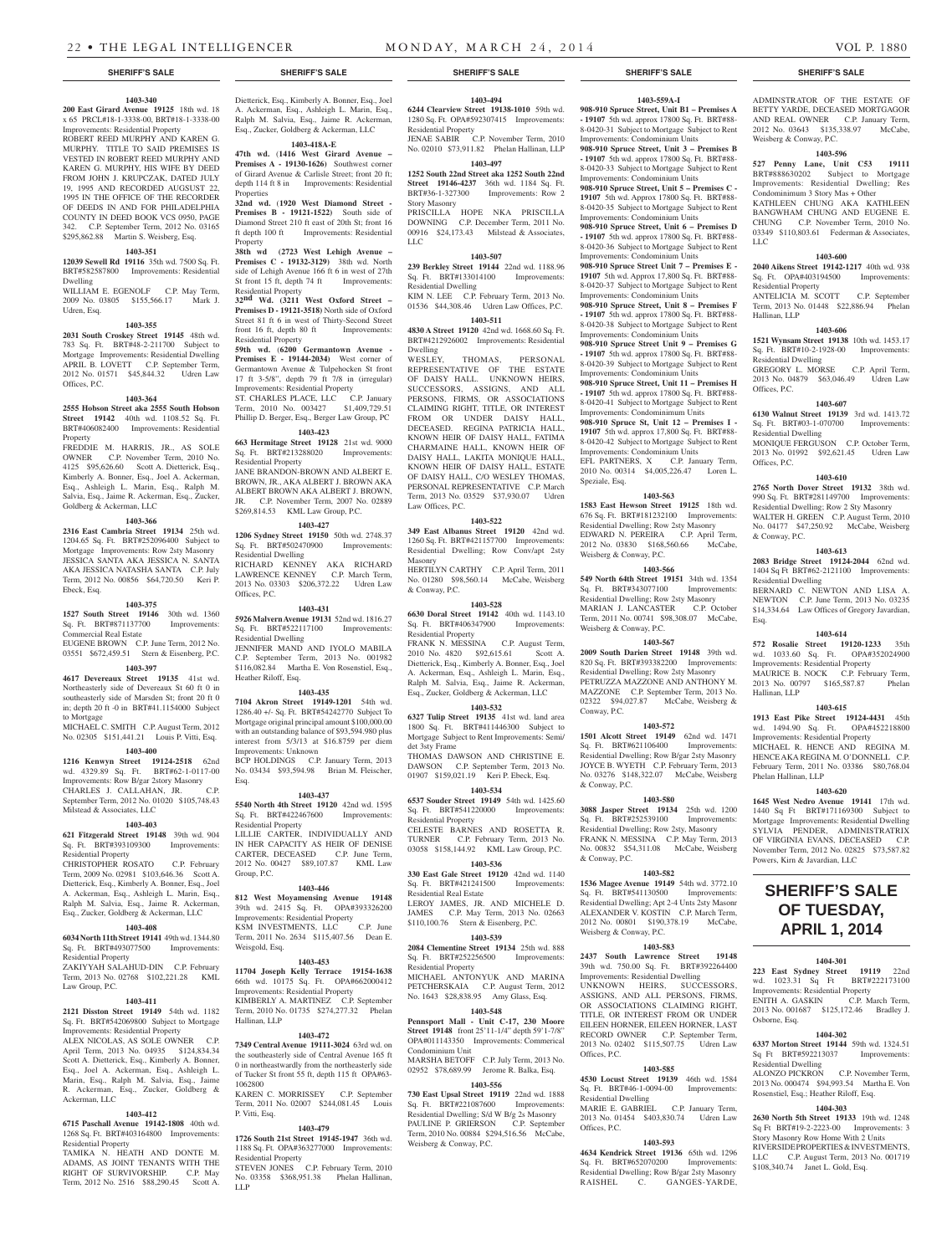Residential Property

Hallinan, LLP

& Conway, P.C.

Residential Property

Goldberg & Ackerman, LLC

Ackerman, LLC

Residential Property

Phelan Hallinan, LLP

Residential Property

Phelan Hallinan, LLP

Residential Property MARIE A. SADOWY

Phelan Hallinan, LLP

Residential Property

Hallinan, LLP

Property

**1404-365 12 South 50th Street 19139-3538** 60th wd. 1760 Sq Ft OPA#602150700 Improvements:

KEITH D. BROCKENBOROUGH, AKA KEITH G. BROCKENBROU, AKA KEITH D. BROCKENBROUGH, AKA KEITH BROCKENBROWGH AND BRENDA SMITH C.P. May Term, 2006 No. 04356 \$85,665.49

**1404-366 1910 Dalkeith Street 19140-1719** 38th wd. 735 Sq Ft OPA#131348600 Improvements:

JOSEPH HASKINS AKA JOSEPH HASKIN C.P. April Term, 2013 No. 03526 \$73,566.01

**1404-367 1346 Pennington Road 19151-2838** 34th wd. 1593 Sq Ft OPA#343327000 Improvements:

Term, 2011 No. 00024 \$119,336.94 Phelan

**1404-368 1128 Tabor Lane 19111-2767** 2708.08 Sq Ft OPA#561467132 Improvements: Residential

SHABINA GILL AND PETER A. GILL C.P. October Term, 2013 No. 00805 \$238,687.63

**1404-369 4426 McKinley Street 19135-3217** 35th wd. 1980 Sq Ft OPA#552034100 Improvements:

**1404-358 3625 North Bouvier Street 19140- 4023** 13th wd. 910 Sq Ft OPA#131231100 Improvements: Residential Property ALIMAH N. SHAMSID-DEEN AKA ALIMAH DEAN C.P. April Term, 2013 No. 00106 \$47,465.31 Phelan Hallinan, LLP **1404-359 6631 North 3rd Street 19126-3121** 61st wd. 8400 Sq Ft OPA#611055900 Improvements:

JEAN S. JEOBOHAM C.P. March Term, 2012 No. 02128 \$251,471.12 Phelan

**1404-360 8525 Bustleton Avenue 19152** 56th wd. 1087 Sq Ft; s/d w b/g 1 sty masonry BRT#562389300 Improvements: Residential Dwelling GALINA GENDINA C.P. May Term, 2012 No. 02153 \$186,873.43 McCabe, Weisberg,

**1404-361 3329 North Mascher Street 19140-5818**  7th wd. 1008 Sq Ft BRT#07-2-0522-00 Improvements: Residential Property FRANCISCO SANTIAGO C.P. February Term, 2013 No. 03335 \$45,901.90 Scott A. Dietterick, Esq., Kimberly A. Bonner, Esq., Joel A. Ackerman, Esq., Ashleigh L. Marin, Esq., Ralph M. Salvia, Esq., Jaime R. Ackerman, Esq., Zucker, Goldberg & Ackerman, LLC **1404-362 6955 Hegerman Street 19135-1927** 41st wd. 2200 Sq Ft BRT#412437600 Improvements:

CORTNEY GREEN AND LISA PIERCE, AS JOINT TENANTS WITH THE RIGHT OF SURVIVORSHIP AND NOT AS TENANTS IN COMMON C.P. May Term, 2012 No. 3458 \$183,974.40 Scott A. Dietterick, Esq., Kimberly A. Bonner, Esq., Joel A. Ackerman, Esq., Ashleigh L. Marin, Esq., Ralph M. Salvia, Esq., Jaime R. Ackerman, Esq., Zucker,

**1404-363 336 West Mount Pleasant Avenue 19119- 2903** 22nd wd. 1800 Sq Ft BRT#22-3185800 Improvements: Residential Property BRADFORD W. GALLAGHER AND LUCIA ZAPATERO, AS JOINT TENANTS WITH THE RIGHT OF SURVIVORSHIP C.P. May Term, 2012 No. 2226 \$165,741.98 Scott A. Dietterick, Esq., Kimberly A. Bonner, Esq., Joel A. Ackerman, Esq., Ashleigh L. Marin, Esq., Ralph M. Salvia, Esq., Jaime R. Ackerman, Esq., Zucker, Goldberg & Ackerman, LLC **1404-364 3316 Brighton Street 19149-2029** 55th wd. 1665.20 Sq Ft BRT#551356900 Improvements: Residential Property WILLIAM YOUNG, JR., AND CAROL YOUNG, AS TENANTS BY THE ENTIRETY, THEIR ASSIGNS, THE SURVIOR OF THEM AND THE SURVIVOR'S PERSONAL REPRESENTATIVES AND ASSIGNS. C.P. April Term, 2012 No. 3703 \$163,813.88 Scott A. Dietterick, Esq., Kimberly A. Bonner, Esq., Joel A. Ackerman, Esq., Ashleigh L. Marin, Esq., Ralph M. Salvia, Esq., Jaime R. Ackerman, Esq., Zucker, Goldberg &

JERMAL M. BRYANT C.P. April Term, 2013 No. 02523 \$34,012.94 KML Law

**1404-318 2113 Fuller Street 19152** 56th wd. 2495 Sq Ft BRT#562025800 Improvements: Residential

MARGARET S HERZER C.P. August Term, 2013 No. 01177 \$193,410.11 KML Law

**1404-319 5654 Pentridge Street 19143** 51st wd. 1040 Sq Ft BRT#513238000 Improvements:

NHASHARA SAMUELS C.P. May Term, 2013 No. 00875 \$64,614.38 KML Law

**1404-320 3202 South 20th Street 19145** 26th wd. 1533.60 Sq Ft BRT#262166710 Improvements:

MARTIN A. JANCO AND MARY C JANCO C.P. July Term, 2012 No. 940 \$496,691.46

**1404-321 8612 Provident Road 19150** 50th wd. 1448.90 Sq Ft BRT#501179600 Improvements:

JUDITH QUARLES C.P. September Term, 2012 No. 002747 \$96,230.33 Bradley J.

**1404-322 1943 Georgian Road 19138** 10th wd. 1664 Sq Ft BRT#101273800 Improvements:

JOHN NEAL AND LOUISE L. NEAL AKA LOUISE L. NEIL C.P. July Term, 2012 No. 2345 \$78,147.99 Bradley J. Osborne, Esq. **1404-323 431 North 64th Street 19151** 34th wd. 2778 Sq Ft BRT#343074200 Improvements:

ALIYA TASHA BASIL C.P. July Term, 2012 No. 3264 \$137,864.68 Bradley J.

**1404-324 1431 East Lycoming Avenue 19124-5363**  33rd wd. 1110 Sq Ft BRT#332064400 Improvements: Row B/gar 2story Masonry WILLIAM DIAZ, DIETRICK LEWIS AND WILMA DIAZ C.P. June Term, 2013 No. 01149 \$146,895.45 Milstead & Associates,

**1404-325 1435 Ellsworth Street 19146-3107** 36th wd. 1496.60 Sq Ft BRT#36-5-2630-00 Improvements: Row 2 Story Masonry ROCHELLE SPROUEL AKA ROCHELLEE SPROUEL C.P. January Term, 2010 No. 00915 \$166,653.39 Milstead & Associates,

**1404-326 1024 Magee Avenue 19111-4816** 53rd wd. 2877 Sq Ft BRT#531180400 Improvements:

MANJINDER KAUR, SOLELY IN HIS CAPACITY AS ADMINISTRATOR OF THE ESTATE OF SOHAN SINGH SIDHU C.P. October Term, 2013 No. 03281 \$127,688.82

**1404-327 667 Maris Street 19128** 21st wd. 1622 Sq Ft BRT#213162100 Improvements: Residential

UNKNOWN HEIRS, EXECUTORS AND DEVISEES OF THE ESTATE OF FRANK P. ESBENSEN C.P. September Term, 2013 No. 02052 \$231,476.80 Stern & Eisenberg, P.C. **1404-328 11 West Upsal Street 19119** 57th wd. 5377.95 Sq Ft BRT#223019100 Improvements:

DARLENE Y. DAVIS C.P. July Term, 2013 No. 04677 \$261,491.74 Stern & Eisenberg,

**1404-329 427 Regina Street 19116** 58th wd. 4089 Sq Ft BRT#571073318 Improvements: Residential

OLEG SVIATNENKO C.P. November Term, 2013 No. 00040 \$117,278.85 Stern

**1404-330 6628 Malvern Avenue 19151-3122** 34th wd. 1198 Sq Ft OPA#344076100 Improvements:

YENNI BALLESTEROS C.P. April Term,<br>2013 No. 02804 \$53.111.84 Phelan 2013 No. 02804 \$53,111.84

\$114,083.31 Phelan Hallinan, LLP **1404-331 4447 North 5th Street 19140-2329** 7th wd. 1090.60 Sq Ft OPA#072185800 Improvements: Residential Property

Group, P.C.

Property

Group, P.C.

 $G$ roup, P.C.

Residential Property

Residential Property

Bradley J. Osborne, Esq.

Residential Property

Residential Property

Residential Property

Osborne, Esq.

LLC

LLC

Residential Real Estate

Stern & Eisenberg, P.C.

Residential Real Estate

Real Estate

P.C.

Real Estate

& Eisenberg, P.C.

Hallinan, LLP

Osborne, Esq.

#### **1404-304**

**2412 North 5th Street 19133** 19th wd. 1022 Sq Ft BRT#19-1-3142-00 Improvements: 3 Story Masonry Row Home With 3 Units RIVERSIDE PROPERTIES & INVESTMENTS, LLC C.P. August Term, 2013 No. 001820

## \$103,197.13 Janet L. Gold, Esq. **1404-305**

### **457 East Vernon Road 19119** 22nd wd. 2258.75 Sq Ft BRT#222037757 Improvements:

Residential Property DARNELL RUSSELL C.P. September Term, 2008 No. 05069 \$131,791.16 Scott A. Dietterick, Esq., Kimberly A. Bonner, Esq., Joel A. Ackerman, Esq., Ashleigh L. Marin, Esq., Ralph M. Salvia, Esq., Jaime R. Ackerman, Esq., Zucker, Goldberg & Ackerman, LLC

#### **1404-306**

**5103 F Street 19124** 35th wd. 1741.30 Sq Ft BRT#351338900 Improvements: Residential Property

JOSE WAKEFIELD AND RUTH WAKEFIELD C.P. September Term, 2007 No. 03013 \$50,271.76 Scott A. Dietterick, Esq., Kimberly A. Bonner, Esq., Joel A. Ackerman, Esq., Ashleigh L. Marin, Esq., Ralph M. Salvia, Esq., Jaime R. Ackerman, Esq., Zucker, Goldberg & Ackerman, LLC

#### **1404-307**

**6514 Oxford Avenue 19111** 35th wd. 2840.53 Sq Ft OPA#353310300 Improvements: Residential Dwelling RAYMOND TORRES C.P. May Term,

2013 No. 02439 \$127,332.92 Joseph R. Loverdi, Esq.

#### **1404-308**

**4502 Benner Street 19135** 41st wd. 2821.50 Sq Ft BRT#411134500 Improvements:

Residential Property ANTONIO S. IOSUE C.P. August Term, 2013 No. 00687 \$74,031.32 KML Law Group, P.C.

#### **1404-309**

**1930 West Sparks Street 19141** 17th wd. 1470 Sq Ft BRT#171272500 Improvements: Residential Property THE UNKNOWN HEIRS OF HELEN BUNTING, DECEASED AND MICHAEL BUNTING, INDIVIDUALLY AND IN HIS

CAPACITY AS HEIR OF HELEN BUNTING, DECEASED. C.P. January Term, 2012 No. 02435 \$125,394.79 KML Law Group, P.C. **1404-310**

**5268 Arlington Street 19131** 52nd wd. 3675 Sq Ft BRT#521122200 Improvements: Residential Property CLAUDIA PARKS AND RONALD JAMES

PARKS C.P. April Term, 2013 No. 02254 \$72,461.43 KML Law Group, P.C. **1404-311**

#### **2446 West Toronto Street 19132** 38th wd.

658 Sq Ft BRT#381314900 Improvements: Residential Property KAREN TUCKER C.P. March Term, 2013

No. 03840 \$16,219.07 KML Law Group, P.C.

#### **1404-312**

**3219 Friendship Street 19149** 55th wd. 1633 Sq Ft BRT#551419200 Improvements: Residential Property<br>MICHAEL J. LANE C.P. April Term,

# 2013 No. 03846 \$187,343.46 KML Law Group, P.C.

# **1404-313**

**1362 Fanshawe Street 19111** 53rd wd. 1203.53 Sq Ft BRT#532034900 Improvements:

Residential Property WAYNE M. CROZIER AKA WYANE M. CROZIER AKA WAYNE CROZIE SR. C.P.

## June Term, 2008 No. 04734 \$125,398.71 KML Law Group, P.C.

**1404-314**

**3927 Elsinore Street 19124** 33rd wd. 938.97 Sq Ft BRT#332217600 Improvements: Residential Property SYREETA LUGO C.P. July Term, 2013 No.

# 01388 \$101,329.25 KML Law Group, P.C. **1404-315**

**563 East Marwood Road 19120** 42nd wd. 1469.68 Sq Ft BRT#421226100 Improvements: Residential Property OHN P. MCTEAGUE C.P. July 2013 No. 02278 \$69,361.68 KML Law Group, P.C.

#### **1404-316**

**3657 Old York Road 19140** 43rd wd. 1687.56 Sq Ft BRT#432160100 Improvements: Residential Property KALI E RA C.P. July Term, 2009 No. 02327

#### Residential Property VERONICA WARD C.P. December Term, 2012 No. 02289 \$150,947.97 KML Law

Group, P.C.

# **1404-317**

**613 East Willard Street 19134** 33rd wd. 780.74 Sq Ft BRT#331084600 Improvements: Residential Property

#### **SHERIFF'S SALE SHERIFF'S SALE SHERIFF'S SALE SHERIFF'S SALE SHERIFF'S SALE**

**1404-332 2331 North 19th Street 19132-4320** 16th wd. 1634 Sq Ft BRT#162074500 Subject to Mortgage Improvements: Residential Property TANYA KOSH, AS SOLE OWNER January Term, 2012 No. 0689 \$43,513.11 Scott A. Dietterick, Esq., Kimberly A. Bonner, Esq., Joel A. Ackerman, Esq., Ashleigh L. Marin, Esq., Ralph M. Salvia, Esq., Jaime R. Ackerman, Esq., Zucker, Goldberg & Ackerman, LLC

#### **1404-333**

**6136 Algard Street 19135** 55th wd. 1140 Sq Ft BRT#552340600 Improvements: Residential Property

CHRISTOPHER MCCLENDON AND CREASIE ASHE, AS JOINT TENANTS WITH THE RIGHT OF SURVIVORSHIP C.P. August Term, 2011 No. 4006 \$101,726.41 Scott A. Dietterick, Esq., Kimberly A. Bonner, Esq., Joel A. Ackerman, Esq., Ashleigh L. Marin, Esq., Ralph M. Salvia, Esq., Jaime R. Ackerman, Esq., Zucker, Goldberg & Ackerman, LLC

#### **1404-334**

**2964 North Bambrey Street 19132- 1905** 38th wd. 940 Sq Ft BRT#381129400 Improvements: Residential Property ABDUR-RAHIYM NEEQUAYE C.P.

January Term, 2012 No. 3221 \$56,392.03 Scott A. Dietterick, Esq., Kimberly A. Bonner, Esq., Joel A. Ackerman, Esq., Ashleigh L. Marin, Esq., Ralph M. Salvia, Esq., Jaime R. Ackerman, Esq., Zucker, Goldberg & Ackerman, LLC

#### **1404-335**

**7428 Torresdale Avenue 19136** 41st wd. 1260 Sq Ft Improvements: Residential Property WILLIAM SULLIVAN C.P. March Term, 2011 No. 0939 \$105,003.32 Scott A. Dietterick, Esq., Kimberly A. Bonner, Esq., Joel A. Ackerman, Esq., Ashleigh L. Marin, Esq., Ralph M. Salvia, Esq., Jaime R. Ackerman, Esq., Zucker, Goldberg & Ackerman, LLC

#### **1404-336**

**629 North Frazier Street 19131-4810** 34th wd. situate on the east side of Frazier Street at the distance of three hundred and eighty-two (382) feet southward from the south side of Girard Avenue Improvements: Row 2 Sty Masonry JEFFREY L. THOMAS, SR. C.P. September

Term, 2012 No. 03104 \$72,611.42 Bradley J. Osborne, Esq.

#### **1404-337**

**1901 Tomlinson Road 19116** 58th wd. 4600 Sq Ft BRT#582206400 Improvements: Residential Property EDWARD J. MCNAMEE III C.P. September Term, 2013 No. 00195 \$221,421.85 KML Law Group, P.C.

#### **1404-338**

**3470 Helen Street 19134-2021** 45th wd. Northwest side of Helen Street 186 ft 6 in southwest of Tioga Street; front 14 ft 6 in, depth 78 ft, 0 in TAMIKA SHANNON C.P. July Term, 2013 No. 02646 \$93,331.38 Phillip D. Berger, Esq.,

#### **1404-339**

**8112 Lindbergh Blvd 19153** 40th wd. 1600 Sq Ft BRT#40-5-8475-37 Improvements: Single Family Row Home TRACY BOGANS C.P. August Term, 2013 No. 00265 \$133,572.11 Craig H. Fox, Esq

**1404-340 4507 Vista Street 19136** 41st wd. 1084.47 Sq Ft BRT#412210900 Improvements: Residential Dwelling CHARLES MCCULLOUGH AND PAMELA

MCCULLOUGH C.P. November Term, 2013 No. 01222 \$152,305.81 Udren Law Offices, P.C.

# **1404-341**

**3320 Kip Street 19134** 33rd wd. 862.2 Sq Ft BRT#073086200 Improvements: Residential Dwelling

KAREN ORTIZ AKA KAREN N ORTIZ C.P. July Term, 2013 No. 04416 \$61,045.85 Udren Law Offices, P.C.

#### **1404-342**

**5645 Boyer Street 19138** 12th wd. 1032.50 Sq Ft BRT#122253800 Improvements: Residential Property

RUTH ANN WEARY AND RUFUS EDWARD WEARY, AS JOINT TENANTS WITH RIGHT OF SURVIVORSHIP C.P. April Term, 2012 No. 1168 \$16,264.12 Scott A. Dietterick, Esq., Kimberly A. Bonner, Esq., Joel A. Ackerman, Esq., Ashleigh L. Marin, Esq., Ralph M. Salvia, Esq., Jaime R. Ackerman, Esq., Zucker, Goldberg & Ackerman, LLC

#### **1404-343**

**60 West Manheim Street AKA 60 Manheim Street 19144-2973** 12th wd. 1315.80 Sq Ft BRT#12-3068800 Subject to Mortgage

Improvements: Residential Dwelling PAULA JACKSON C.P. August Term, 2012 No. 03139 \$257,719.08 Powers, Kirn, & Javardian, LLC

#### **1404-344**

**8716 Glenloch Street 19136-2115** 65th wd. 1769.28 Sq Ft OPA#652268700 Improvements: Residential Property KORMASSA D. BETTIE AKA KORMASSA BETTIE C.P. August Term, 2009 No. 03839 \$182,668.56 Phelan Hallinan, LLP

### **1404-345**

**7624 Fayette Street 19150** 15th wd. 15' frontage x 99'2" depth OPA#501018700 Improvements: Residential Property ANGEL A. MARRERO JR. AND LEENA K. MARRERO C.P. Feburary Term, 2013 No. 02331 \$23,881.42 Richard M. Squire & Associates, LLC

# **1404-346**

**4239 Salem Street 19124** 23rd wd. 1443.75 Sq Ft BRT#232506200 Improvements: Residential Dwelling VICTORIA B. CEBZANOV C.P. October Term, 2013 No. 000728 \$66,146.61 Martha E. Von Rosenstiel, Esq.; Heather Riloff, Esq.

#### **1404-347**

**5413 Akron Street 19124-1201** 62nd wd. 1200 Sq Ft OPA#621438000 Improvements: Residential Property ADAMARY SANTANA C.P. May Term, 2013 No. 02297 \$107,226.89 Phelan

Hallinan, LLP **1404-348 5506 Walnut Street 19139** 60th wd. 2000

Sq Ft BRT#60-4-0367-00 Improvements: Residential Dwelling

LINDA CONYERS AND NOLTON CONYERS C.P. July Term, 2013 No. 001082 \$168,714.15 Martha E. Von Rosenstiel, Esq.; Heather Riloff, Esq.

#### **1404-349**

**4742 Tacony Street 19137-1124** 45th wd. 2000 Sq Ft OPA#453427100 Improvements: Residential Property JEANNETTE KNIGHT C.P. August Term, 2012 No. 01180 \$178,086.75 Phelan

Hallinan, LLP

### **1404-350**

**2626 South Daggett Street 19142-2805**  40th wd. 1240 Sq Ft OPA#406010600 Improvements: Residential Property ILISA GREENE AND MICHAEL GREENE C.P. September Term, 2012 No. 03433 \$80,657.99 Phelan Hallinan, LLP

**1404-351**

#### **422 McClellan Street 19148-1817** 1st wd.

762.45 Sq Ft OPA#011397000 Improvements: Residential Property STEPHEN PETTIWAY C.P. March Term, 2012 No. 02619 \$104,873.07 Phelan Hallinan, LLP

#### **1404-352**

**2318 Rhawn Street 19152-3316** 56th wd. 2947.04 Sq Ft OPA#561593400 Improvements: Residential Property ROBERT COLL AND CHERRIE COLL C.P. February Term, 2010 No. 02435 \$124,759.55 Phelan Hallinan, LLP

# **1404-353**

**1923 Penfield Street 19138-2716** 42nd wd. 1102.50 Sq Ft OPA#10-1381300 Improvements: Residential Property<br>KEVIN WALLACE C.P. June 7 C.P. June Term, 2013 No. 02509 \$106,389.85 Phelan Hallinan, LLP

#### **1404-354**

**8850 Bradford Street 19115-5002** 56th wd. 4111.46 Sq Ft OPA#562451600 Improvements: Residential Property SHELDON S. RAMCHARITAR AND RENA<br>RAMCHARITAR C.P. November Term, C.P. November Term, 2011 No. 01018 \$104,944.87 Phelan Hallinan, LLP

#### **1404-355 5041 Arch Street 19139-2733** 44th wd. 1232 Sq Ft OPA#441018000 Improvements:

LORRAINE SMALLEY AND TYESE SMALLEY C.P. April Term, 2013 No. 01793 \$54,391.40 Phelan Hallinan, LLP **1404-356 4747 Griscom Street 19124-5833** 23rd wd. 967.12 Sq Ft OPA#232451500 Improvements:

DAVID B. STEINER AND KAREN M.<br>STEINER CP August Term 2012 No.

01365 \$49,153.67 Phelan Hallinan, LLP **1404-357 7023 Ogontz Avenue 19138-2013** 10th wd. 1600 Sq Ft OPA#101217000 Improvements:

WALTER BUTLER C.P. April Term, 2008 No. 04507 \$89,326.02 Phelan Hallinan, LLP

C.P. August Term, 2012 No.

Residential Property

Residential Property

Residential Property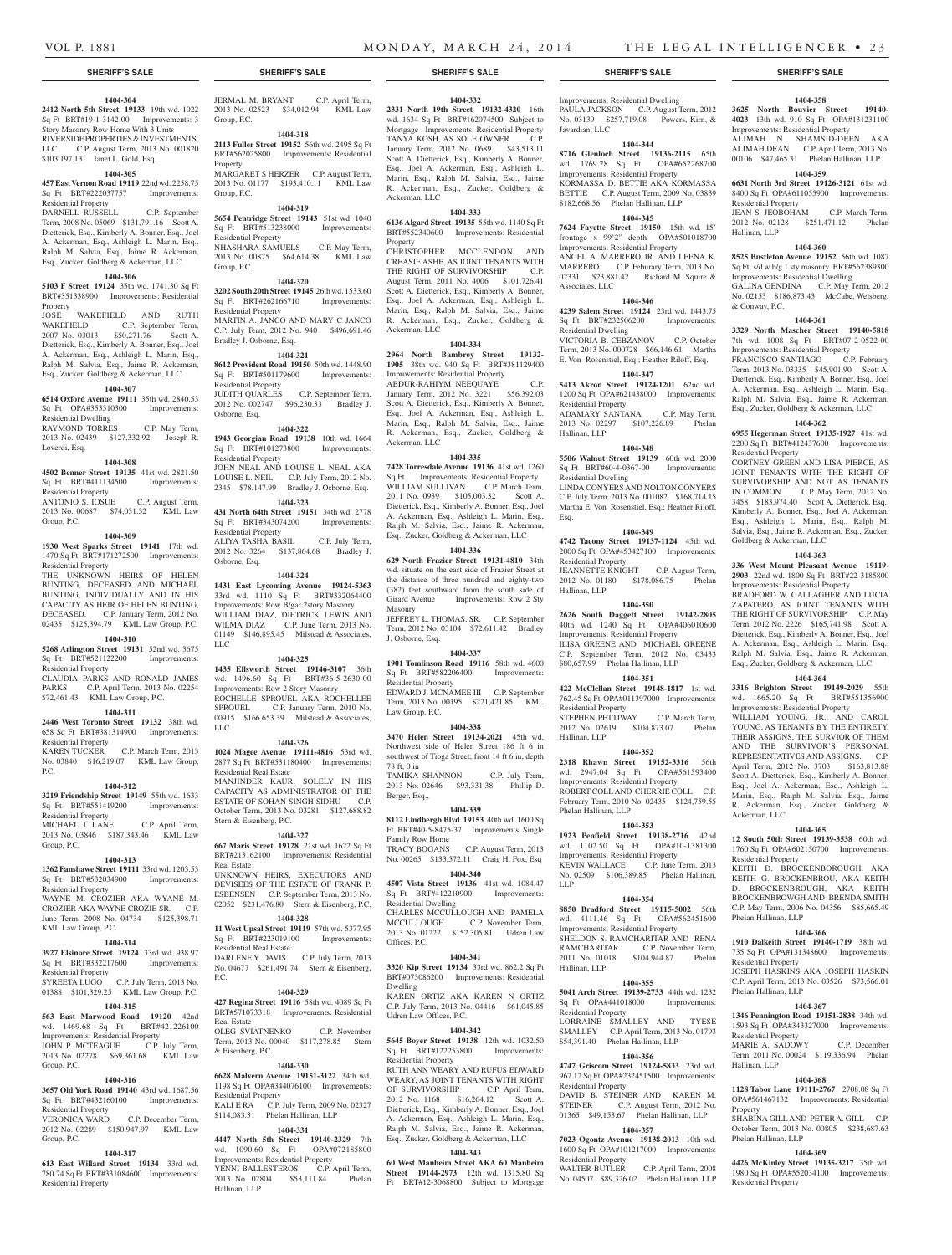CARLI R JONES C.P. November Term, 2009 No. 05254 \$204,118.55 Phelan Hallinan, LLP

#### **1404-370**

**8816 Ridge Avenue, Unit 1 19128** 21st wd. 1848 Sq Ft; all that certain lot or parcel of land, aituate in the city and county of Philadelphia, Commonwealth of Pennsylvania, bound and described according to a plan made for Wissahickon Construction Company, Inc, by DeCroce and Leapson, Civil Engineers and Surveyors, dated April 24, 1987 as follows to wit: beginning at a point also a corner of Lot b-2 on said plan; said point of beginning located South 52 degrees 29 minutes 06 seconds west 71.78 feet from the westerly side of Ridge Avenue (100 ft wide), thence south 52 degrees 29 minutes 06 seconds west 49.19 feet to a point, also a corner of lot 2; thence along the same passing thru a party wall north 27 degrees 58 minutes 36 seconds, west 73.50 feet to a point in the line of Anthony Lane, a private drive of variable width; thence along the same north 55 degrees 36 minutes 10 seconds east 48.81 feet to a point, also a corner of Lot b-2; thence along the same south 27 degrees 58 minutes 36 seconds east 70.82 feet to the first mentioned point and place of beginning. BRT#212522806 Subject to Mortgage Improvements: Residential Condominium LYNN BURNEY C.P. October Term, 2012 No. 04316 \$8,015.52 Hal A. Barrow, Esq.

#### **1404-371**

**2212 North Salford Street 19131-2210**  52nd wd. 1443.20 Sq Ft OPA#522265800 Improvements: Residential Property<br>
ZACHARY ROBINSON C.P. January ZACHARY ROBINSON

Term, 2008 No. 01586 \$127,512.17 Phelan Hallinan, LLP

### **1404-372**

**14 Summit Street 19118** 22nd wd. 7712 Sq Ft BRT#09-1-1293-00 Improvements: Single Family Dwelling

THOMAS E. BUTLER, JR. AND KAREN V. BUTLER C.P. April Term, 2012 No. 00505 \$470,000.00 Craig H. Fox, Esq

#### **1404-373**

**1532 North Felton Street 19151** 34th wd. 2518 Sq Ft BRT#342347300 Improvements: Residential Dwelling; Row Conv/apt 2sty Masonry

P. ERIK POGWIST AKA P. ERIC POGWIST C.P. July Term, 2012 No. 02223 \$48,009.53 McCabe, Weisberg, & Conway, P.C.

#### **1404-374**

**357 Fanshawe Street 19111-4605** 35th wd. 5000 Sq Ft OPA#353116200 Improvements:

Residential Property CHERYL BROWN BOONE AND WESLEY BOONE C.P. January Term, 2009 No. 02491 \$237,201.05 Phelan Hallinan, LLP

## **1404-375**

**1008 Bingham Street 19115** 63rd wd. 5768 Sq Ft BRT#632119500 Improvements: Residential Property ROBERT G. VACCARINO AND MARIA R.<br>VACCARINO C.P. July Term. 2013 No. C.P. July Term, 2013 No.

02124 \$126,779.24 KML Law Group, P.C. **1404-376**

**2452 Amber Street 19125** 31st wd. 915 Sq Ft BRT#311127800 Improvements: Residential Property

SHARI B. LEVINE C.P. August Term, 2012 No. 01735 \$189,018.96 KML Law Group, P.C.

#### **1404-377**

**5527 North Fairhill Street 19120** 22nd wd. 2432.40 Sq Ft BRT#612305000 Improvements: Residential Dwelling PAULINE ABRICAH AKA PAULINA ABRICAH C.P. November Term, 2013 No. 02057 \$33,099.46 Martha E. Von Rosenstiel, Esq.; Heather Riloff, Esq.

#### **1404-378**

**30 South 62nd Street 19139** 3rd wd. 2219 Sq Ft BRT#031190800 Improvements: Residential Real Estate

THE ESTATE OF PHILIP B. MURRAY C.P. November Term, 2010 No. 00152 \$45,066.97 Stern & Eisenberg, P.C.

#### **1404-379**

**1135 East Barringer Street 19119** 24th wd. 3321.75 Sq Ft BRT#22-1-028300 Improvements: Residential Real Estate DONTE MCCLOUD, SOLELY IN HIS CAPACITY AS ADMINISTRATOR OF THE ESTATE OF WANDA C. MCCREARY C.P. May Term, 2013 No. 00928 \$94,417.96 Stern & Eisenberg, P.C.

#### **1404-380**

**4909 N 15th Street 19141** 13th wd. 1186.95<br>Sq Ft BRT#132051100 Improvements: Sq Ft BRT#132051100 Residential Property

NONDAS BROWN AKA NONDAS DAVIS C.P. September Term, 2007 No. 03038 \$60,177.95 KML Law Group, P.C.

#### **1404-381 126 North 60th Street 19139** 34th wd. 1055.60

Sq Ft BRT#341079300 Improvements: Residential Property ROBERT CALLAND, JR. C.P. July Term, 2007 No. 02174 \$40,131.91 KML Law Group, P.C.

#### **1404-382**

**7540 Sherwood Road 19151** 34th wd. 1389.19 Sq Ft BRT#343237200 Improvements: Residential Property KIA S. SAWYER C.P. August Term, 2013 No. 02951 \$135,708.18 KML Law Group,

#### **1404-383**

P.C.

**1113 Anchor Street 19124-1114** 62nd wd. 1670 Sq Ft BRT#62-1-0674-00/BRT#73N23-311 Improvements: Residential Property

GERARD ALEXANDER AND FRANTZ LOUIS AND MICHELLE LOUIS, HUSBAND AND WIFE, AS TENANTS BY THE ENTIRETY AND AS / OR THE ENTIRE INTEREST AS JOINT TENANTS WITH THE RIGHT OF SURVIVORSHIP C.P. May Term, 2012 No. 3122 \$90,244.99 Scott A. Dietterick, Esq., Kimberly A. Bonner, Esq., Joel A. Ackerman, Esq., Ashleigh L. Marin, Esq., Ralph M. Salvia, Esq., Jaime R. Ackerman, Esq., Zucker, Goldberg & Ackerman, LLC

#### **1404-384**

**8613 Lykens Lane 19128-1109** 21st wd. 3700 Sq Ft BRT#21-4261800 Improvements: Residential Property JOHN ERIC LAUMER C.P. February

Term, 2012 No. 3922 \$265,631.50 Scott A. Dietterick, Esq., Kimberly A. Bonner, Esq., Joel A. Ackerman, Esq., Ashleigh L. Marin, Esq., Ralph M. Salvia, Esq., Jaime R. Ackerman, Esq., Zucker, Goldberg & Ackerman, LLC

#### **1404-385**

**1606 South Newkirk Street 19145** 36th wd. 910 Sq Ft BRT#364370700 Improvements: Residential Property JOSEPH ROBINSON, AS SOLE OWNER C.P. March Term, 2011 No. 02824 \$77,893.35 Scott A. Dietterick, Esq., Kimberly A. Bonner, Esq., Joel A. Ackerman, Esq., Ashleigh L.

Marin, Esq., Ralph M. Salvia, Esq., Jaime R. Ackerman, Esq., Zucker, Goldberg & Ackerman, LLC **1404-386**

**1425 North 29th Street 19121** 29th wd. 1328 Sq Ft BRT#292156100 Improvements: Residential Property JAMES E. SMITH C.P. November Term, 2010 No. 04659 \$80,232.54 Scott A. Dietterick, Esq., Kimberly A. Bonner, Esq., Joel A. Ackerman, Esq., Ashleigh L. Marin, Esq., Ralph M. Salvia, Esq., Jaime R. Ackerman, Esq., Zucker, Goldberg & Ackerman, LLC

#### **1404-387**

**3438 Primrose Road 19114** 57th wd. 2668 Sq Ft BRT#572125420 Improvements: Residential Property BRIAN J. MCNICHOL C.P. December Term, 2010 No. 0943 \$227,528.26 Scott A.

Dietterick, Esq., Kimberly A. Bonner, Esq., Joel A. Ackerman, Esq., Ashleigh L. Marin, Esq., Ralph M. Salvia, Esq., Jaime R. Ackerman, Esq., Zucker, Goldberg & Ackerman, LLC

# **1404-388**

**4351 North 5th Street 19140-2333** 7th wd. 1650 Sq Ft BRT#072183000 Improvements: Residential Property TIA L. KIMBLE C.P. May Term, 2012 No. 2187 \$121,980.66 Scott A. Dietterick, Esq., Kimberly A. Bonner, Esq., Joel A. Ackerman, Esq., Ashleigh L. Marin, Esq., Ralph M. Salvia, Esq., Jaime R. Ackerman, Esq., Zucker, Goldberg & Ackerman, LLC

#### **1404-389**

**4636 Wingate Street 19136-2860** 65th wd. 3800 Sq Ft BRT#652031940 Improvements: Residential Property ABEL FULLMAN C.P. February Term, 2012 No. 2527 \$133,212.69 Scott A. Dietterick, Esq., Kimberly A. Bonner, Esq., Joel A. Ackerman, Esq., Ashleigh L. Marin, Esq., Ralph M. Salvia, Esq., Jaime R. Ackerman, Esq., Zucker, Goldberg & Ackerman, LLC

#### **1404-390**

**4000 Gypsy Lane, Unit 206 19129-5405** 21st wd. 858 Sq Ft (no land area) Residential Condominium Unit ESTATE OF ARMITA B. SIMS C.P. October Term, 2013 No. 00575 \$6,493.70 Elliot H. Berton, Esq.; Benjamin F. Dill, Esq.

#### **1404-391**

**11704 Corry Road 19154** 66th wd. 2272.02 Sq Ft BRT#66-2-038700 Improvements: Residential Dwelling SUZANNE MAIER O'DONNELL AKA SUZANNE M. MAIER C.P. April Term, 2013 No. 02988 \$181,452.23 Udren Law

Offices, P.C.

# **1404-392**

**1835 East Cambria Street 19134** 25th wd. 1562.55 Sq Ft BRT#252098200 Improvements: Residential Property JEANINE N. GILBERT-WILSON November Term, 2012 No. 01578 \$103,426.45 KML Law Group, P.C.

# **1404-393**

**2015 68th Avenue 19138** 10th wd. 739.50 Sq Ft BRT#102439500 Improvements: Residential Property<br>ROBERT TUCKER C.P. October Term, 2012 No. 02144 \$88,130.32 KML Law Group, P.C.

#### **1404-394**

**2422 South 3rd Street 19148-4027** 39th wd. 966.28 Sq Ft OPA#391364600 Improvements: Residential Property TONI REED C.P. September Term, 2012 No.

02382 \$170,466.24 Phelan Hallinan, LLP **1404-395**

**5426 Westminster Avenue 19131** 4th wd. 1199.52 Sq Ft BRT#041053700 Improvements: Residential Property THE UNKNOWN HEIRS OF JOHN POPE,<br>DECEASED. C.P. May Term, 2013 No. C.P. May Term, 2013 No.

# 01886 \$60,874.35 KML Law Group, P.C.

**1404-396 151 West Godfrey Avenue 19120** 61st wd. 1050 Sq Ft BRT#611287800 Improvements: Residential Property SHANDA S. GREENE, INDIVIDUALLY AND IN HER CAPACITY AS ADMINISTRATRIX OF THE ESTATE OF KIM WARREN AKA KIM MARTHA WARREN, DECEASED AND JALEEL WARREN C.P. April Term, 2013 No. 02130 \$132,309.15 KML Law Group,

#### **1404-397**

P.C.

**7339 Loretto Avenue 19111** 56th wd. 2731.30 Sq Ft BRT#561189900 Improvements: Residential Property MICHAEL J. NELSON AND TANISHA M. NELSON C.P. March Term, 2013 No. 002149 \$370,860.25 Bradley J. Osborne, Esq.

#### **1404-398**

**2550 Shields Street 19142** 40th wd. 1451.76 Sq Ft BRT#406030600 Residential Property

HAROLD SEARLES C.P. May Term, 2013 No. 001047 \$151,803.36 Bradley J. Osborne, Esq.

#### **1404-399**

**2322 South Hemberger Street 19145- 3315** 48th wd. 672 Sq Ft OPA#482244800 Improvements: Residential Property TYREIK H. TURNER AND BRETT GRAY C.P. April Term, 2012 No. 01946 \$106,052.60 Phelan Hallinan, LLP

#### **1404-400**

**3750 Clarendon Ave, Apt 48, aka 3750 Clarenden Rd, Apt 48 19114-1938** 88th wd. Together with all right, title, and interest being 1.1494% and undivided interest of, in and to the common elements as defined by the unit property act of Pennsylvannia and as more fully set forth in the aforementioned declaration of condominimum and plan OPA#888660048 Improvements: Condominium ADRIANA C. CUGINI C.P. January Term, 2012 No. 03059 \$101,107.89 Phelan

#### **1404-401**

Hallinan, LLP

**4763 Tacony Street 19137-1123** 45th wd. 3000 Sq Ft OPA#453437100 Improvements: Residential Property LISA PATTERSON AND DONNA HARVEY C.P. March Term, 2013 No. 01425 \$54,762.39 Phelan Hallinan, LLP

#### **1404-402**

**2205 Coral Street 19125-1511** 31st wd. 804 Sq Ft OPA#311110400 Improvements: Residential Property BASILIA RIVERA C.P. October Term, 2013

No. 02466 \$14,014.81 Phelan Hallinan, LLP **1404-403**

### **1619 West Westmoreland Street 19140**  38th wd. 2055 Sq Ft BRT#112029400 Improvements: Residential Dwelling; Row Conv/apt 3sty Masonry C.P. July Term, 2013

No. 01449 \$108,934.44 McCabe, Weisberg, & Conway, P.C. **1404-404**

**8015 Rodney street 19150** 50th wd. 1926 Sq Ft BRT#502045000 Improvements: Residential Dwelling; Apt 2-4 Units 2sty Masonry EDITH ALEXANDER AKA EDITH V. ALEXANDER C.P. September Term, 2013 No. 02142 \$86,605.70 McCabe, Weisberg, & Conway, P.C.

#### **1404-405**

**7235 Pittville Street 19126** 50th wd. 1216 Sq Ft BRT#101056800 Improvements:

#### **SHERIFF'S SALE SHERIFF'S SALE SHERIFF'S SALE SHERIFF'S SALE SHERIFF'S SALE**

Residential Dwelling; Row B/gar 2sty Mason LYNIA HARPER C.P. July Term, 2013 No. 02744 \$44,719.57 McCabe, Weisberg, & Conway, P.C.

**1404-418 6816 Horrocks Street 19149** 54th wd. 1260 Sq Ft BRT#542334600 Improvements: Residential Dwelling; Row B/gar 2sty Masonry MARY C CAVALLARO AND EDWARD P. FIELDS C.P. October Term, 2009 No. 00241 \$208,017.74 McCabe, Weisberg, &

**1404-419 1616 North 57th Street 19131** 4th wd. 1044 Sq Ft; row 2sty masonry BRT#043288400 Improvements: Residential Dwelling JEFFREY BUNDY AND RENEE BUNDY C.P. November Term, 2009 No. 04331 \$100,004.99 McCabe, Weisberg, & Conway,

**1404-420 1908 Alter Street 19146** 36th wd. 840 Sq Ft; row 2 masonry BRT#361002200 Improvements: Residential Dwelling ADAM SMOLANOWICZ C.P. June Term, 2013 No. 03841 \$188,626.19 McCabe,

**1404-421 1906 North 22nd Street 19121** 28th wd. 2112 Sq Ft; row 3sty masonry BRT#322092400 Improvements: Residential Dwelling ALIMAH SHAMSID-DEEN C.P. September Term, 2013 No. 00166 \$154,019.62 McCabe,

**1404-422 833 North 66th Street 19151** 34th wd. 1260 Sq Ft; row 2sty masonry BRT#344358400 Improvements: Residential Dwelling BABASOLA ODUWAIYE C.P. June Term, 2012 No. 03415 \$95,304.54 McCabe,

**1404-423 4303 K Street 19124-4321** 33rd wd. 720 Sq Ft; row b/gar 1sty masonry BRT#332331900 Improvements: Residential Dwelling VICTOR ESTRADA AKA VICTOR MANUEL ESTRADA C.P. May Term, 2013 No. 00364 \$118,693.26 McCabe, Weisberg, &

**1404-424 1651 Worrell Street 19124** 33rd wd. 1245 Sq Ft; row 2sty masonry BRT#332041700 Improvements: Residential Dwelling FRANK STINSON AND SHARON STINSON C.P. December Term, 2012 No. 01219  $$119,631.54$  McCabe, Weisberg, & Conway,

**1404-425 454 East Church Lane 19144** 12th wd. 1931 Sq Ft; semi/det 3sty masonry BRT#122035900 Improvements: Residential Dwelling BARBARA GOLL C.P. December Term, 2011 No. 00783 \$95,928.89 McCabe,

**1404-426 1802 Dallas Street 19126** 10th wd. 1260 Sq Ft; row b/gar 2sty masonry BRT#101282200 Improvements: Residential Dwelling LINDA COLLINS AKA LINDA ALI C.P. April Term, 2012 No. 02819 \$84,204.87 McCabe, Weisberg, & Conway, P.C. **1404-427 2545 South Millick Street 19142** 40th wd. 992 Sq Ft; row 2sty masonry BRT#402044700 Improvements: Residential Dwelling REBECCA WALTERS AND GOUNQUOI DOMAH C.P. February Term, 2013 No. 00841 \$36,213.78 McCabe, Weisberg, &

**1404-428 4763 Shelmire Street 19136-4108** 41st wd. 1280 Sq Ft; row b/gar 2sty masonry BRT#651056500 Subject to Rent Improvements: Residential Dwelling HARRY TAPIA C.P. April Term, 2013 No. 04604 \$101,312.29 McCabe, Weisberg, &

**1404-429 601 Anchor Street 19120-1707** 35th wd. 2091 Sq Ft BRT#351278400 Improvements:

CHARLAYNE MCFARLAND (A SINGLE PERSON) C.P. April Term, 2012 No. 4246 \$79,986.90 Scott A. Dietterick, Esq., Kimberly A. Bonner, Esq., Joel A. Ackerman, Esq., Ashleigh L. Marin, Esq., Ralph M. Salvia, Esq., Jaime R. Ackerman, Esq., Zucker,

**1404-430 4644 A Street 19120-4440** 42nd wd. 1410<br>Sq Ft BRT#42-1289200 Improvements:

2012 No. 1809 \$71,965.55 Scott A. Dietterick, Esq., Kimberly A. Bonner, Esq., Joel A. Ackerman, Esq., Ashleigh L. Marin, Esq., Ralph M. Salvia, Esq., Jaime R. Ackerman, Esq., Zucker, Goldberg & Ackerman, LLC

C.P. August Term,

Weisberg, & Conway, P.C.

Conway, P.C.

Conway, P.C.

Residential Property

Goldberg & Ackerman, LLC

Sq Ft BRT#42-1289200 Residential Property<br>HON K. HUYNH

Weisberg, & Conway, P.C.

Weisberg, & Conway, P.C.

Weisberg, & Conway, P.C.

Conway, P.C.

P.C.

Conway, P.C.

P.C.

# **1404-406**

**1506 South 58th Street 19143** 3rd wd. 2404.08<br>
Sq Ft BRT#034123900 Improvements: Sq Ft BRT#034123900 Improvements: Residential Property

SARAH SCOTT C.P. August Term, 2013 No. 000708 \$91,358.12 Bradley J. Osborne, Esq.

#### **1404-407**

**4034 Higbee Street 19135** 62nd wd. 997.75 Sq Ft BRT#622199000 Improvements: Residential Property LYUDMILA SAVITSKAYA AND ALEKSANDR SAVITSKIY C.P. September Term, 2013 No. 000443 \$61,604.28 Bradley

J. Osborne, Esq. **1404-408**

#### **4152 I Street 19124** 33rd wd. 1083.38 Sq Ft BRT#332153300 Improvements: Residential Property

JOSE D. BONET C.P. August Term, 2013 No. 002687 \$21,979.54 Bradley J. Osborne, Esq.

wd. 1058.54 Sq Ft BRT#452205200 Improvements: Residential Property SAUL MONTGOMERY JR. C.P. December Term, 2012 No. 004281 \$99,441.90 Bradley

**1404-410 223 West Seymour Street 19144** 13th wd. 2053.26 Sq Ft BRT#133074200 Improvements: Residential Dwelling; S/d Con/

GRANFORD COLLINS AKA GRANFORD L. COLLINS, JR. C.P. January Term, 2010 No. 01752 \$155,516.02 McCabe, Weisberg, &

**1404-411 3323 Conrad Street 19129** 1300 Sq Ft BRT#382227400 Improvements: Residential

WILLIAM MALIZIA JR. KNOWN SURVIVING HEIR OF CLARE C. MALIZIA, DECEASED MORTGAGOR AND REAL OWNER, JOSEPH MALIZIA KNOWN SURVIVING HEIR OF CLARE C. MALIZIA, DECEAED MORTGAGOR AND REAL OWNER, CLARE GIBBONS, KNOWN SURIVING HEIR OF CLARE C. MALIZIA, DECEASED MORTGAGOR AND REAL OWNER, ALL UNKNOWN SURVIVING HEIRS OF CLARE MALIZIA, DECEASED MORTGAGOR AND REAL OWNER C.P. March Term, 2013 No. 01592 \$196,325.87 McCabe, Weisberg, & Conway, P.C. **1404-412 6601 Chew Avenue 19119** 22nd wd. 1956 Sq Ft OPA#871106600 Subject to Mortgage Improvements: Commercial Property TRACEY ALSTON C.P. August Term, 2013 No. 1112 \$114,887.31 Weber Gallagher Simpson Stapleton Fires & Newby, LLP, Sarah

**1404-413 370 Tomlinson Place 19116** 58th wd. 1732 Sq Ft BRT#582185800 Improvements: Residential Dwelling; S/d W Bg 2s Masonry MICHAEL GEREAGHTY C.P. September Term, 2013 No. 00974 \$381,481.68 McCabe,

**1404-414 2682 Tilton Street 19125** 1728 Sq Ft BRT#312179120 Improvements: Residential Dwelling; Row W Bas.gar 3sty Masonry ELIZABETH ARNOLD AND RUSSELL M.<br>ARNOLD C.P. October Term. 2013 No.

00244 \$313,547.17 McCabe, Weisberg, &

**1404-415 2638 East Thompson Street 19125** 18th wd. 960 Sq Ft BRT#312126300 Improvements: Residential Dwelling; Row 2sty Masonry CHRISTINE JOANNE POMROY C.P. July Term, 2013 No. 01758 \$135,468.64 McCabe, Weisberg, & Conway, P.C. **1404-416 626 East Raymond Street 19120** 42nd wd. 800 Sq Ft BRT#42-1-015500 Improvements: Residential Dwelling; Row 2sty Masonry FUNMILAYO AGUN C.P. September Term, 2013 No. 02153 \$30,016.66 McCabe,

**1404-417 1152 Brill Street 19124** 62nd wd. 2000 Sq Ft BRT#621036100 Improvements: Residential Dwelling; Row B/gar 2sty Masonry MARIA M. VARGAS C.P. September Term, 2013 No. 00550 \$136,023.88 McCabe,

C.P. October Term, 2013 No.

#### **1404-409 1830 East Airdrie Street 19124** 45th

J. Osborne, Esq.

apt 3sty Masonry

Conway, P.C.

A. Elia, Esq.

Conway, P.C.

Weisberg, & Conway, P.C.

Weisberg, & Conway, P.C.

Weisberg, & Conway, P.C.

Dwelling; Row 2sty Stone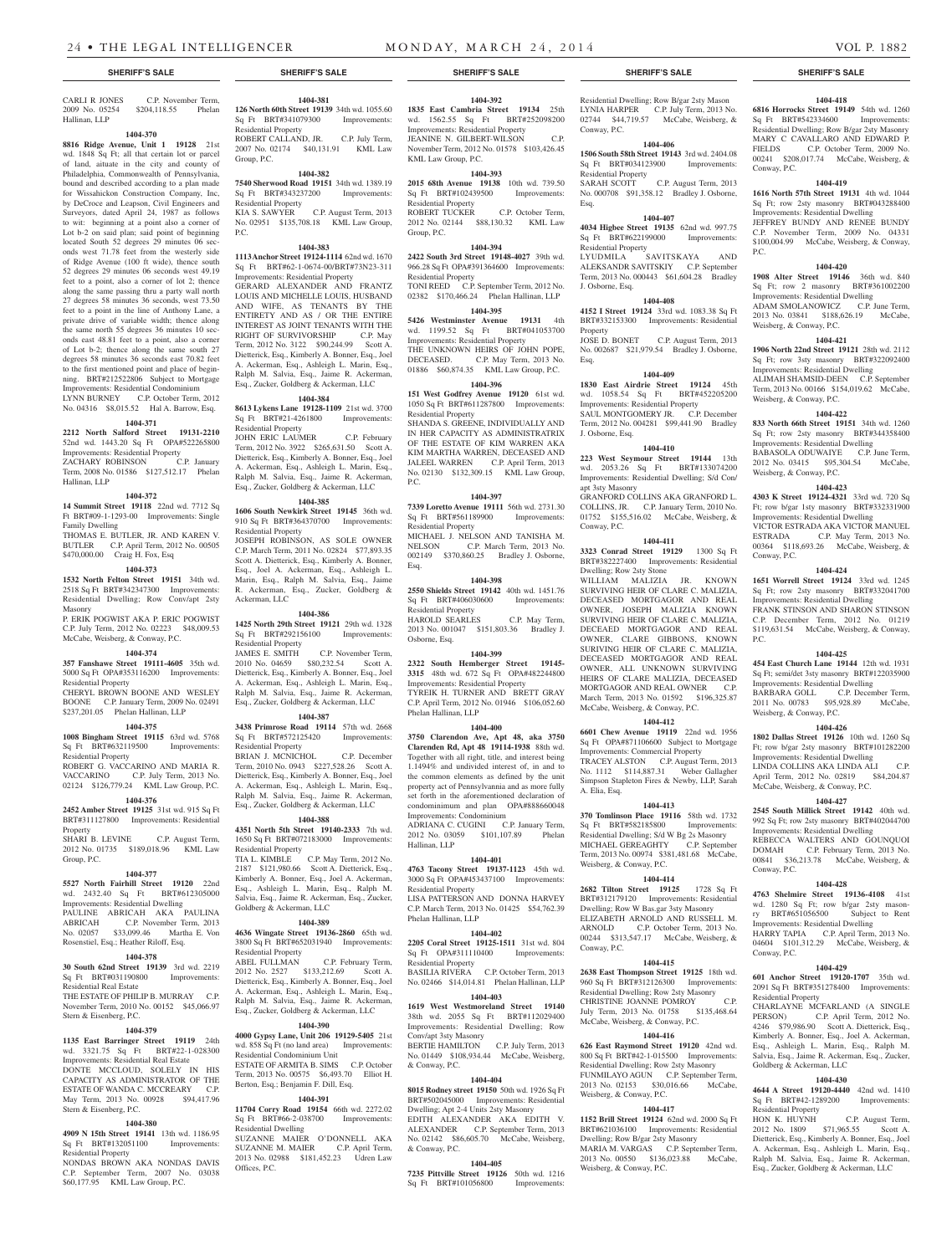P.C.

Residential Property

Residential Property

Family Row Home

Residential Property<br>RUTH N. ERAZO

Residential Property

Residential Property

Ackerman, LLC

Squire & Associates, LLC

Weisberg, & Conway, P.C.

Weisberg, & Conway, P.C.

Dwelling

& Conway, P.C.

**1404-486 431 West Bringhurst Street 19144** 12th wd. 2412 Sq Ft; semi/det 3 sty masonry BRT#123112600 Improvements: Residential

CHRISTOPHER WONG C.P. August Term, 2013 No. 01249 \$234,664.80 McCabe,

**1404-487 846 Tyson Avenue 19111** 53rd wd. 1358 Sq Ft; s/d w b/g 2s masonry BRT#532216400 Improvements: Residential Dwelling NGON T. MAK C.P. September Term, 2013 No. 02976 \$177,240.84 McCabe, Weisberg,

**1404-488 2941 South 66th Street 19142** 40th wd. 1360 Sq Ft; row b/gar 2sty masonry BRT#406613400 Improvements: Residential Dwelling JOSEPH A. LYBRAND C.P. August Term, 2013 No. 02765 \$95,184.15 McCabe,

**1404-489 7610 Elmwood Avenue 19153** 40th wd. 1056 Sq Ft; row b/gar 2sty masonry BRT#404239900 Improvements: Residential Dwelling

Property

Group, P.C.

WENDY JACKSON C.P. June Term, 2013 No. 02172 \$170,937.25 KML Law Group,

**1404-478 2722 South 76th Street 19153** 40th wd. 1795.50 Sq Ft BRT#405914300 Improvements:

THE UNKNOWN HEIRS OF DOROTHY M. MCCALL, DECEASED C.P. March Term, 2013 No. 03117 \$104,932.42 KML Law

**1404-479 5801 Stockton Road 19138** 59th wd. 1600 Sq Ft BRT#59-122-16-00 Improvements: Single

Framily Row Hollie<br>FRANCES REDDY C.P. August Term, 2013 No. 03084 \$75,555.13 Craig H. Fox, Esq **1404-480 5841 Bustleton Avenue 19149** 62nd wd. 1623.04 Sq Ft BRT#621508000 Improvements:

2010 No. 2114 \$117,451.73 Scott A. Dietterick, Esq., Kimberly A. Bonner, Esq., Joel A. Ackerman, Esq., Ashleigh L. Marin, Esq., Ralph M. Salvia, Esq., Jaime R. Ackerman, Esq., Zucker, Goldberg & Ackerman, LLC

**1404-481 1928 East Ontario Street 19134** 45th wd. 1172 Sq Ft BRT#452074100 Improvements:

GINA ROCKMORE AND ERIK ROCKMORE, HER HUSBAND C.P. December Term, 2009 No. 3270 \$60,105.89 Scott A. Dietterick, Esq., Kimberly A. Bonner, Esq., Joel A. Ackerman, Esq., Ashleigh L. Marin, Esq., Ralph M. Salvia, Esq., Jaime R. Ackerman, Esq., Zucker, Goldberg & Ackerman, LLC **1404-482 1711 Fernon Street 19145** 36th wd. 1050 Sq Ft BRT#365381300 Improvements:

BAO PING CHEN AND SWEE YING CHEN C.P. January Term, 2011 No. 1246 \$51,322.10 Scott A. Dietterick, Esq., Kimberly A. Bonner, Esq., Joel A. Ackerman, Esq., Ashleigh L. Marin, Esq., Ralph M. Salvia, Esq., Jaime R. Ackerman, Esq., Zucker, Goldberg &

**1404-483 402 Parlin Street 19116** 58th wd. 3170 Sq Ft BRT#582048300 Improvements: Residential

MARIAMMA ABRAHAM C.P. December Term, 2011 No. 3304 \$171,883.52 Scott A. Dietterick, Esq., Kimberly A. Bonner, Esq., Joel A. Ackerman, Esq., Ashleigh L. Marin, Esq., Ralph M. Salvia, Esq., Jaime R. Ackerman, Esq., Zucker, Goldberg & Ackerman, LLC **1404-484 2042 North 57th Street 19131** 52nd wd. 1212 Sq Ft; row b/gar 2sty masonry BRT#522218000 Improvements: Residential Dwelling KEITH BRIDDELL, EXECUTOR OF THE ESTATE OF ANNIE STEWART, DECEAED MORTGAGOR AND REAL OWNER, QUINTON A. TOWNS AND ANNIE K. STEWART, FKA ANNIE K. TOWNS C.P. August Term, 2013 No. 02908 \$55,920.78 McCabe, Weisberg, & Conway, P.C. **1404-485 7817 Cedarbrook Avenue 19150** 50th wd. 32'8" frontage x 55' depth OPA#501259000 Improvements: Residential Property LUQMAN L. AKBAR C.P. November Term, 2013 No. 01841 \$131,734.71 Richard M.

C.P. November Term,

# **SHERIFF'S SALE SHERIFF'S SALE SHERIFF'S SALE SHERIFF'S SALE SHERIFF'S SALE**

#### **1404-431 1021 Cross Street 19147-6313** 1st wd. 990 Sq Ft BRT#012239800 Improvements:

Residential Property EVAN KAPLAN C.P. January Term, 2013 No. 0046 \$282,746.64 Scott A. Dietterick, Esq., Kimberly A. Bonner, Esq., Joel A. Ackerman, Esq., Ashleigh L. Marin, Esq., Ralph M. Salvia, Esq., Jaime R. Ackerman, Esq., Zucker, Goldberg & Ackerman, LLC

#### **1404-432**

#### **4145 East Roosevelt Boulevard 19124-3003**  23rd wd. 1355.70 Sq Ft BRT#233017800

Improvements: Residential Property SOKDARY MAO AND CHIN LAO, HUSBAND AND WIFE C.P. October Term, 2011 No. 4069 \$110,465.37 Scott A. Dietterick, Esq., Kimberly A. Bonner, Esq., Joel A. Ackerman, Esq., Ashleigh L. Marin, Esq., Ralph M. Salvia, Esq., Jaime R. Ackerman, Esq., Zucker, Goldberg & Ackerman, LLC

# **1404-433**

**309 East Thompson Street aka 309 E Thompson 19135** 18th wd. 1035 Sq Ft BRT#181392000 Subject to Mortgage Improvements: Residential Property MICHAEL PERKOWSKI, AS SOLE OWNER C.P. November Term, 2010 No. 2883 \$147,587.22 Scott A. Dietterick, Esq., Kimberly A. Bonner, Esq., Joel A. Ackerman, Esq., Ashleigh L. Marin, Esq., Ralph M. Salvia, Esq., Jaime R. Ackerman, Esq., Zucker, Goldberg & Ackerman, LLC

#### **1404-434**

**1219 North 28th Street 19121** 29th wd. 1896 Sq Ft BRT#292089400 Improvements:

#### Residential Property<br>JAMES E. SMITH C.P. December Term, 2010 No. 0002 \$64,853.40 Scott A. Dietterick, Esq., Kimberly A. Bonner, Esq., Joel A. Ackerman, Esq., Ashleigh L. Marin, Esq., Ralph M. Salvia, Esq., Jaime R. Ackerman, Esq., Zucker, Goldberg & Ackerman, LLC

#### **1404-435**

**1834 South Cecil Street 19143-5506** 40th wd. 1264 Sq Ft BRT#40-1-0403-00-00 Improvements: Residential Property DONELL COOPER AND DONNA M. COOPER, HIS WIFE C.P. January Term, 2012 No. 0715 \$44,764.05 Scott A. Dietterick, Esq., Kimberly A. Bonner, Esq., Joel A. Ackerman, Esq., Ashleigh L. Marin, Esq., Ralph M. Salvia, Esq., Jaime R. Ackerman, Esq., Zucker, Goldberg & Ackerman, LLC

#### **1404-436**

Eisenberg, P.C.

**3162 Livingston Street 19134** 25th wd. 709.33 Sq Ft BRT#251330100 Improvements:

Residential Real Estate KATARZYNA TRAFALSKI AKA KATHERINE TRAFALSKA C.P. June Term, 2013 No. 03479 \$91,801.22 Stern &

#### **1404-437**

**5462 Morse Street 19131** 52nd wd. 1224 Sq Ft BRT#522023800 Improvements: Residential Real Estate

UNKNOWN HEIRS, EXECUTORS AND DEVISEES OF THE ESTATE OF LEOLA<br>WHITE C.P. November Term, 2013 No. C.P. November Term, 2013 No. 01363 \$99,838.36 Stern & Eisenberg, P.C.

#### **1404-438 4434 Ernie Davis Circle 19154** 66th wd.

2448 Sq Ft BRT#662618122 Improvements: Residential Property MELISSA S. TULIN C.P. June Term,

**MELISSA S. TULIN** C.P. June Term,<br>2010 No. 01042 \$148,247.46 KML Law Group, P.C.

#### **1404-439**

**252 West Delphine Street 19120** 42nd wd. 658 Sq Ft BRT#422262200 Improvements: Residential Property JAIME GONZALEZ C.P. August Term,

# 2013 No. 02662 \$24,270.77 KML Law Group, P.C.

### **1404-440**

**1244-1246 South 20th Street 19147** 36th wd. 858.90 Sq Ft BRT#361191700 & BRT#361191800 Improvements: Residential Property

BARBARA MOMENT, ADMINISTRATIX OF THE ESTATE OF CORNS MOMENT, DECEASED C.P. September Term, 2013 No. 004269 \$70,888.73 Bradley J. Osborne, Esq.

#### **1404-441**

**5242 North Front Street 19120** 42nd wd. 2073.2 Sq Ft BRT#42-2-319800 Improvements: Residential Dwelling NICHOLAS LOMAX AKA NICHOLAS O. LOMAX C.P. May Term, 2013 No. 02576 \$164,248.24 Udren Law Offices, P.C.

### **1404-442**

**3712 President Street 19114** 66th wd. 6000 Sq Ft BRT#661078600 Improvements: Residential Property

STEPHEN CROSS AND KEVIN CROSS, FATHER AND SON, AS JOINT TENANTS

WITH THE RIGHT OF SURVIVORSHIP C.P. September Term, 2011 No. 3189<br>\$197,392.03 Scott A. Dietterick, Esq., Scott A. Dietterick, Esq., Kimberly A. Bonner, Esq., Joel A. Ackerman, Esq., Ashleigh L. Marin, Esq., Ralph M. Salvia, Esq., Jaime R. Ackerman, Esq., Zucker, Goldberg & Ackerman, LLC

#### **1404-443**

**7319 Woodcrest Avenue 19151-2214**  34th wd. 1489.25 Sq Ft OPA#344123300 Improvements: Residential Property REBECCA BIGHUM ROBINSON AKA REBECCA ROBINSON C.P. May Term, 2013 No. 00562 \$157,095.28 Phelan Hallinan, LLP

#### **1404-444**

**2439 South 57th Street 19143** 40th wd. 1113.54 Sq Ft BRT#40-2016300 Subject to Mortgage Improvements: Residential Dwelling ESTATE OF WALTER L. DODSON, AKA WALTER L. DODSON, SR., DECEASED C.P. March Term, 2013 No. 01453 \$191,638.55 Jill Manuel-Coughlin, Esq.

#### **1404-445**

**6805 Jackson Street 19135-2211** 41st wd. 4507.5 Sq Ft BRT#412316300 Improvements: Residential Dwelling JOHN PASQUARELLO AKA JOHN PASQUERELLO AND RENEE O'CONNELL C.P. April Term, 2013 No. 03807 \$157,771.01 Law Offices of Gregory Javardian, Esq.

# **1404-446**

**1219 Princeton Avenue 19111-4209** 53rd wd. 5750 Sq Ft BRT#53-2288900 Improvements: Residential Property JANINE TUCKER C.P. March Term, 2012 No. 1530 \$268,231.52 Scott A. Dietterick, Esq., Kimberly A. Bonner, Esq., Joel A. Ackerman, Esq., Ashleigh L. Marin, Esq., Ralph M. Salvia, Esq., Jaime R. Ackerman, Esq., Zucker, Goldberg & Ackerman, LLC

#### **1404-447**

**226 Ripka Street 19127** 21st wd. 2070 Sq Ft BRT#211416400 Improvements: Residential Property LYMAN L. HALE IV C.P. August Term,

2012 No. 2370 \$282,327.87 Scott A. Dietterick, Esq., Kimberly A. Bonner, Esq., Joel A. Ackerman, Esq., Ashleigh L. Marin, Esq., Ralph M. Salvia, Esq., Jaime R. Ackerman, Esq., Zucker, Goldberg & Ackerman, LLC

#### **1404-448**

**3475 Weikel Street 19134** 45th wd. 1008 Sq Ft BRT#45-1435600 Improvements: Residential Property DANIEL P. EMERY, AS SOLE OWNER C.P. March Term, 2011 No. 3601 \$50,850.35

Scott A. Dietterick, Esq., Kimberly A. Bonner, Esq., Joel A. Ackerman, Esq., Ashleigh L. Marin, Esq., Ralph M. Salvia, Esq., Jaime R. Ackerman, Esq., Zucker, Goldberg & Ackerman, LLC

#### **1404-449**

**434 North 64th Street 19151** 34th wd. 2250 Sq Ft BRT#343083400 Residential Property<br>CORDELL SMITH C.P. October Term, 2010 No. 0454 \$96,142.94 Scott A. Dietterick, Esq., Kimberly A. Bonner, Esq., Joel

A. Ackerman, Esq., Ashleigh L. Marin, Esq., Ralph M. Salvia, Esq., Jaime R. Ackerman, Esq., Zucker, Goldberg & Ackerman, LLC

# **1404-450**

**3037 Disston Street 19149-1902** 55th wd. 1800.92 Sq Ft BRT#551309100 Improvements: Residential Property MICHAEL J. HAAS AND EILEEN P. FITZPATRICK, AS JOINT TENANTS WITH THE RIGHT OF SURVIVORSHIP C.P. February Term, 2012 No. 0948 \$164,673.68 Scott A. Dietterick, Esq., Kimberly A. Bonner, Esq., Joel A. Ackerman, Esq., Ashleigh L. Marin, Esq., Ralph M. Salvia, Esq., Jaime R. Ackerman, Esq., Zucker, Goldberg & Ackerman, LLC

#### **1404-451**

**2730 South Colorado Street 19145-4707**  26th wd. 1440 Sq Ft BRT#262042800 Improvements: Residential Property DON ANTHONY PICURI, AS SOLE OWNER C.P. February Term, 2012 No. 02859 \$330,317.68 Scott A. Dietterick, Esq.,

Kimberly A. Bonner, Esq., Joel A. Ackerman, Esq., Ashleigh L. Marin, Esq., Ralph M. Salvia, Esq., Jaime R. Ackerman, Esq., Zucker, Goldberg & Ackerman, LLC

#### **1404-452**

**206 West Albanus Street 19120-3827** 42nd wd. 1120 Sq Ft BRT#422133700 Improvements: Residential Property

ALEXANDER GINCHER AND ZWI WEISS, AS TENANTS BY THE ENTIRETY C.P. July Term, 2012 No. 0744 \$50,325.67 Scott A. Dietterick, Esq., Kimberly A. Bonner, Esq., Joel A. Ackerman, Esq., Ashleigh L. Marin, Esq., Ralph M. Salvia, Esq., Jaime R. Ackerman, Esq., Zucker, Goldberg & Ackerman, LLC

# **1404-453**

**5829 Warrington Avenue 19143-5215** 3rd wd. 1500 Sq Ft BRT#034077900 Improvements: Residential Property

DARIUS GERALD, AS SOLE OWNER C.P. January Term, 2012 No. 2388 \$55,034.12 Scott A. Dietterick, Esq., Kimberly A. Bonner, Esq., Joel A. Ackerman, Esq., Ashleigh L. Marin, Esq., Ralph M. Salvia, Esq., Jaime R. Ackerman, Esq., Zucker, Goldberg & Ackerman, LLC

#### **1404-454**

**2834 B Street 19134** 7th wd. 1102 Sq Ft BRT#071392300 Improvements: Residential Property

JOHANNA ORTIZ SOLELY IN HER CAPACITY AS HEIR OF LUCIANO ORTIZ, DECEASED, JUANITA MORALES REYES ORTIZ, SOLELY IN HER CAPACITY AS HEIR OF LUCIANO ORTIZ, DECEASED AND UNKNOWN HEIRS OF LUCIANO ORTIZ, DECEASED. C.P. June Term, 2013 No. 01327 \$74,414.72 KML Law Group, P.C.

#### **1404-455**

**5800 Kemble Avenue 19141-1211** 17th wd. 1072 Sq Ft OPA#172328100 Improvements: Residential Property AYIESHA N. ELDEMIRE C.P. May Term, 2013 No. 00479 \$106,744.38 Phelan

# Hallinan, LLP

**1404-456 129 East Wyoming Avenue 19120-4429**  42nd wd. 2261.60 Sq Ft OPA#421055600 Improvements: Residential Property JOAN NAHRGANG C.P. July Term, 2013 No. 04209 \$85,247.64 Phelan Hallinan, LLP

#### **1404-457**

**3323 Wellington Street 19149-1615**  55th wd. 1438.24 Sq Ft OPA#551474500 Improvements: Residential Property BETTY NICHOLSON AKA BETTYANN NICHOLSON C.P. December Term, 2011 No. 01729 \$119,386.80 Phelan Hallinan, LLP

#### **1404-458**

**1124 Unruh Avenue 19111** 53rd wd. 2585.06 Sq Ft BRT#53-2058200 Subject to Mortgage Improvements: Residential Dwelling JUAN PIZARRO AND SARA PIZARRO AKA SARA A. PIZARRO C.P. October Term,

2013 No. 02198 \$89,950.87 Udren Law Offices, P.C. **1404-459**

**605 West Medary Avenue 19126** 61st wd. (formerly 12th wd.) Northerly side of Medary St 50 ft wide at the distance of 231 ft 6 in southeastwardly from northeast corner of intersection of 7th st. Front; 60 ft 0 in on a radius of 1294.185 ft, thence extending eastwardly along the said Medary Avenue on the same curve and radius a distance of 80 ft OPA#611310900 Subject to Mortgage CHERYL DAVIS C.P. March Term, 2011

No. 02321 \$334,162.07 Louis P. Vitti, Esq. **1404-460**

**8653 Michener Avenue 19150** 50th wd. 1434.56 Sq Ft BRT#501163500 Improvements: Residential Property

WAKIDA A. WILLIAMS C.P. February Term, 2012 No. 03332 \$143,149.30 KML Law Group, P.C.

#### **1404-461**

**2115 Bryn Mawr Avenue 19131-2501**  52nd wd. 2824.23 Sq Ft BRT#521265200 Improvements: Residential Property KINGSLEY NYARKO C.P. December Term, 2011 No. 2448 \$165,094.11 Scott A. Dietterick, Esq., Kimberly A. Bonner, Esq., Joel A. Ackerman, Esq., Ashleigh L. Marin, Esq., Ralph M. Salvia, Esq., Jaime R. Ackerman, Esq., Zucker, Goldberg & Ackerman, LLC

#### **1404-462**

**6731 Magnolia Street 19144-1649** 59th wd. 1088 Sq Ft BRT#592255000 Improvements: Residential Property

LYNN A. FAUST C.P. May Term, 2012 No. 2230 \$61,362.07 Scott A. Dietterick, Esq., Kimberly A. Bonner, Esq., Joel A. Ackerman, Esq., Ashleigh L. Marin, Esq., Ralph M. Salvia, Esq., Jaime R. Ackerman, Esq., Zucker, Goldberg & Ackerman, LLC

#### **1404-463**

**1436 North 53rd Street aka 1436 53rd Street North 19131-4038** 44th wd. 1405.55 Sq Ft BRT#442338400 Improvements: Residential **Property** 

ROBENA SHEPPARD C.P. February Term, 2012 No. 3292 \$71,193.24 Scott A. Dietterick, Esq., Kimberly A. Bonner, Esq., Joel A. Ackerman, Esq., Ashleigh L. Marin, Esq., Ralph M. Salvia, Esq., Jaime R. Ackerman, Esq., Zucker, Goldberg & Ackerman, LLC

# **1404-464**

**4325 Tackawanna Street 19124** 23rd wd. 2604 Sq Ft BRT#232346100 Improvements: Residential Property KENENTH J. HAINES, SR. AS SOLE OWNER C.P. September Term, 2011 No. 2245 \$44,069.76 Scott A. Dietterick, Esq., Kimberly A. Bonner, Esq., Joel A. Ackerman, Esq., Ashleigh L. Marin, Esq., Ralph M. Salvia, Esq., Jaime R. Ackerman, Esq., Zucker, Goldberg & Ackerman, LLC

#### **1404-465**

**1027 Chandler Street 19111** 63rd wd. 3157.95 Sq Ft BRT#63-1243500 Improvements: Residential Dwelling RITA DUFFY AND GERARD P. DUFFY, JR. C.P. July Term, 2013 No. 01852 \$244,804.16 Udren Law Offices, P.C.

#### **1404-466 509 East Wyoming Avenue 19120-4509**

42nd wd. 1280 Sq Ft BRT#421062600 Improvements: Residential Property SHANETTE JOHNSON, MARRIED & TODD MONTAGUE, MARRIED AS JOINT TENANTS, NOT AS TENANTS BY THE ENTIRETY OR TENANTS IN COMMON C.P. May Term, 2012 No. 0719 \$83,879.09 Scott A. Dietterick, Esq., Kimberly A. Bonner, Esq., Joel A. Ackerman, Esq., Ashleigh L. Marin, Esq., Ralph M. Salvia, Esq., Jaime R. Ackerman, Esq., Zucker, Goldberg & Ackerman, LLC

#### **1404-467**

**2127 Reed Street 19146-4533** 36th wd. 976 Sq Ft OPA#361139100 Residential Property<br>LEO JIWANMALL C.P. September Term,

2013 No. 02920 \$131,481.48 Phelan Hallinan, LLP **1404-468 10101 Wilbur Street 19116-3935** 58th wd.

5670 Sq Ft OPA#582603410 Improvements:

LEWIS SAXON C.P. May Term, 2013 No. 00017 \$221,067.25 Phelan Hallinan, LLP **1404-469 3323 Argyle Street 19134-1903** 33rd wd. 602 Sq Ft OPA#331367800 Improvements:

GREGORY STANISLAUS C.P. September Term, 2013 No. 03319 \$35,551.61 Phelan

**1404-470 5351 Eadom Street 19137-1304** 45th wd. 902.98 Sq Ft OPA#453403000 Improvements:

RANDY GRUBB AKA RANDALL J. GRUBB C.P. April Term, 2013 No. 02617 \$66,828.51

**1404-471 4033 Creston Street 19135-4426** 62nd wd. 997.75 Sq Ft OPA#622194600 Improvements:

IRENA PETROVSKY AKA IRENE PETROVSKY C.P. March Term, 2013 No. 01754 \$81,288.01 Phelan Hallinan, LLP **1404-472 3042 Longshore Avenue 19149-1905**  55th wd. 2020.70 Sq Ft OPA#551258900 Improvements: Residential Property BRIAN J. VIVINO C.P. October Term, 2012 No. 00760 \$211,933.14 Phelan Hallinan,

**1404-473 1623 Griffith Street 19111** 56th wd. 2280 Sq Ft BRT#561539100 Improvements:

WILLIAM WAINWRIGHT AND KATHLEEN WAINWRIGHT C.P. June Term, 2013 No. 002855 \$267,390.08 Stern & Eisenberg, P.C. **1404-474 2839 Ridge Avenue 19121** 32nd wd. 1091.16 Sq Ft BRT#323044500 Improvements:

CHILL SPOT LOUNGE, INC C.P. May Term, 2013 No. 01484 \$465,406.14 KML

**1404-475 6603 McCallum Street 19119** 22nd wd. 5266 Sq Ft BRT#223229300 Improvements:

VINCENT GREEN C.P. April Term, 2013 No. 03799 \$597,412.02 KML Law Group,

**1404-476 634 Van Kirk Street 19120** 35th wd. 1280 Sq Ft BRT#352102900 Improvements:

SANTO LUGO AND LYDIA E. PERALEZ C.P. August Term, 2013 No. 01844 \$84,432.50

**1404-477 4107 Disston Street 19135** 55th wd. 444.65 Sq Ft BRT#552185700 Improvements:

Residential Property

Residential Property

Residential Property

Phelan Hallinan, LLP

Residential Property

Residential Real Estate

Residential Property

Law Group, P.C.

Residential Property

Residential Property

KML Law Group, P.C.

P.C.

LLP

Hallinan, LLP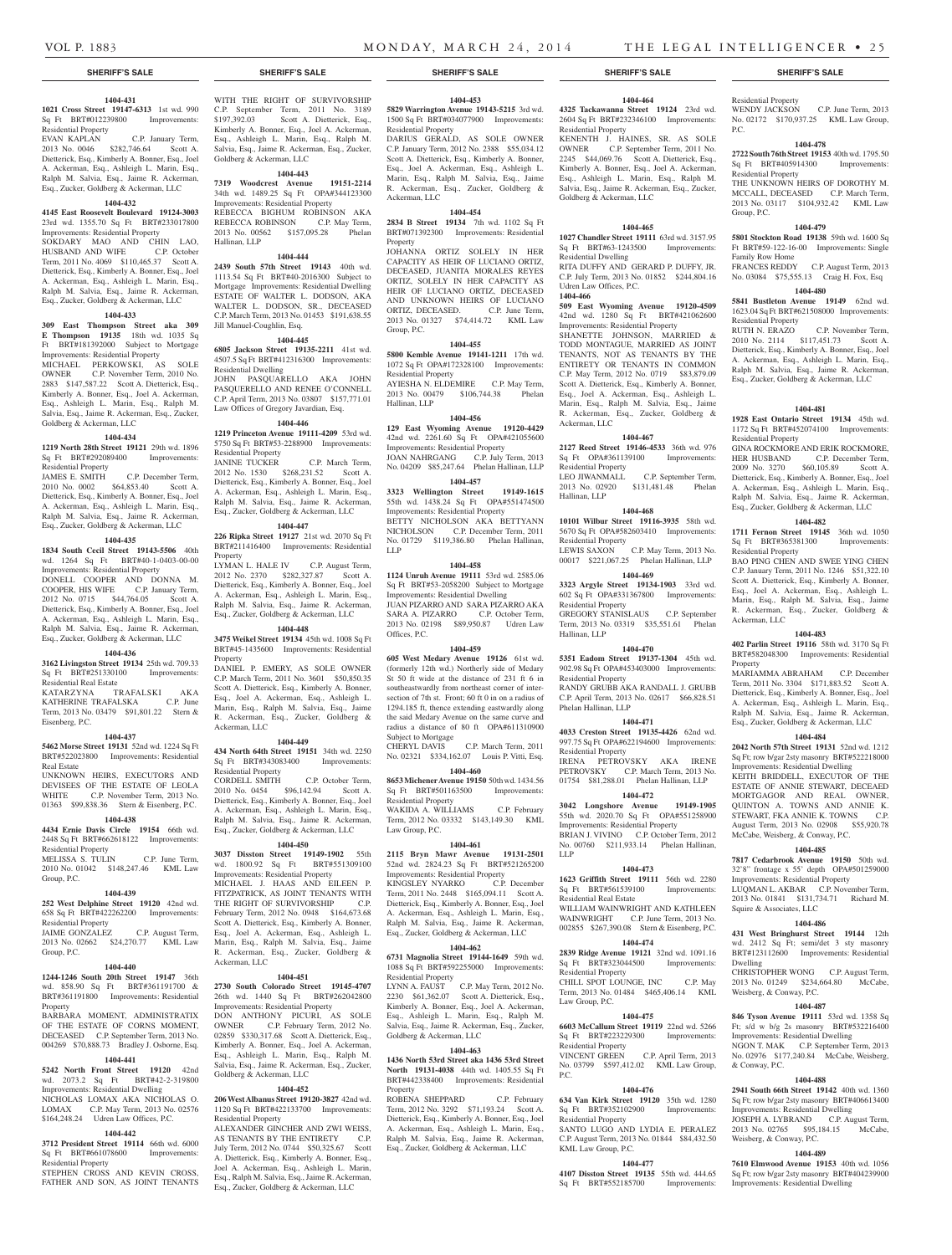#### DERECK E. KENNEDY, SR. C.P. July Term, 2013 No. 02771 \$99,013.75 McCabe, Weisberg, & Conway, P.C.

#### **1404-490**

**915 West Tabor Road 19141** 49th wd. 1156 Sq Ft; row b/gar 2sty masonry BRT#492058000 Improvements: Residential Dwelling

JONATHAN A. POPE, JR. C.P. July Term, 2013 No. 01899 \$85,155.49 McCabe, Weisberg, & Conway, P.C.

#### **1404-491**

**2613 South 71st Street 19142-1705** 40th wd. 1153.66 Sq Ft BRT#40-6166400 Improvements: Residential Property AGNES COOPER C.P. March Term, 2012 No. 3928 \$88,657.81 Scott A. Dietterick, Esq., Kimberly A. Bonner, Esq., Joel A. Ackerman, Esq., Ashleigh L. Marin, Esq., Ralph M. Salvia, Esq., Jaime R. Ackerman, Esq., Zucker, Goldberg & Ackerman, LLC

#### **1404-492**

**1510 Benner Street 19149-3302** 54th wd. 1158.08 Sq Ft BRT#541020500 Improvements: Residential Property

JOHAVIN BENCITO C.P. July Term, 2012 No. 2349 \$125,081.71 Scott A. Dietterick, Esq., Kimberly A. Bonner, Esq., Joel A. Ackerman, Esq., Ashleigh L. Marin, Esq., Ralph M. Salvia, Esq., Jaime R. Ackerman, Esq., Zucker, Goldberg & Ackerman, LLC

#### **1404-493**

**1752 North Taney Street 19121** 32nd wd. 984 Sq Ft BRT#324126100 Improvements: Residential Property

MITZIE LYONS FOSTER C.P. April Term, 2011 No. 00850 \$56,420.55 Scott A. Dietterick, Esq., Kimberly A. Bonner, Esq., Joel A. Ackerman, Esq., Ashleigh L. Marin, Esq., Ralph M. Salvia, Esq., Jaime R. Ackerman, Esq., Zucker, Goldberg & Ackerman, LLC

#### **1404-494**

**231-235 North 2nd Street, unit 114 19106**  88th wd. 135 Sq Ft OPA#888030786 Improvements: Parkominium Condominium ALAN STASSON C.P. December Term, 2013 No. 1301 \$30,883.63 Weber Gallagher Simpson Stapleton Fires & Newby, LLP, Sarah A. Elia, Esq.

#### **1404-495**

**4955 Pennway Street 19124** 35th wd. 1120 Sq Ft; row b/gar 2sty masonry BRT#233107900 Improvements: Residential Dwelling ANTOINETTE ARROYO AKA ANTOINETTE ABSTON C.P. October Term, 2012 No. 00333 \$32,870.71 McCabe, Weisberg, & Conway, P.C.

### **1404-496**

**3405 North 11th Street 19140** 43rd wd. 1664 Sq Ft; row 2sty masonry BRT#431131700 Improvements: Residential Dwelling MARITZA DELGADO C.P. December Term, 2012 No. 01417 \$27,849.33 McCabe,

Weisberg, & Conway, P.C. **1404-497**

#### **6425 Windsor Street 19142-1428** 40th wd. 1260 Sq Ft; s/d det gar 2 sty mason BRT#401209900 Improvements: Residential Dwelling

BEVERLY BRYANT C.P. January Term, 2013 No. 03657 \$49,457.16 McCabe, Weisberg, & Conway, P.C.

#### **1404-498**

**4674 Canton Street 19127** 21st wd. 1440 Sq Ft; row 2.5 sty stone BRT#211459900 Subject to Mortgage Improvements: Residential Dwelling

TRACY S. HARDY C.P. June Term, 2009 No. 00958 \$162,629.55 McCabe, Weisberg, & Conway, P.C.

# **1404-499**

**3418 Bleigh Avenue 19136** 35th wd. 1432 Sq Ft; row b/gar 2sty masonry BRT#642141000 Improvements: Residential Dwelling

KELLY ROSTICK, ADMINSTRATRIX OF THE ESTATE OF ANTOINETTE M. KELLER, DECEASED MORTGAGOR AND REAL OWNER C.P. September Term, 2013 No. 04176 \$113,664.11 McCabe, Weisberg, & Conway, P.C.

# **1404-500**

**6129 Vandike Street 19135-3722** 41st wd. 1155.15 Sq Ft BRT#41-1342500 Subject to Mortgage Improvements: Residential Dwelling RAYMOND MORRISON AND MARCELINA GOMEZ C.P. May Term, 2013 No. 02397 \$91,477.00 Powers, Kirn, & Javardian, LLC

# **1404-501**

**2448 East Huntingdon Street 19125** 31st wd. 1968 Sq Ft; str/off + apts 2 sty masonry BRT#871286850 Improvements: Residential Dwelling

KILE AND SOBOLOSKI REAL ESTATE PARTNERSHIP, AKA KILE & SOBOLOSKI REAL ESTATE PARNTERSHIP C.P. August Term, 2013 No. 02919 \$131,067.40 McCabe, Weisberg, & Conway, P.C.

**1404-502 6050 Spruce Street 19139** 3rd wd. 1504 Sq Ft; row 2sty masonry BRT#032005100 Improvements: Residential Dwelling STEPHEN J. HILL C.P. August Term, 2011 No. 01356 \$76,084.55 McCabe, Weisberg,

### & Conway, P.C. **1404-503**

**5800 Chew Avenue 19138** 59th wd. 1438 Sq Ft; row b/gar 2sty masonry BRT#591200900 Improvements: Residential Dwelling PROPERTY OF WILLIAM C. JONES, KNOWN SURVIVING HEIR OF WILLIAM JONES, DECEASED MORTGAGOR AND REAL OWNER AND ALL UNKNOWN SURVIVING HEIRS OF WILLIAM JONES, DECEASED MORTGAGOR AND REAL OWNER. C.P. April Term, 2012 No. C.P. April Term, 2012 No. 01408 \$93,585.75 McCabe, Weisberg, &

## **1404-504**

Conway, P.C.

**15011 Endicott Street 19116** 58th wd. 1349 Sq Ft; det w/d.gar 1.5 sty mas+0 BRT#583177500 Improvements: Residential Dwelling

CASEY L. ZAKRZEWSKI C.P. July Term, 2013 No. 01891 \$151,528.06 McCabe, Weisberg, & Conway, P.C.

# **1404-505**

**134 East Pleasant Street 19119** 22nd wd. 1290 Sq Ft; row 2sty masonry BRT#222063700 Improvements: Residential Dwelling ILYA DEKHKANOV C.P. July Term, 2013 No. 01590 \$75,890.47 McCabe, Weisberg, & Conway, P.C.

### **1404-506**

**2524 Almond Street 19125** 31st wd. 680 Sq Ft; row 2 sty masonry BRT#312080000 Improvements: Residential Dwelling ANDREW LANDIS C.P. August Term, 2013 No. 01503 \$140,394.24 McCabe, Weisberg, & Conway, P.C.

#### **1404-507**

**2024 Carpenter Street 19146** 30th wd. 1272 Sq Ft; row 2 sty masonry BRT#301242700 Improvements: Residential Dwelling RONALD SINGLETON C.P. October Term, 2010 No. 00891 \$272,196.13 McCabe, Weisberg, & Conway, P.C.

### **1404-508**

**6548 Algard Street 19135** 55th wd. row b/gar 2sty masonry BRT#552351300 Improvements: Residential Dwelling HAKIKULISLAM CHOWDHURY C.P. August Term, 2012 No. 02675 \$76,666.85 McCabe, Weisberg, & Conway, P.C.

#### **1404-509**

**4534 Teesdale Street 19136** 41st wd. 1204 Sq Ft; row b/gar 2sty masonry BRT#412094400 Improvements: Residential Dwelling RODRIGO GALLO JIMENEZ C.P. September Term, 2010 No. 00351 \$150,401.56 McCabe, Weisberg, & Conway, P.C.

#### **1404-510**

**248-250 Market Street 19106** 12,500 Sq Ft OPA#871270300/BRT#88-2-502000 Subject to Rent Improvements: Apts 5-50 Units, Masonry GIULIANO PROPERITES, INC. C.P. June

Term, 2013 No. 01502 \$1,983,955.15 Kassia Fialkoff, Esq,

### **1404-511**

**149 North Robinson Street 19139** 34th wd. 927.48 Sq Ft BRT#34-116-92-00 Improvements: Single Family, Two-story Row Home

ELIJAH PETERSON, DECEASED AND OCTAVIA PETERSON, DECEASED C.P. August Term, 2013 No. 00640 \$48,113.54 Craig H. Fox, Esq

#### **1404-512**

**1535 West Loudon Street 19141** 49th wd. 1299.75 Sq Ft BRT#132409100 Improvements: Residential Dwelling

ESTATE OF HELEN E. HART, DECEASED AND ALL KNOWN AND UNKNOWN HEIRS, SUCCESSORS AND ASSIGNS, REPRESENTATIVES, DEVISEES AND ALL PERSONS, FIRMS, OR ASSOCIATIONS CLAIMING RIGHT, TITLE OR INTEREST FROM OR UNDER ESTATE HELEN E. HART, DECEASED. C.P. August Term, 2013 No. 02577 \$55,744.67 Martha E. Von Rosenstiel, Esq.; Heather Riloff, Esq.

#### **1404-513**

**1448 Alcott Street 19149** 62nd wd. 1528.03 Sq Ft BRT#621101000 Residential Dwelling

JONATHAN MILLER C.P. May Term, 2012 No. 02205 \$167,031.14 Martha E. Von Rosenstiel, Esq.; Heather Riloff, Esq.

#### **1404-514**

**1316 Magee Avenue 19111** 53rd wd. 1182 Sq Ft; row b/gar 2sty masonry BRT#531186900 Improvements: Residential Dwelling

PROPERTY OF SCOTT FOSTER, KNOWN SURVIVING HEIR OF ESTER E. FOSTER,

# **SHERIFF'S SALE SHERIFF'S SALE SHERIFF'S SALE SHERIFF'S SALE SHERIFF'S SALE**

DECEASED MORTGAGOR AND REAL OWNER, STEVEN RAY FOSTER, KNOWN SURVIVING HEIR OF ESTHER E. FOSTER, DECEASED MORTGAGOR AND REAL OWNER, ALL UNKNOWN SURVIVING HEIRS ESTHER E. FOSTER, DECEASED MORTGAGOR AND REAL OWNER, HOLLY LYNN LOGHING, KNOWN SURVIVING HEIR OF ESTHER E. FOSTER, DECEASED MORTGAGOR AND REAL OWNER, AND BRIAN C. FOSTER, KNOWN SURVIVING HEIR OF ESTHER E. FOSTER, DECEASED MORTGAGOR AND REAL OWNER. C.P. December Term, 2011 No. 02167 \$117,071.98 McCabe, Weisberg, & Conway, P.C.

# **1404-515**

**3320 Malta Street 19134** 33rd wd. 1442 Sq Ft; row 2 sty masonry BRT#331370700 Improvements: Residential Dwelling JANNETT GUZMAN C.P. October Term, 2009 No. 03703 \$62,665.83 McCabe, Weisberg, & Conway, P.C.

**1404-516 552 Marwood Road 19120** 42nd wd. 2644.9 Sq Ft; row w/det gar 2sty masonr BRT#421222000 Subject to Rent Improvements: Residential Dwelling RONALD FULTON C.P. September Term,

2012 No. 03045 \$139,898.78 McCabe, Weisberg, & Conway, P.C. **1404-517**

**325 North 60th Street 19131** 34th wd. 1404 Sq Ft, row conv/apt 2sty masonry BRT#042271400 Improvements: Residential Dwelling<br>LISA COTTMAN-NEWSOME C.P. April LISA COTTMAN-NEWSOME

Term, 2013 No. 05026 \$74,321.76 McCabe, Weisberg, & Conway, P.C. **1404-518**

**6437 Garman Street 19142-3022** 40th wd. 1223 Sq Ft; row b/gar 2sty masonry BRT#406261300 Improvements: Residential Dwelling ERNEST DUKES AND PATRICIA HARRIS, EXECUTRIX OF THE ESTATE OF ERNEST DUKES,DECEASED MORTGAGOR AND REAL OWNER C.P. April Term, 2013 No. 02497 \$96,433.98 McCabe, Weisberg, &

#### **1404-519**

Conway, P.C.

**5308 Rising Sun Avenue 19120** 42nd wd. 1459.73 Sq Ft BRT#871197000 Subject to Mortgage Improvements: Residential Dwelling ED AND SONS, INC. AND EDWIN C.P. July Term, 2013 No. 00874 \$211,306.37 Udren Law Offices, P.C.

**1404-520 2151 Homer Street 19138** 10th wd. 1569.04 Sq Ft BRT#102140500 Improvements: Residential Dwelling

YOLANDA FEASTER C.P. August Term, 2013 No. 02172 \$100,568.75 Udren Law Offices, P.C.

#### **1404-521**

**7043 Torresdale Avenue 19135** 41st wd. 2115 Sq Ft BRT#412416400 Subject to Mortgage Improvements: Residential Dwelling JAMES MACELROY C.P. March Term, 2011 No. 00945 \$161,503.75 Udren Law Offices, P.C.

#### **1404-522**

**2732 North Garnet Street 19132** 38th wd. 787.5 Sq Ft BRT#11-1-2348-00 Improvements: Residential Dwelling ABDUR-RAHIYM NEEQUAYE C.P. January Term, 2013 No. 01953 \$70,580.40 Udren Law Offices, P.C.

#### **1404-523**

**3136 North Patton Street 19132** 38th wd. 1140 Sq Ft BRT#382175100 Improvements: Residential Dwelling ETHEL MAE PAYTON AND ROBERT L. PAYTON AKA ROBERT L. PAYTON, SR. C.P. March Term, 2007 No. 00881 \$26,095.16 Udren Law Offices, P.C.

#### **1404-524**

**832 East Phil Ellena Street 19119-0000**  22nd wd. 4256 Sq Ft BRT#221207200 Improvements: Residential Dwelling<br>LASHAN MADDOX C.P. July Term, LASHAN MADDOX 2013 No. 03572 \$280,070.70 Udren Law Offices, P.C.

#### **1404-525**

Offices, P.C.

**2833 Rosehill Street 19134** 7th wd. 1064 Sq Ft BRT#07-1-423600 Improvements: Residential Dwelling RICHARD BAKER C.P. August Term, 2013 No. 00094 \$51,927.55 Udren Law Offices, P.C.

### **1404-526**

**5438 Whitby Avenue 19143** 51st wd. 1222.5 Sq Ft BRT#51-3-156000 Improvements: Residential Dwelling CLAUDIE MAE MANLEY AND JOHN VINCENT MANLEY C.P. October Term, 2003 No. 01193 \$41,449.00 Udren Law

# **1404-527**

CHARLES O. HALL AND CHERYL M. HALL C.P. March Term, 2011 No. 01748 \$158,145.39 Udren Law Offices, P.C. **1404-541 4211 Saint Denis Drive 19114** 65th wd. 1928.14 Sq Ft BRT#65245500 Improvements:

BRIAN C. KENNISH AND DANIELLE C. KENNISH C.P. September Term, 2007 No. 01682 \$172,496.36 Udren Law Offices, P.C. **1404-542 1983 Renovo Street 19138-2225** 10th wd. 1782 Sq Ft BRT#10-1402300 Subject to Mortgage Improvements: Residential Property RICHARD F. NELSON AND ANNETTE<br>NELSON. HIS WIFE C.P. December NELSON, HIS WIFE C.P. December Term, 2012 No. 3831 \$122,181.33 Scott A. Dietterick, Esq., Kimberly A. Bonner, Esq., Joel A. Ackerman, Esq., Ashleigh L. Marin, Esq., Ralph M. Salvia, Esq., Jaime R. Ackerman, Esq., Zucker, Goldberg & Ackerman, LLC **1404-543 418 Longshore Street nka 418 Longshore Ave 19111** 35th wd. 3463.50 Sq Ft BRT#353154300 Improvements: Residential Dwelling ANLIZAR DERRICKS AND MATTHEW DERRICKS C.P. April Term, 2013 No. 01927 \$150,881.35 Udren Law Offices, P.C. **1404-544 2224 South Rosewood Street 19145** 26th wd. 690 Sq Ft BRT#261102700 Improvements:

Residential Dwelling

Residential Real Estate

Real Estate

Residential Property

Osborne, Esq.

Property

Esq.

Esq.

Residential Property

Gregory Javardian, Esq.

Residential Dwelling

Residential Dwelling

2012 No. 0491 \$41,472.18

LISA NOTORFRANCESCO AND LOUIS OLIVERIO C.P. November Term, 2011 No. 02465 \$171,496.43 Stern & Eisenberg, P.C. **1404-545 7905 Caesar Place 19153** 40th wd. 1995 Sq Ft BRT#405814500 Improvements: Residential

PATRICIA DAVIS C.P. May Term, 2013 No. 02362 \$72,860.58 Stern & Eisenberg, P.C. **1404-546 2424 South Camac Street 19148** 39th wd. 679 Sq Ft BRT#394347500 Improvements:

JOHN S. MCKNIGHT (MORTGAGOR) AND FRANCES A. MCKNIGHT (REAL OWNER & MORTGAGOR) C.P. September Term,<br>2012 No. 0491 \$41,472.18 Bradley J.

**1404-547 2901 Secane Drive 19154** 66th wd. 3991 Sq Ft BRT#663071400 Improvements: Residential

STANLEY DUBIN ADMINISTRATOR OF THE ESTATE OF JASON DUBIN AND KATHILEEN A. KOMARNICKI CO-ADMINISTRATOR ON THE ESTATE OF JASON DUBIN C.P. April Term, 2013 No. 003710 \$197,367.54 Bradley J. Osborne,

**1404-548 4132 North 6th Street 19140** 43rd wd. 1379.12 Sq Ft BRT#433272000 Improvements:

MARIA NEGRON C.P. April Term, 2013 No. 005023 \$26,651.05 Bradley J. Osborne,

**1404-549 6733 North Woodstock Street 19138-2621**  50th wd. 1088 Sq Ft BRT#10-2078810 Improvements: Residential Dwelling LINCOLN JOHNSON C.P. December Term, 2012 No. 03173 \$71,547.01 Law Offices of

**1404-550 3678 Sussex Lane 19114** 58th wd. 1912.95 Sq Ft BRT#66-1-209600 Improvements:

HALA HAMEID C.P. May Term, 2010 No. 00078 \$195,004.03 Udren Law Offices, P.C. **1404-551 318 North Edgewood Street 19139** 34th wd. 1995 Sq Ft BRT#341109400 Subject to Mortgage Improvements: Residential Dwelling CALVIN SANDERS C.P. April Term, 2012 \$72,215.58 Powers, Kirn & Javardian, LLC **1404-552 1412 North 4th Street 19122-3709** 18th wd. 841.2 Sq Ft BRT#182229800 Improvements:

JORDAN NIEVES C.P. June Term, 2013 No. 01516 \$195,981.60 Udren Law Offices, P.C. **1404-553 903 North 5th Street 19123-1401** 5th wd. 1734 Sq Ft BRT#057133500 Subject to Mortgage Improvements: Residential Dwelling PAMELA FUERST AKA PAMELA M. FUERST C.P. April Term, 2013 No. 01913 \$466,779.78 Powers, Kirn & Javardian, LLC **1404-554 7550 Tulpehocken Street 19138** 50th wd. 1501.20 Sq Ft BRT#501378500 Subject to Mortgage Improvements: Residential Dwelling BETTY A. WILKINS AND SYLVESTER K

**30 South 62nd Street 19139** 33rd wd. 812 Sq Ft BRT#332321300 Improvements: Residential Real Estate ELSA I. CANDELARIA C.P. May Term, 2013 No. 02168 \$108,542.66 Stern & Eisenberg, P.C.

### **1404-528**

**11182 Hendrix Street 19116** 58th wd. 5836 Sq Ft BRT#582372008 Improvements: Residential Real Estate

LORRAINE COURTNEY AND LORRAINE GREEN C.P. March Term, 2008 No. 05410 \$231,502.14 Stern & Eisenberg, P.C.

# **1404-529**

**4256 I Street 19124** 33rd wd. 1737.2 Sq Ft BRT#33-2-156500 Improvements: Residential Dwelling NORMA I. ESQUILIN AND ELLIOTT SANCHEZ C.P. December Term, 2011 No.

00253 \$103,017.87 Udren Law Offices, P.C. **1404-530 5759 Leonard Street 19149** 62nd wd. (for-

merly part of the 35th wd.) 1130.49 Sq Ft BRT#621518200 Improvements: Residential

LYNN KANE AND THOMAS K. KANE C.P. June Term, 2013 No. 00357 \$77,647.28

**1404-531 234 South 57th Street 19139** 60th wd. 1282.23 Sq Ft BRT#60-4-252700 Improvements:

2010 No. 03114 \$72,257.07 Udren Law

**1404-532 102 West Walnut Park Drive 19120**  61st wd. 1796.45 Sq Ft BRT#611367500 Improvements: Residential Real Estate DEBORAH A. EBO-ROBEY C.P. August Term, 2010 No. 3575 \$135,446.55 Stern &

**1404-533 6744 Guyer Avenue 19142** 40th wd. 1105 Sq Ft BRT#406327300 Improvements:

MARY ANN BYRD C.P. October Term, 2011 No. 00171 \$84,313.53 Martha E. Von Rosenstiel, Esq.; Heather Riloff, Esq. **1404-534 7333 Sommers Road 19138** 50th wd. 1936.38 Sq Ft BRT#501327800 Improvements:

BRENDA PERRY AKA BRENDA A. PERRY AKA BRENDA A. NESMITH C.P. October Term, 2013 No. 02477 \$104,110.65 Udren

**1404-535 415 South 49th Street 19143-1709** 60th wd. 1760 Sq Ft BRT#461226000 Subject to Mortgage Improvements: Two-story Masonry

KIM ANH THI NGUYEN C.P. July Term, 2011 No. 02040 \$252,499.86 Bernstein-

**1404-536 6833 North Broad Street 19126** 50th wd. 1558 Sq Ft; row conv/apt 2 sty stone BRT#611209100 Improvements: Residential

BARRINGTON HYLTON C.P. July Term, 2013 No. 02288 \$75,879.29 McCabe,

**1404-537 5410 Large Street 19124** 62nd wd. 1455.36 Sq Ft BRT#621334000 Improvements:

2012 No. 02661 \$108,845.78 Udren Law

**1404-538 1309 Wellington Street 19111** 35th wd. 2712.60 Sq Ft BRT#53-2-3450-00 Improvements: Residential Dwelling FENG ZHEN LIU C.P. June Term, 2013 No. 00150 \$206,170.33 Udren Law Offices, P.C. **1404-539 464 East Comly Street 19120** 35th wd. 3365.18 Sq Ft BRT#352142800 Improvements:

BARBARA A. TYLER AKA BARBARA ANN TYLER, DECEASED UNKNOWN HEIRS, SUCCESSORS, ASSIGNS, AND ALL PERSONS, FIRMS, OR ASSOCIATIONS CLAIMING RIGHT, TITLE OR INTEREST FROM OR UNDER BARBARA A. TYLER AKA BARBARA ANN TYLER, DECEASED, FRANK LABBE. C.P. June Term, 2012 No. 04007 \$113,511.40 Udren Law Offices, P.C. **1404-540 224 East Cheltenham Avenue 19120** 61st wd. 2600 Sq Ft BRT#61-1-471800 Improvements:

C.P. December Term,

C.P. November Term,

Real Estate

Stern & Eisenberg, P.C.

Residential Dwelling<br>ALBERT GEDDES

Offices, P.C.

Eisenberg, P.C.

Residential Dwelling

Residential Dwelling

Law Offices, P.C.

Dwelling

Dwelling

Weisberg, & Conway, P.C.

Residential Dwelling<br>GREGORY JONES

Residential Dwelling

Residential Dwelling

Offices, P.C.

Burkley, P.C.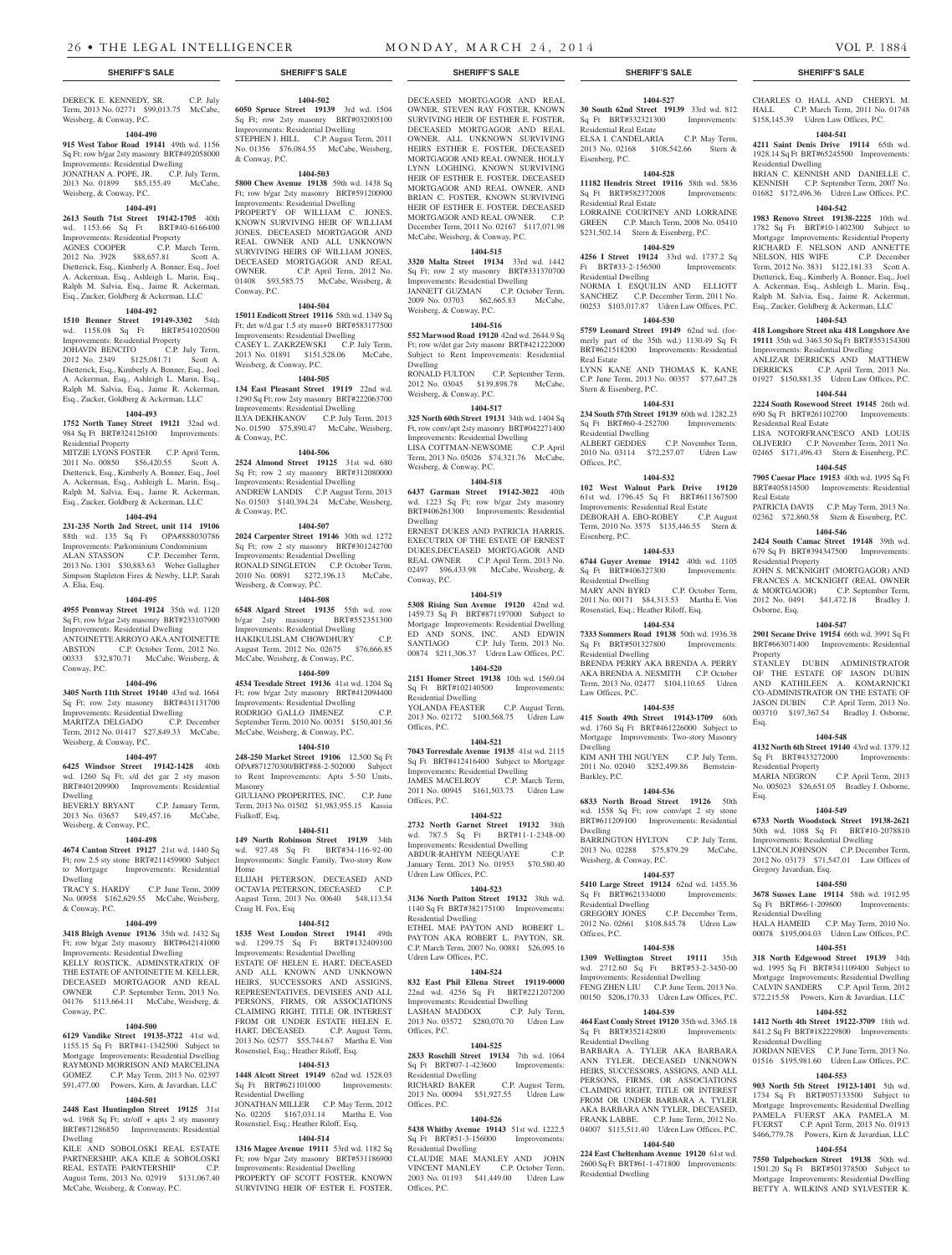Hallinan, LLP

Hallinan, LLP

Residential Dwelling

Residential Real Estate

Eisenberg, P.C.

Hallinan, LLP

Hallinan, LLP

Residential Property<br>JAMES J. STEVENS

Residential Property

Hallinan, LLP

Hallinan, LLP

Residential Property

Phelan Hallinan, LLP

Residential Property

Residential Property

Hallinan, LLP

LLP

Term, 2010 No. 00705 \$132,550.48 Phelan

**1404-606 1812 Beverly Road 19138-1202** 10th wd. 1648.50 Sq Ft OPA#102164200 Improvements: Residential Property ANTHONY MIDDLETON C.P. April Term, 2009 No. 00183 \$137,752.01 Phelan

**1404-607 7915 Thouron Avenue 19150** 50th wd. 2250<br>
Sq Ft BRT#50-2168600 Improvements Sq Ft BRT#50-2168600 Improvements:

JEAN HAWKINS C.P. March Term, 2013 No. 00350 \$69,511.71 Martha E. Von Rosenstiel, Esq.; Heather Riloff, Esq. **1404-608 1416 West Grange Street 19141** 15th wd. 1800 Sq Ft BRT#171115800 Improvements:

JUDITH JENNINGS IN HER CAPACITY AS ADMINISTRATRIX OF ESTATE OF HOWARD W. JENNINGS C.P. July Term, 2013 No. 04381 \$9,014.88 Stern &

**1404-609 7806 Bayard Street 19150-1304** 50th wd. 3338.24 Sq Ft OPA#501197100 Improvements: Residential Property LUCIE CHERY C.P. May Term, 2013 No. 02734 \$132,866.06 Phelan Hallinan, LLP **1404-610 3719 North Gratz Street 19140-3524**  38th wd. 1186.40 Sq Ft OPA#131258400 Improvements: Residential Property GARY J. BATAILLE C.P. August Term, 2013 No. 02274 \$68,104.82 Phelan

**1404-611 808 Medway Road 19115-1314** 58th wd. 4015 Sq Ft OPA#581158300 Improvements:

2013 No. 02484 \$241,678.50 Phelan

**1404-612 5327 Large Street 19124-1120** 62nd wd. 1376 Sq Ft OPA#621337500 Improvements:

CESSELYN D. BROWN AKA CESSELYN<br>RROWN CP October Term 2011 No

04152 \$70,367.79 Phelan Hallinan, LLP **1404-613 66 East Coulter Street 19144-2218** 12th wd. 2488.75 Sq Ft OPA#122020100 Improvements: Residential Property JEFFREY DULDULAO C.P. September Term, 2012 No. 03410 \$142,779.24 Phelan

**1404-614 2718 South Marvine Street 19148-4919**  39th wd. 1191.93 Sq Ft OPA#395307400 Improvements: Residential Property WILLIAM STERMEL C.P. September Term, 2013 No. 02623 \$262,083.04 Phelan

**1404-615 6619 Malvern Avenue 19151-2346** 34th wd. 1309 Sq Ft OPA#344085800 Improvements:

KYSHA DAVIS AND MICHAEL DAVIS C.P. June Term, 2008 No. 04930 \$185,855.88

**1404-616 6339 Algon Avenue 19111-5802** 53rd wd. 1348.12 Sq Ft OPA#531216900 Improvements: Residential Property DANLETTE NYANTI AND KORTO WASHINGTON C.P. March Term, 2012 No. 02149 \$146,102.46 Phelan Hallinan, LLP **1404-617 471 Green Lane 19128-3306** 21st wd. 2937.50 Sq Ft OPA#212122900 Improvements:

BRENDA J. HOPKINS AKA BRENDA HOPKINS C.P. March Term, 2012 No. 02886 \$344,839.72 Phelan Hallinan, LLP **1404-618 3048 Longshore Avenue 19149-1905**  55th wd. 2016.30 Sq Ft OPA#551259200 Improvements: Residential Property MATTHEW CAREY C.P. May Term, 2012 No. 02948 \$160,257.66 Phelan Hallinan,

**1404-619 1508 Brown Street 19130-2906** 15th wd. 1395 Sq Ft OPA#152234400 Improvements:

JAMES EDWARD SMITH C.P. March Term, 2012 No. 03105 \$314,819.62 Phelan

**1404-620 1728 Guilford Street 19111-3807** 56th wd. 2526.16 Sq Ft OPA#561275400

C.P. October Term, 2011 No.

C.P. February Term,

### **SHERIFF'S SALE SHERIFF'S SALE SHERIFF'S SALE SHERIFF'S SALE SHERIFF'S SALE**

WILKINS C.P. June Term, 2013 No. 02552 \$122,047.31 Powers, Kirn & Javardian, LLC **1404-555**

**1729 South 21st Street 19145** 36th wd. 1080 Sq Ft BRT#363269500 Improvements: Residential Dwelling BARON HERDER C.P. December Term, 2012 No. 02658 \$72,526.52 Udren Law

# Offices, P.C.

**1404-556 145 West Spencer Street 19120** 61st wd. 1140 Sq Ft BRT#611222700 Subject to Mortgage Improvements: Residential Dwelling<br>
SOMSAK SUWANNARAT C.P. March SOMSAK SUWANNARAT Term, 2013 No. 02594 \$56,842.09 Powers, Kirn & Javardian, LLC

#### **1404-557**

**2242 Earp Street 19146-4215** 36th wd. 784 Sq Ft BRT#36-1317800 Subject to Mortgage Improvements: Residential Dwelling JERMANITA BAILEY C.P. August Term, 2012 No. 01756 \$60,583.78 Powers, Kirn & Javardian, LLC

#### **1404-558**

**324 Par Drive 19115** 58th wd. 10034.13 Sq Ft BRT#581189548 Subject to Mortgage Improvements: Det W/gar 2 Sty Frame JENNIFER CAFFEY AND THE UNITED STATES OF AMERICA C.P. March Term, 2013 No. 1326 \$467,251.75 William J. Levant, Esq.

#### **1404-559**

**2512 Dickinson Street 19146** 36th wd. 1102 Sq Ft OPA#364037600 Subject to Mortgage BRUCE RHODES C.P. October Term, 2013 No. 00533 \$111,804.20 W. Lyle Stamps, Esq., Lightman & Manochi

#### **1404-560**

**7 North Christopher Columbus Boulevard, Unit 117 19106** 2243 Sq Ft BRT#571073318

Improvements: Residential Real Estate MELONEASE SHAW C.P. November Term, 2013 No. 01493 \$549,931.06 Stern & Eisenberg, P.C.

#### **1404-561**

**2248 Friendship Street 19149-1325** 35th wd. 1710 Sq Ft BRT#54-2-1181-00 Subject to Mortgage Improvements: Residential Property MARC DAVID KAMAN AND CATHERINE KAMAN C.P. December Term, 2012 No. 03910 \$104,146.38 Pressman & Doyle, LLC

#### **1404-562**

**1603 York Street 19132-4458** 16th wd. Situate on the north side of York Street at the distance of 82 feet 10 inches westward from the west side of 16th Street. Improvements: Row 2 Sty Masonry

TEDDY T. YALLAH C.P. December Term, 2012 No. 03545 \$101,117.03 Robert W. Cusick

#### **1404-563**

**5841 Chester Avenue 19143-5516** 40th wd. 1911 Sq Ft BRT#40-1115200 Subject to Mortgage Improvements: Residential Dwelling THELMA A. WILLIAMS AKA THELMA ANN WILLIAMS AKA THELMA WILLIAMS C.P. October Term, 2012 No. 02022 \$97,154.13 Powers, Kirn & Javardian, LLC

#### **1404-564**

**7818 Provident Street aka 7818 Provident Road 19150** 50th wd. 1237.50 Sq Ft BRT#501165000 Subject to Mortgage Improvements: Row B/gar 2 Sty Masonry DONNA L. LOMAX C.P. January Term, 2011 No. 00194 \$123,282.46 Milstead & Associates, LLC

#### **1404-565**

**5819 Wakefield Street 19144-2151** 59th wd. 586 Sq Ft BRT#59-1-1820-00 Improvements: Residential Property

JOHN B. HESSER AKA JOHN B. HESSER, JR., AKA JOHN HESSER AKA JOHN HESSER, JR., AKA JOHN BIRD HESSER, JR., AND TERESA K. HESSER C.P. April Term, 2013 No. 02897 \$37,635.89 Pressman & Doyle, LLC

#### **1404-566**

**559 East Tabor Road 19120-2635** 42nd wd. 1820 Sq Ft BRT#42-1-2060-00 Improvements: Apt 2-4 Unts 2sty Masonry IMRAN CHAUDHARY C.P. August Term, 2012 No. 02690 \$104,784.64 Milstead & Associates, LLC

#### **1404-567**

**1502 Cardeza Street 19150-3306** 10th wd. 4258.85 Sq Ft BRT#102317000 Subject to Mortgage Improvements: Residential Dwelling VALERIE M. FRUGE AND JUSTIN F. FRUGE C.P. August Term, 2012 No. 00847 \$107,739.79 Powers, Kirn & Javardian, LLC

# **1404-568**

**4238 O Street 19124-4924** 33rd wd. 1130.88 Sq Ft BRT#332547100 Improvements: Row 2 Sty Masonry

SERGEY MUSHEYEV C.P. March Term, 2012 No. 00318 \$97,202.37 Milstead & Associates, LLC

**1404-569**

**143 North Wanamaker Street 19139-2444**  4th wd. 835.62 Sq Ft BRT#04-2-095800 Improvements: Row 2 Sty Masonry JOSEPH KLIMCZAK AND JEFFREY DULDULAO AKA JEFFREY DULDAO C.P. October Term, 2013 No. 02768 \$70,072.15 Milstead & Associates, LLC

# **1404-570**

**7727 Rockwell Avenue 19111** 63rd wd. 7500 Sq Ft BRT#63-1-1166-00 Subject to Mortgage Improvements: Residential Dwelling ESTATE OF JEROME BILBEE C.P. February Term, 2013 No. 02856 \$236,271.19 Powers, Kirn & Javardian, LLC

#### **1404-571**

**3354 E Street 19134-1726** 7th wd. 735 Sq Ft BRT#07-3-1959-00 Improvements: Row 2 Story Masonry JORGE L. MATEO, JR. C.P. August Term, 2012 No. 02299 \$62,051.66 Milstead & Associates, LLC

#### **1404-572**

**1932 East Madison Street 19134-2530**  45th wd. 1448.05 Sq Ft BRT#45-2-0130-00 Improvements: Row 2 Sty Masonry ANTHONY T. CHIAVAROLI AND CONCETTA CHIAVAROLI C.P. October Term, 2013 No. 02540 \$46,523.84 Milstead & Associates, LLC

#### **1404-573**

**6743 North Smedley Street 19126-2759**  10th wd. 1453.50 Sq Ft BRT#138-N-21-70 Improvements: Row B/gar 2sty Masonry

TO BE SOLD AS THE PROPERTY OF ESTELLE WASHINGTON, AKA DENNA WASHINGTON AKA DONNA WASHINGTON AKA DONNA ESTELLE WASHINGTON, SOLELY AS HEIR OF GERALDINE WASHGINTON, DECEAESD; GERALDINE WASHINGTON, DECEASED, AND ALL KNOWN AND UNKNOWN INDIVIDUALS, HEIRS, SUCCESSORS, BUSINESS ENTITIES, NON-PROFIT ENTITIES, AND/ OR CHARITABLE ENTITIES HAVING AND/OR CLAIMING ANY RIGHT, TITLE, AND/OR INTEREST IN AND/OR FROM THE DECEDENT; JOANNE ROBERTA WASHINGTON, SOLELY AS AN HEIR OF GERALDINE WASHINGTON, DECEASED; PAYTON CHARLES JEFFERSON, SOLELY AS HEIR OF GERALDINE WASHINGTON,<br>DECEASED. C.P. August Term. 2012 No. C.P. August Term, 2012 No. 02553 \$21,493.74 Milstead & Associates, LLC

#### **1404-574**

**842 North 42nd Street 19104** 6th wd. 1819.20 Sq Ft BRT#062286000 Improvements: Residential Property MATTHEW L. HOLMES, JR. C.P. July Term, 2013 No. 01062 \$62,576.26 KML Law Group, P.C.

#### **1404-575**

**2243 South Bonsall Street 19145** 48th wd. 708 Sq Ft BRT#482278700 Improvements: Residential Property TYESHA TILGHMAN C.P. August Term, 2013 No. 01964 \$35,648.69 KML Law Group, P.C.

#### **1404-576**

**1307 South Hicks Street 19146-4831** 36th wd. Land area: 835.80 Sq Ft BRT#365064700 Improvements: Row 2 Sty Masonry DONNIKA WASHINGTON C.P. June Term, 2012 No. 00929 \$103,428.27 Milstead & Associates, LLC

#### **1404-577**

**4647 Benson Street 19136-2401** 65th wd. 1435.50 Sq Ft OPA#652057200 Improvements: Residential Property ORN NING C.P. November Term, 2013 No. 01129 \$140,556.62 Phelan Hallinan, LLP

#### **1404-578**

**1324 Locust Street, #322 19107-5643** 5th wd. 319 Sq Ft OPA#888115282 Improvements: Residential Property SHERRY L. SFORZA AKA SHERRY SFORZA C.P. April Term, 2013 No. 02807 \$99,248.39 Phelan Hallinan, LLP

#### **1404-579**

**221 North 64th Street 19139** 34th wd. 1050 Sq Ft OPA#343070000 Improvements: Residential Property BOBBY MCLEAN C.P. March Term, 2009 No. 04359 \$25,831.50 Phelan Hallinan, LLP

# **1404-580**

**7009 Woodbine Avenue 19151-2330** 34th wd. 12880 Sq Ft OPA#344136700 Improvements: Residential Property LORRAINE ROBINSON C.P. June Term,

2009 No. 03519 \$661,608.82 Phelan Hallinan, LLP

**1404-581**

**5813 North American Street 19120-1862**  61st wd. 1238.77 Sq Ft OPA#612404400 Improvements: Residential Property WANDA SAUNDERS C.P. June Term, 2007 No. 02491 \$121,135.47 Phelan Hallinan, LLP

### **1404-582**

**1908 South Hicks Street 19145-3004** 48th wd. 658 Sq Ft OPA#481177100 Improvements: Residential Property

DOLORES COOPER, IN HER CAPACITY AS HEIR OF SHARON COOPER, DECEASED. UNKNOWN HEIRS, SUCCESSORS, ASSIGNS, AND ALL PERSONS, FIRMS, OR ASSOCIATIONS CLAIMING RIGHT, TITLE OR INTEREST FROM OR UNDER SHARON COOPER, DECEASED. C.P. August Term, 2009 No. 03795 \$26,373.99 Phelan Hallinan, LLP

#### **1404-583**

**6544 Allman Street 19142** 40th wd. 828.36 Sq Ft BRT#403106500 Improvements: Residential Property C.P. May Term, 2013 No. 03729 \$56,283.75 KML Law Group, P.C.

# **1404-584**

**6137 Erdrick Street 19135** 55th wd. 1440 Sq Ft BRT#552270200 Improvements: Residential Property STACEY FOCA AND MICHAEL T. FOCA C.P. December Term, 2012 No. 03263 \$148,868.86 KML Law Group, P.C.

### **1404-585**

**4145 Farmdale Road 19154** 66th wd. 2376 Sq Ft BRT#662605200 Improvements: Residential Property BRITTANY DEMARCO AND BRIAN

MICCIOLO C.P. March Term, 2013 No. 00177 \$201,602.74 KML Law Group, P.C. **1404-586**

**5843 Florence Avenue 19143** 40th wd. Row 2 story masonry BRT#034068300 Improvements: Residential Dwelling ETHEL E. EDWARDS BY DEED DATED NOVEMBER 6, 200 AND RECORDED JANUARY 30, 2003 AS INSTRUMENT<br>#50605243 CP October Term 2010 No C.P. October Term, 2010 No. 00464 \$52,224.98 Federman & Associates, LLC

#### **1404-587**

**6039 Buist Avenue 19142** 40th wd. 1760 Sq Ft; row w-off/str 2sty masonr BRT#402255805 Improvements: Residential Dwelling WILLIAM COOPER C.P. May Term, 2013 No. 01637 \$64,160.66 McCabe, Weisberg, & Conway, P.C.

### **1404-588**

**3032 North Bambrey Street 19132** 38th wd. 14'2" frontage x 45'9" depth OPA#381131300 Improvements: Residential Property THOMAS GREEN C.P. November Term, 2013 No. 02213 \$30,073.31 Richard M. Squire & Associates, LLC

#### **1404-589**

**4225 Meridian Street 19136** 65th wd. 2475 Sq Ft BRT#651160100 Improvements: Residential Property SUSAN M. TROUTNER AND MICHAEL P. TROUTNER C.P. August Term, 2013 No. 02821 \$69,941.57 KML Law Group, P.C.

#### **1404-590**

**1351 East Susquehanna Avenue 19125- 2840** 18th wd. 1218 Sq Ft OPA#181251600 Improvements: Residential Property ANTOINE PALMER AKA ANTOIN PALMER AKA ANTONINE E. PALMER AND DORCAS WHITE C.P. February Term, 2013 No. 00022 \$267,364.47 Phelan Hallinan, LLP

#### **1404-591**

**9203 Torresdale Avenue 19114-3941** 65th wd. 2500 Sq Ft OPA#652332505 Improvements: Residential Property JOSEPH MATHISEN AND ANNA N.

MATHISEN C.P. September Term, 2013 No. 02902 \$47,224.49 Phelan Hallinan, LLP **1404-592**

# **3616 Academy Road 19154-2026** 66th wd.

1800 Sq Ft OPA#663351900 Improvements: Residential Property DEBORAH MATTIACCI C.P. March Term, 2012 No. 02378 \$175,458.48 Phelan Hallinan, LLP

#### **1404-593**

**5722 Hunter Street 19131-3422** 4th wd. 971.52 Sq Ft OPA#043194500 Improvements: Residential Property KEENAN GORDON C.P. May Term, 2012

# No. 00259 \$58,065.74 Phelan Hallinan, LLP **1404-594**

**6813 Guyer Avenue 19142-2518** 40th wd. 1088 Sq Ft OPA#406315000 Improvements: Residential Property

# JACK JANES, SR. C.P. July Term, 2012 No.

01166 \$54,670.47 Phelan Hallinan, LLP

**1404-595 339 Lemonte Street 19128-4546** 21st wd. 2389.28 Sq Ft OPA#212313900 **Improvements: Residential Property<br>EUGENE BUTTERFIELD, JR. C.P. August** EUGENE BUTTERFIELD, JR.

Term, 2013 No. 02269 \$276,543.10 Phelan Hallinan, LLP **1404-596**

#### **1229 S Markoe Street 19143** 27th wd. 861.3

Sq Ft OPA#273007100 Improvements: Residential Dwelling ESTATE OF EUGENE GARFIELD C.P. June Term, 2013 No. 2306 \$29,844.22 Joseph R. Loverdi, Esq.

#### **1404-597**

**1134 Unruh Street 19111-4938** 53rd wd. 2585.06 Sq Ft BRT#532058700 Improvements: Residential Property SERGIO PIZARRO AND SARA PIZARRO, HIS WIFE C.P. March Term, 2012 No. 03060 \$83,747.38 Scott A. Dietterick, Esq., Kimberly A. Bonner, Esq., Joel A. Ackerman, Esq., Ashleigh L. Marin, Esq., Ralph M. Salvia, Esq., Jaime R. Ackerman, Esq., Zucker, Goldberg & Ackerman, LLC **1404-598**

**1019 Christian Street 19147** 2nd wd. 2496 Sq Ft BRT#022246500 Subject to Mortgage DEFENDANT, CORRINE C. MORGAN C.P. October Term, 2011 No. 114036 \$24,673.64 Evan R. Bachove, Esq.; Fineman Krekstein &

**1404-599 888 Scattergood Street 19124-1017**  35th wd. 1038.10 Sq Ft OPA#351160900 Improvements: Residential Property<br>MICHELLE GUNTER C.P. November

Term, 2009 No. 01707 \$104,903.57 Phelan

**1404-600 1334 Earl Street 19125-3314** 18th wd. 1131.86 Sq Ft OPA#181114800 Improvements:

ATA RICHARD ZANDIEH C.P. June Term, 2010 No. 02487 \$445,305.38 Phelan

**1404-601 2024 Longshore Avenue 19149** 54th wd. 1679.8 Sq Ft BRT#139N12-122 Improvements:

STEVEN JONES, PERSONAL REPRESENTATIVE OF THE ESTATE OF LISA A. ROSENBAUM. UNKNOWN HEIRS, SUCCESSORS, ASSIGNS, AND ALL PERSONS, FIRMS, OR ASSOCIATIONS CLAIMING RIGHT, TITLE OR INTEREST FROM OR UNDER LISA A. ROSENBAUM, DECEASED. RACHEL ROSENBAUM, KNOWN HEIR OF LISA A. ROSENBAUM, NICHOLAS SALVATORE, KNOWN HEIR OF LISA A. ROSENBAUM ESTATE OF LISA A. ROSENBAUM, C/O STEVEN JONES, PERSONAL REPRESENTATIVE. C.P. May Term, 2013 No. 02704 \$187,719.79 Udren

**1404-602 2002 Brown Street 19130-2615** 15th wd. 1426.86 Sq Ft BRT#152239620 Improvements: Residential Dwelling VICTOR S. ROZIER C.P. June Term, 2013 No. 01515 \$230,683.71 Udren Law

**1404-603 253 South 46th Street 19139** 46th wd. 2073.75 Sq Ft BRT#46-1-1649-00 Improvements:

ESTATE OF FRANK E. WYATT, CO FRANK ANDRE WYATT JR., PERSONAL REPRESENTATIVE LACINNE HENDERSON, PERSONAL REPRESENTATIVE OF ESTATE OF FRANK E. WYATT. UNKNOWN HEIRS, SUCCESSORS, ASSIGNS, AND ALL PERSONS, FIRMS, OR ASSOCIATIONS CLAIMING RIGHT, TITLE OR INTEREST FROM OR UNDER FRANK E. WYATT, DECEASED, ESTATE OF FRANK E. WYATT, C/O LACINNE HENDERSON, PERSONAL REPRESENTATIVE FRANK ANDRE WYATT, JR., PERSONAL REPRESENTATIVE OF ESTATE OF FRANK E. WYATT. C.P. December Term, 2009 No. 02650 \$430,511.18

**1404-604 5807 Newtown Avenue 19120-1135** 35th wd. 1292.80 Sq Ft BRT#35-2-2125-00 Improvements: Row 2 Sty Masonry SADIE L. FINNEY AND SADIE I. FINNEY C.P. April Term, 2012 No. 03533 \$134,656.14

**1404-605 2639 Aramingo Avenue 19125-2331** 31st wd. 881.15 Sq Ft OPA#312146500 Improvements:

HASHEM HAMDALLAH C.P. February

MICHELLE GUNTER

Harris, P.C.

Hallinan, LLP

Hallinan, LLP

Residential Property

Residential Dwelling

Law Offices, P.C.

Offices, P.C.

Residential Dwelling

Udren Law Offices, P.C.

Milstead & Associates, LLC

Residential Property